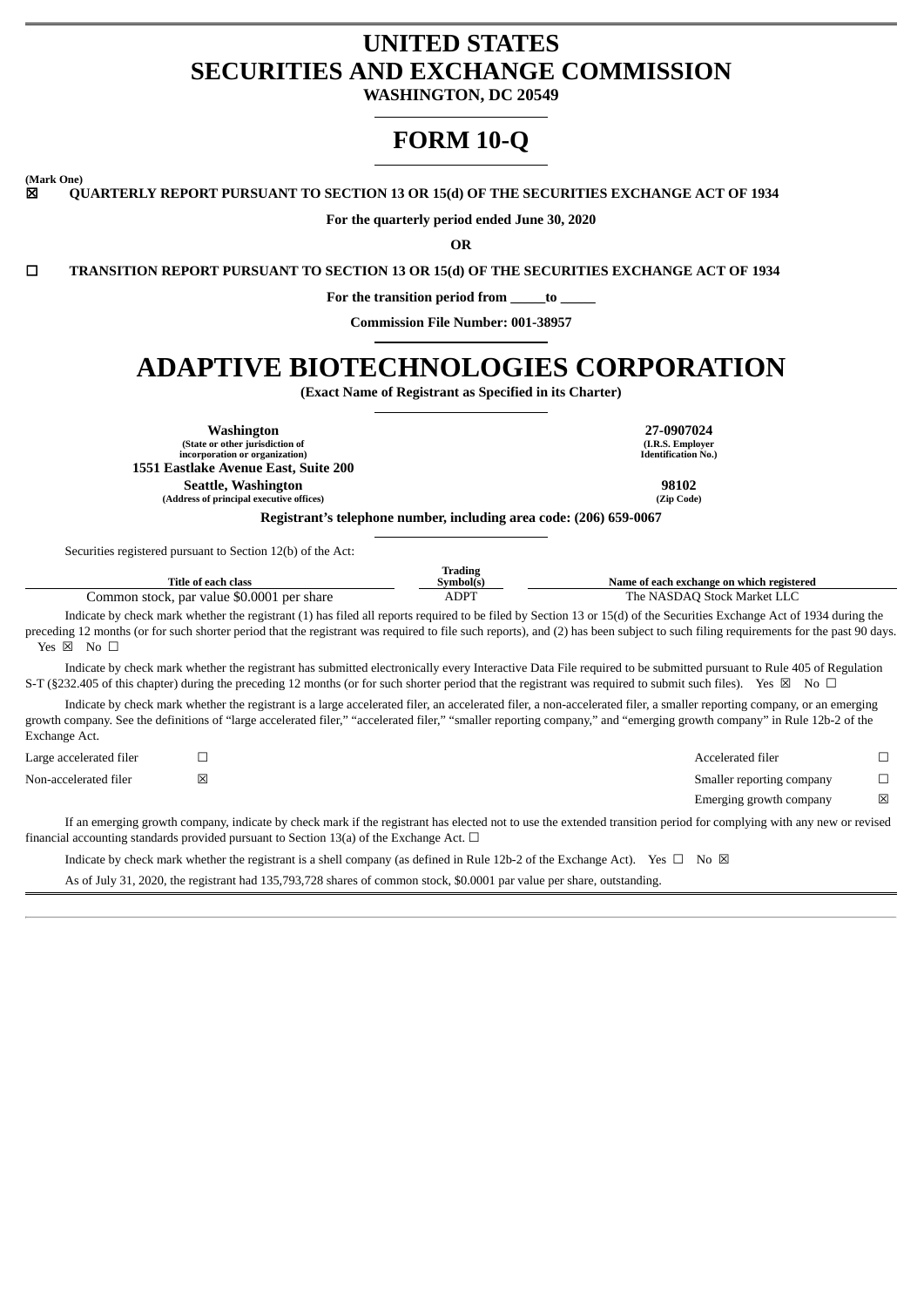# **Table of Contents**

|                   |                                                                                               | Page |
|-------------------|-----------------------------------------------------------------------------------------------|------|
| PART I.           | <b>FINANCIAL INFORMATION</b>                                                                  | 4    |
| Item 1.           | <b>Financial Statements (Unaudited)</b>                                                       | 4    |
|                   | <b>Condensed Balance Sheets</b>                                                               |      |
|                   | <b>Condensed Statements of Operations</b>                                                     | 5    |
|                   | <b>Condensed Statements of Comprehensive Loss</b>                                             | 6    |
|                   | <b>Condensed Statements of Convertible Preferred Stock and Shareholders' (Deficit) Equity</b> | 7    |
|                   | <b>Condensed Statements of Cash Flows</b>                                                     | 9    |
|                   | <b>Notes to Unaudited Condensed Financial Statements</b>                                      | 10   |
| Item 2.           | <b>Management's Discussion and Analysis of Financial Condition and Results of Operations</b>  | 25   |
| Item 3.           | <b>Quantitative and Qualitative Disclosures about Market Risk</b>                             | 37   |
| Item 4.           | <b>Controls and Procedures</b>                                                                | 37   |
| PART II.          | <b>OTHER INFORMATION</b>                                                                      | 38   |
| Item 1.           | <b>Legal Proceedings</b>                                                                      | 38   |
| Item 1A.          | <b>Risk Factors</b>                                                                           | 38   |
| Item 2.           | <b>Unregistered Sales of Equity Securities and Use of Proceeds</b>                            | 40   |
| Item 3.           | <b>Defaults Upon Senior Securities</b>                                                        | 40   |
| Item 4.           | <b>Mine Safety Disclosures</b>                                                                | 40   |
| Item 5.           | <b>Other Information</b>                                                                      | 40   |
| Item 6.           | <b>Exhibits</b>                                                                               | 41   |
| <b>Signatures</b> |                                                                                               | 42   |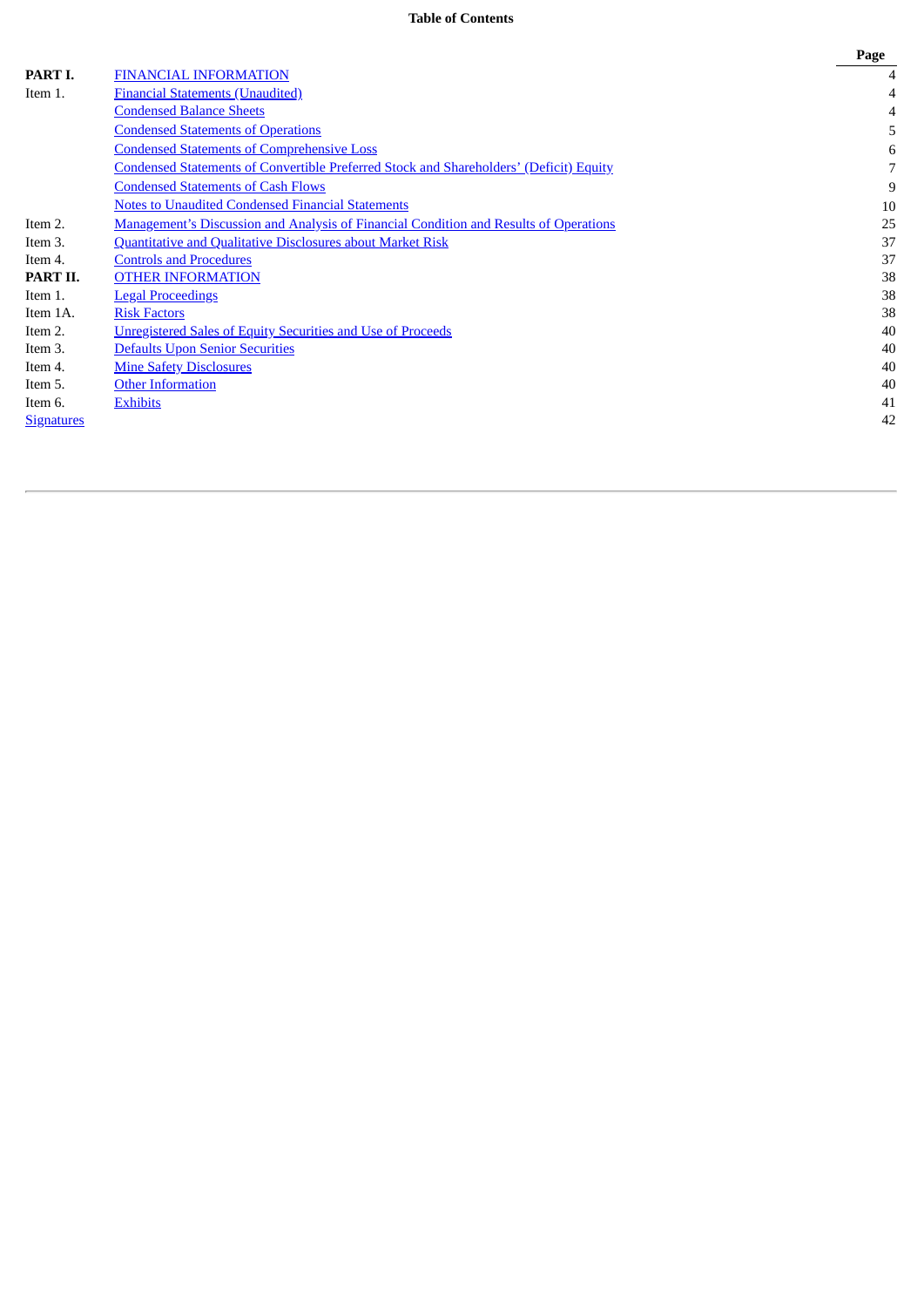### **FORWARD-LOOKING STATEMENTS**

This report contains forward-looking statements that are based on management's beliefs and assumptions and on information currently available to management. All statements contained in this report other than statements of historical fact are forward-looking statements, which include but are not limited to, statements about:

- our ability to leverage and extend our immune medicine platform to discover, develop and commercialize our products and services, including those related to COVID-19, particularly in light of the novelty of immune medicine and our methods;
- our ability to obtain regulatory clearance, authorization and approval for such products and services;
- our collaboration with Genentech, Inc. ("Genentech") and ability to develop and commercialize cellular therapeutics, including our ability to achieve milestones and realize the intended benefits of the collaboration;
- our ability to develop a map of the interaction between the immune system and disease ("TCR-Antigen Map") and yield insights from it that are commercially viable;
- our expected reliance on collaborators for development and clinical testing of potential diagnostic and therapeutic product candidates, which may fail at any time due to a number of possible unforeseen events; and
- the potential adverse effect on our business, operations and plans or timelines (including those plans and timelines related to expansion initiatives and clinical development) resulting from the recent COVID-19 pandemic, including potential impacts to our supply chain.

The forward-looking statements in this report also include statements regarding our ability to develop, commercialize and achieve market acceptance of our current and planned products and services, our research and development efforts, and other matters regarding our business strategies, use of capital, results of operations and financial position, and plans and objectives for future operations. In some cases, you can identify forward-looking statements by the words "may," "will," "could," "would," "should," "expect," "intend," "plan," "anticipate," "believe," "estimate," "predict," "project," "potential," "continue," "ongoing" or the negative of these terms or other comparable terminology, although not all forward-looking statements contain these words. These statements involve risks, uncertainties and other factors that may cause actual results, levels of activity, performance or achievements to be materially different from the information expressed or implied by these forward-looking statements. These risks, uncertainties and other factors are described under "Risk Factors," "Management's Discussion and Analysis of Financial Condition and Results of Operations," and elsewhere in this report and in other documents we file with the Securities and Exchange Commission ("SEC") from time to time. We caution you that forward-looking statements are based on a combination of facts and factors currently known by us and our projections of the future, about which we cannot be certain. As a result, the forward-looking statements may not prove to be accurate. The forward-looking statements in this report represent our views as of the date of this report.

We undertake no obligation to update any forward-looking statements for any reason, except as required by law.

Unless otherwise stated or the context otherwise indicates, references to "we," "us," "our" and similar references refer to Adaptive Biotechnologies Corporation.

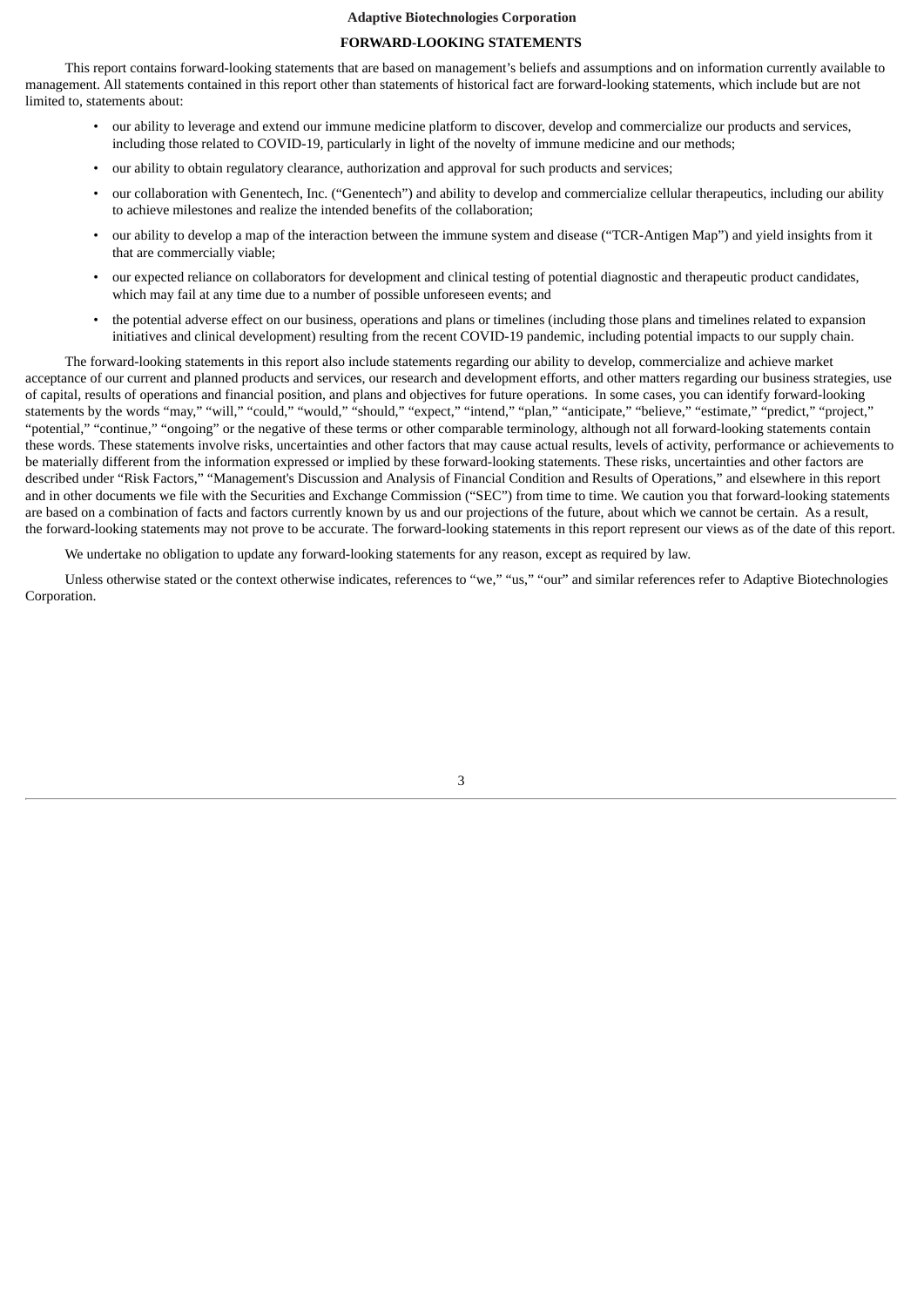# **PART I—FINANCIAL INFORMATION**

# <span id="page-3-2"></span><span id="page-3-1"></span><span id="page-3-0"></span>**Item 1. Financial Statements (Unaudited)**

# **Condensed Balance Sheets (in thousands, except share and per share amounts)**

|                                                                                                                                                                                         |      | <b>June 30,</b><br>2020<br>(unaudited) | December 31,<br>2019 |            |  |
|-----------------------------------------------------------------------------------------------------------------------------------------------------------------------------------------|------|----------------------------------------|----------------------|------------|--|
| <b>Assets</b>                                                                                                                                                                           |      |                                        |                      |            |  |
| Current assets                                                                                                                                                                          |      |                                        |                      |            |  |
| Cash and cash equivalents                                                                                                                                                               | \$   | 365,440                                | \$                   | 96,576     |  |
| Short-term marketable securities (amortized cost of \$203,765 and \$479,791, respectively)                                                                                              |      | 204,940                                |                      | 480,290    |  |
| Accounts receivable, net                                                                                                                                                                |      | 7,914                                  |                      | 12,676     |  |
| Inventory                                                                                                                                                                               |      | 10,536                                 |                      | 9,069      |  |
| Prepaid expenses and other current assets                                                                                                                                               |      | 10,691                                 |                      | 14,079     |  |
| Total current assets                                                                                                                                                                    |      | 599,521                                |                      | 612,690    |  |
| Long-term assets                                                                                                                                                                        |      |                                        |                      |            |  |
| Property and equipment, net                                                                                                                                                             |      | 26,833                                 |                      | 60,355     |  |
| Operating lease right-of-use assets                                                                                                                                                     |      | 37,619                                 |                      |            |  |
| Long-term marketable securities (amortized cost of \$56,405 and \$105,263, respectively)                                                                                                |      | 57,383                                 |                      | 105,435    |  |
| Restricted cash                                                                                                                                                                         |      | 2,138                                  |                      | 2,138      |  |
| Intangible assets, net                                                                                                                                                                  |      | 11,081                                 |                      | 11,928     |  |
| Goodwill                                                                                                                                                                                |      | 118,972                                |                      | 118,972    |  |
| Other assets                                                                                                                                                                            |      | 1,275                                  |                      | 784        |  |
| Total assets                                                                                                                                                                            | $\$$ | 854,822                                | \$                   | 912,302    |  |
| Liabilities and shareholders' equity                                                                                                                                                    |      |                                        |                      |            |  |
| <b>Current liabilities</b>                                                                                                                                                              |      |                                        |                      |            |  |
| Accounts payable                                                                                                                                                                        | \$   | 3,686                                  | \$                   | 4,453      |  |
| <b>Accrued liabilities</b>                                                                                                                                                              |      | 4,832                                  |                      | 4,371      |  |
| Accrued compensation and benefits                                                                                                                                                       |      | 5,976                                  |                      | 8,124      |  |
| Current portion of deferred rent                                                                                                                                                        |      |                                        |                      | 371        |  |
| Current operating lease liabilities                                                                                                                                                     |      | 3,229                                  |                      |            |  |
| Current deferred revenue                                                                                                                                                                |      | 75,699                                 |                      | 60,994     |  |
| Total current liabilities                                                                                                                                                               |      | 93,422                                 |                      | 78,313     |  |
| Long-term liabilities                                                                                                                                                                   |      |                                        |                      |            |  |
| Deferred rent liability, less current portion                                                                                                                                           |      |                                        |                      | 6,918      |  |
| Operating lease liabilities, less current portion                                                                                                                                       |      | 42,503                                 |                      |            |  |
| Financing obligation                                                                                                                                                                    |      |                                        |                      | 36,607     |  |
| Deferred revenue, less current portion                                                                                                                                                  |      | 187,462                                |                      | 219,332    |  |
| Other long-term liabilities                                                                                                                                                             |      | 1,496                                  |                      | 93         |  |
| <b>Total liabilities</b>                                                                                                                                                                |      | 324,883                                |                      | 341,263    |  |
| Commitments and contingencies (Note 9)                                                                                                                                                  |      |                                        |                      |            |  |
| Shareholders' equity                                                                                                                                                                    |      |                                        |                      |            |  |
| Preferred stock: \$0.0001 par value, 10,000,000 shares authorized at June 30, 2020 and<br>December 31, 2019; no shares issued and outstanding at June 30, 2020 and<br>December 31, 2019 |      |                                        |                      |            |  |
| Common stock: \$0.0001 par value, 340,000,000 shares authorized at June 30, 2020 and<br>December 31, 2019; 128,233,842 and 125,238,142 shares issued and outstanding at                 |      |                                        |                      |            |  |
| June 30, 2020 and December 31, 2019, respectively                                                                                                                                       |      | 12                                     |                      | 12         |  |
| Additional paid-in capital                                                                                                                                                              |      | 958,097                                |                      | 935,834    |  |
| Accumulated other comprehensive gain                                                                                                                                                    |      | 2,153                                  |                      | 671        |  |
| Accumulated deficit                                                                                                                                                                     |      | (430, 323)                             |                      | (365, 478) |  |
| Total shareholders' equity                                                                                                                                                              |      | 529,939                                |                      | 571,039    |  |
| Total liabilities and shareholders' equity                                                                                                                                              | \$   | 854,822                                | \$                   | 912,302    |  |
|                                                                                                                                                                                         |      |                                        |                      |            |  |

The accompanying notes are an integral part of these condensed financial statements.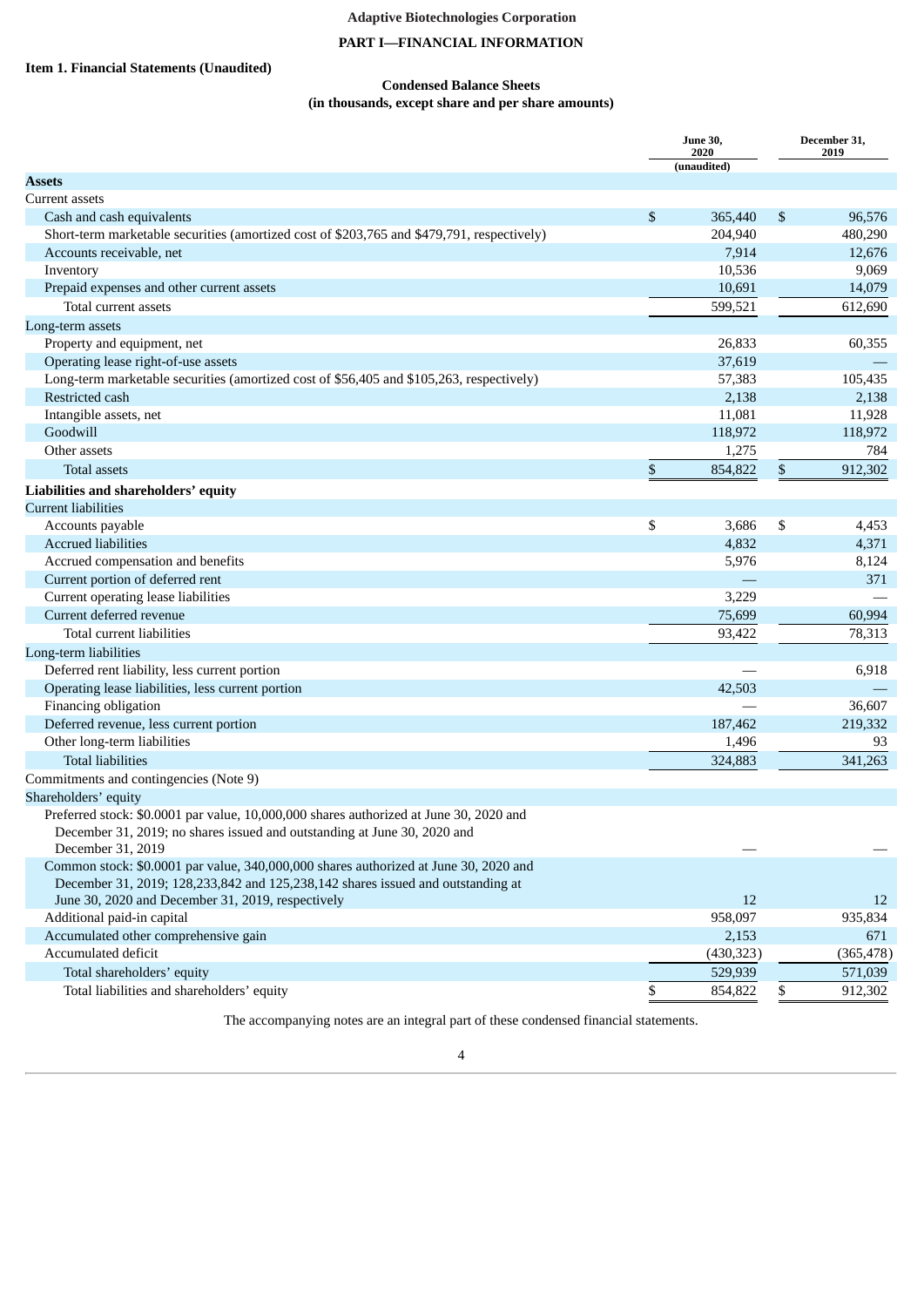# **Condensed Statements of Operations (in thousands, except share and per share amounts) (unaudited)**

<span id="page-4-0"></span>

|                                                                                                                           | <b>Three Months Ended June 30,</b> | <b>Six Months Ended June 30,</b> |               |  |            |  |
|---------------------------------------------------------------------------------------------------------------------------|------------------------------------|----------------------------------|---------------|--|------------|--|
|                                                                                                                           | 2020                               | 2019                             | 2020          |  | 2019       |  |
| <b>Revenue</b>                                                                                                            |                                    |                                  |               |  |            |  |
| Sequencing revenue                                                                                                        | \$<br>7,985                        | \$<br>11,865 \$                  | 17,454 \$     |  | 17,948     |  |
| Development revenue                                                                                                       | 13,003                             | 10,273                           | 24,444        |  | 16,856     |  |
| Total revenue                                                                                                             | 20,988                             | 22,138                           | 41,898        |  | 34,804     |  |
| <b>Operating expenses</b>                                                                                                 |                                    |                                  |               |  |            |  |
| Cost of revenue                                                                                                           | 4,912                              | 5,734                            | 10,255        |  | 10,722     |  |
| Research and development                                                                                                  | 25,992                             | 16,527                           | 49,927        |  | 29,010     |  |
| Sales and marketing                                                                                                       | 14,332                             | 8,897                            | 28,339        |  | 16,714     |  |
| General and administrative                                                                                                | 12,238                             | 6,662                            | 24,059        |  | 13,666     |  |
| Amortization of intangible assets                                                                                         | 423                                | 423                              | 847           |  | 842        |  |
| Total operating expenses                                                                                                  | 57,897                             | 38,243                           | 113,427       |  | 70,954     |  |
| Loss from operations                                                                                                      | (36,909)                           | (16, 105)                        | (71, 529)     |  | (36, 150)  |  |
| Interest and other income, net                                                                                            | 1,893                              | 446                              | 4,787         |  | 2,105      |  |
| Income tax benefit                                                                                                        | 1,481                              |                                  | 1,804         |  |            |  |
| Net loss                                                                                                                  | (33, 535)                          | (15, 659)                        | (64, 938)     |  | (34, 045)  |  |
| Fair value adjustment to Series E-1 convertible preferred<br>stock options                                                |                                    | (710)                            |               |  | (964)      |  |
| Net loss attributable to common shareholders                                                                              | \$<br>$(33,535)$ \$                | $(16,369)$ \$                    | $(64,938)$ \$ |  | (35,009)   |  |
| Net loss per share attributable to common shareholders, basic<br>and diluted                                              | \$<br>$(0.26)$ \$                  | $(1.23)$ \$                      | $(0.51)$ \$   |  | (2.68)     |  |
| Weighted-average shares used in computing net loss per<br>share attributable to common shareholders, basic and<br>diluted | 127,383,582                        | 13,279,324                       | 126,720,986   |  | 13,074,692 |  |
|                                                                                                                           |                                    |                                  |               |  |            |  |

The accompanying notes are an integral part of these condensed financial statements.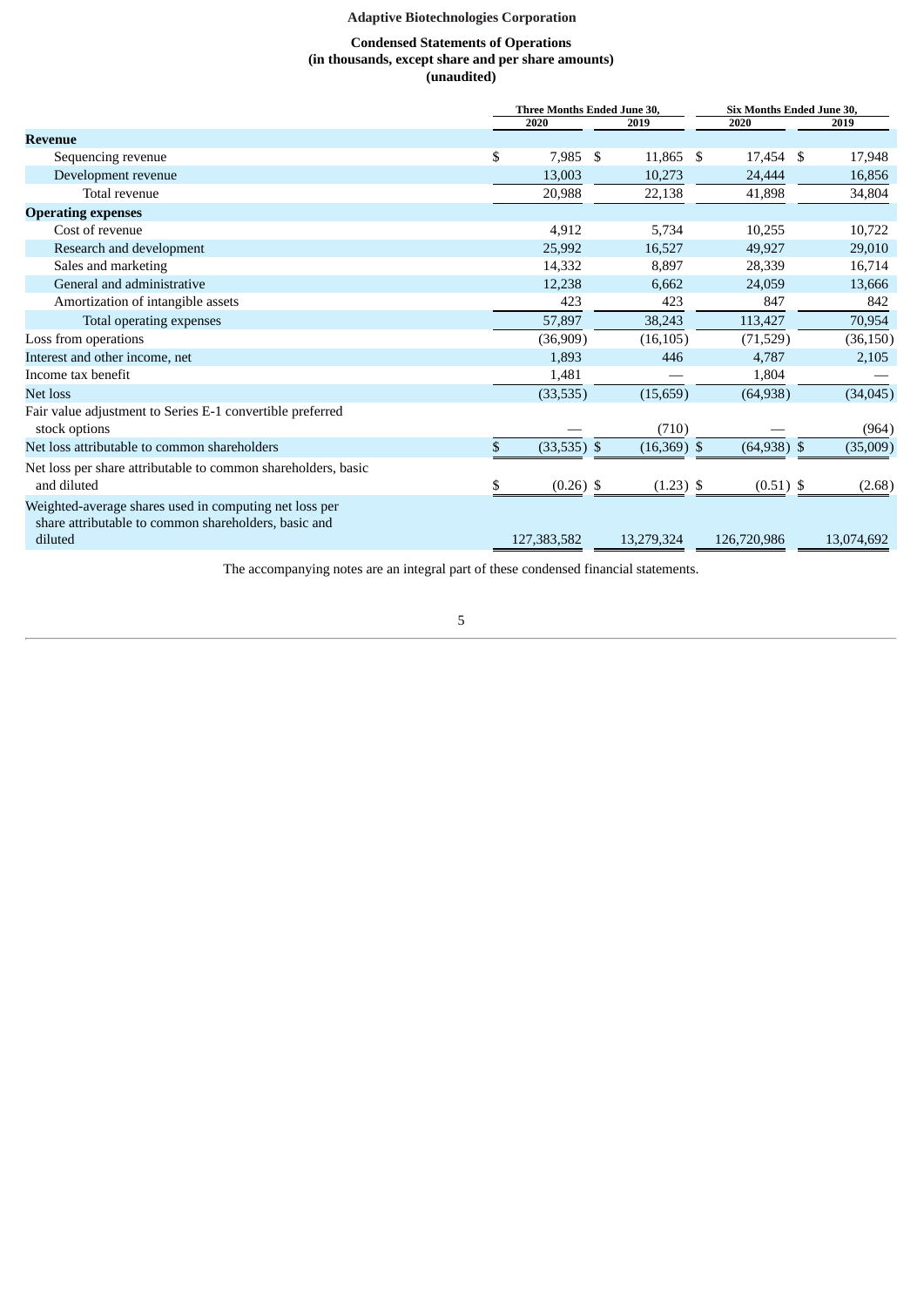# **Condensed Statements of Comprehensive Loss (in thousands) (unaudited)**

<span id="page-5-0"></span>

|                                                 | Three Months Ended June 30. |           |  |          |  | <b>Six Months Ended June 30.</b> |      |          |  |
|-------------------------------------------------|-----------------------------|-----------|--|----------|--|----------------------------------|------|----------|--|
|                                                 | 2019<br>2020                |           |  |          |  | 2020                             | 2019 |          |  |
| Net loss                                        |                             | (33, 535) |  | (15,659) |  | (64.938)                         |      | (34,045) |  |
| Change in unrealized (loss) gain on investments |                             | (1,160)   |  | 290      |  | 1,482                            |      | 489      |  |
| Comprehensive loss                              |                             | (34, 695) |  | (15,369) |  | (63, 456)                        |      | 33,556)  |  |

The accompanying notes are an integral part of these condensed financial statements.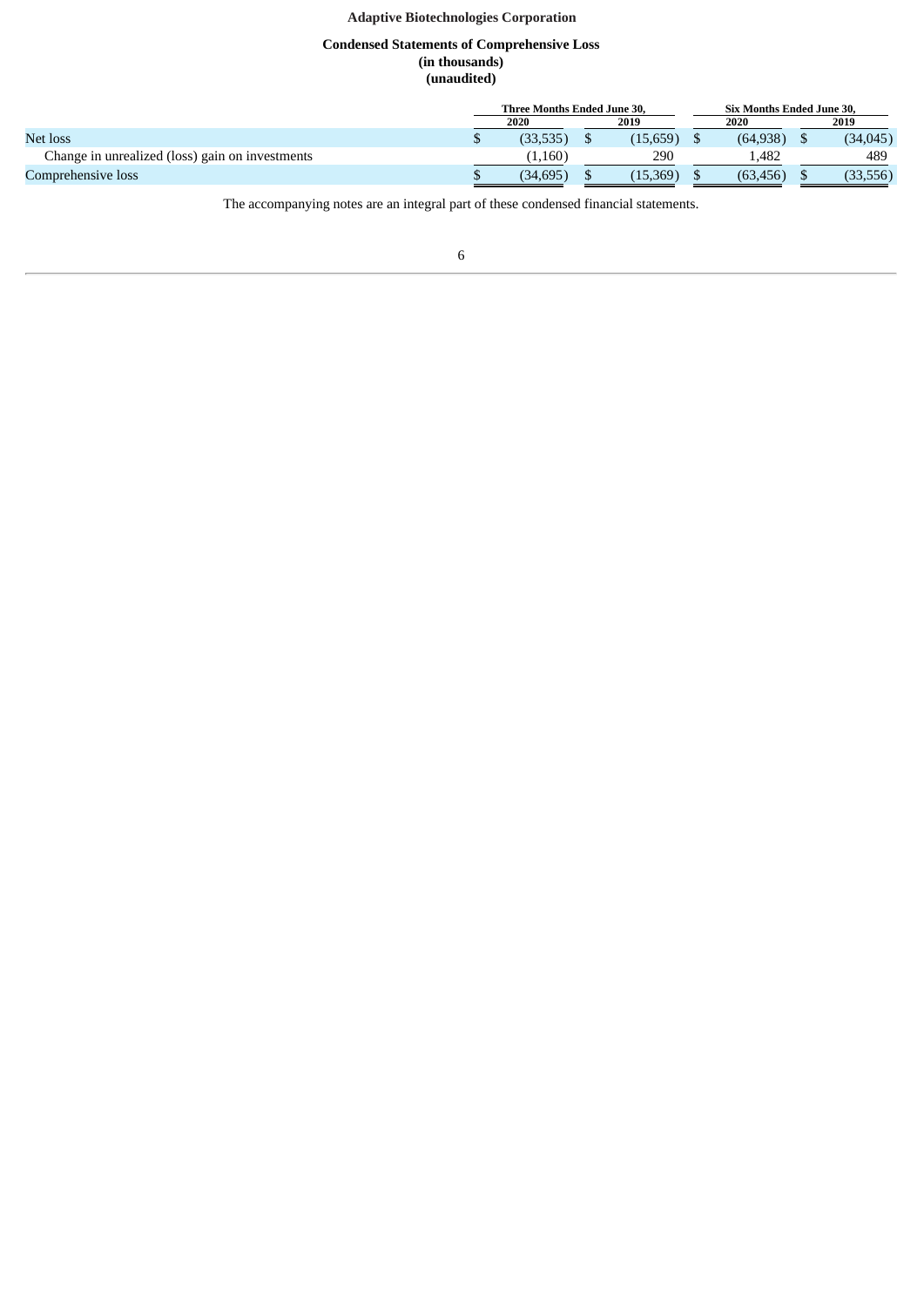# **Condensed Statements of Convertible Preferred Stock and Shareholders' (Deficit) Equity**

**(in thousands, except share amounts)**

| (unaudited) |
|-------------|
|-------------|

<span id="page-6-0"></span>

|                                                                                                                                                       | Convertible<br><b>Preferred Stock</b> |               | <b>Common Stock</b> |               |              | <b>Additional</b><br>Paid-In |     | <b>Accumulated</b><br>Other<br>Comprehensive | Accumulated      |      | <b>Total</b><br>Shareholders'<br>(Deficit) |
|-------------------------------------------------------------------------------------------------------------------------------------------------------|---------------------------------------|---------------|---------------------|---------------|--------------|------------------------------|-----|----------------------------------------------|------------------|------|--------------------------------------------|
|                                                                                                                                                       | <b>Shares</b>                         | <b>Amount</b> | <b>Shares</b>       | <b>Amount</b> |              | Capital                      |     | Gain                                         | <b>Deficit</b>   |      | <b>Equity</b>                              |
| <b>Balance at March 31, 2019</b>                                                                                                                      | 93,023,694                            | \$561,210     | 12,930,536          | \$            | $\mathbf{1}$ | $$40,981$ \$                 |     | 92                                           | \$ (314,548) \$  |      | (273, 474)                                 |
| Issuance of common stock for cash upon<br>exercise of<br>stock options                                                                                |                                       |               | 794,845             |               |              | 1,847                        |     |                                              |                  |      | 1,847                                      |
| Issuance of Series E-1 convertible<br>preferred stock for<br>cash upon exercise of Series E-1<br>convertible<br>preferred stock options at fair value | 16,043                                | 11            |                     |               |              |                              |     |                                              |                  |      |                                            |
|                                                                                                                                                       |                                       |               |                     |               |              |                              |     |                                              |                  |      |                                            |
| Change in redemption value for vested<br>Series E-1<br>convertible preferred stock options                                                            |                                       | 710           |                     |               |              |                              |     |                                              | (710)            |      | (710)                                      |
| Common stock option share-based                                                                                                                       |                                       |               |                     |               |              |                              |     |                                              |                  |      |                                            |
| compensation                                                                                                                                          |                                       |               |                     |               |              | 3,332                        |     |                                              |                  |      | 3,332                                      |
| Other comprehensive income                                                                                                                            |                                       |               |                     |               |              |                              |     | 290                                          |                  |      | 290                                        |
| Net loss                                                                                                                                              |                                       |               |                     |               |              |                              |     |                                              | (15,659)         |      | (15, 659)                                  |
| <b>Balance at June 30, 2019</b>                                                                                                                       | 93,039,737                            | \$561,931     | 13,725,381          | \$            | $\mathbf{1}$ | \$<br>46,160                 | \$  | 382                                          | $$$ (330,917) \$ |      | (284, 374)                                 |
|                                                                                                                                                       |                                       |               |                     |               |              |                              |     |                                              |                  |      |                                            |
| <b>Balance at March 31, 2020</b>                                                                                                                      |                                       | \$            | 126,621,829         | -\$           | 12           | \$945,026                    | -\$ | 3,313                                        | $$$ (396,788) \$ |      | 551,563                                    |
| Issuance of common stock for cash upon<br>exercise of                                                                                                 |                                       |               |                     |               |              |                              |     |                                              |                  |      |                                            |
| stock options                                                                                                                                         |                                       |               | 1,609,763           |               |              | 6,698                        |     |                                              |                  |      | 6,698                                      |
| Vesting of restricted stock units                                                                                                                     |                                       |               | 2,250               |               |              |                              |     |                                              |                  |      |                                            |
| Common stock option and restricted                                                                                                                    |                                       |               |                     |               |              |                              |     |                                              |                  |      |                                            |
| stock unit share-                                                                                                                                     |                                       |               |                     |               |              |                              |     |                                              |                  |      |                                            |
| based compensation                                                                                                                                    |                                       |               |                     |               |              | 6,373                        |     |                                              |                  |      | 6,373                                      |
| Other comprehensive loss                                                                                                                              |                                       |               |                     |               |              |                              |     | (1,160)                                      |                  |      | (1,160)                                    |
| Net loss                                                                                                                                              |                                       |               |                     |               |              |                              |     |                                              | (33,535)         |      | (33,535)                                   |
| <b>Balance at June 30, 2020</b>                                                                                                                       |                                       | \$            | 128,233,842         | \$            | 12           | \$958,097                    | \$  | 2,153                                        | \$ (430,323)     | - \$ | 529,939                                    |

The accompanying notes are an integral part of these condensed financial statements.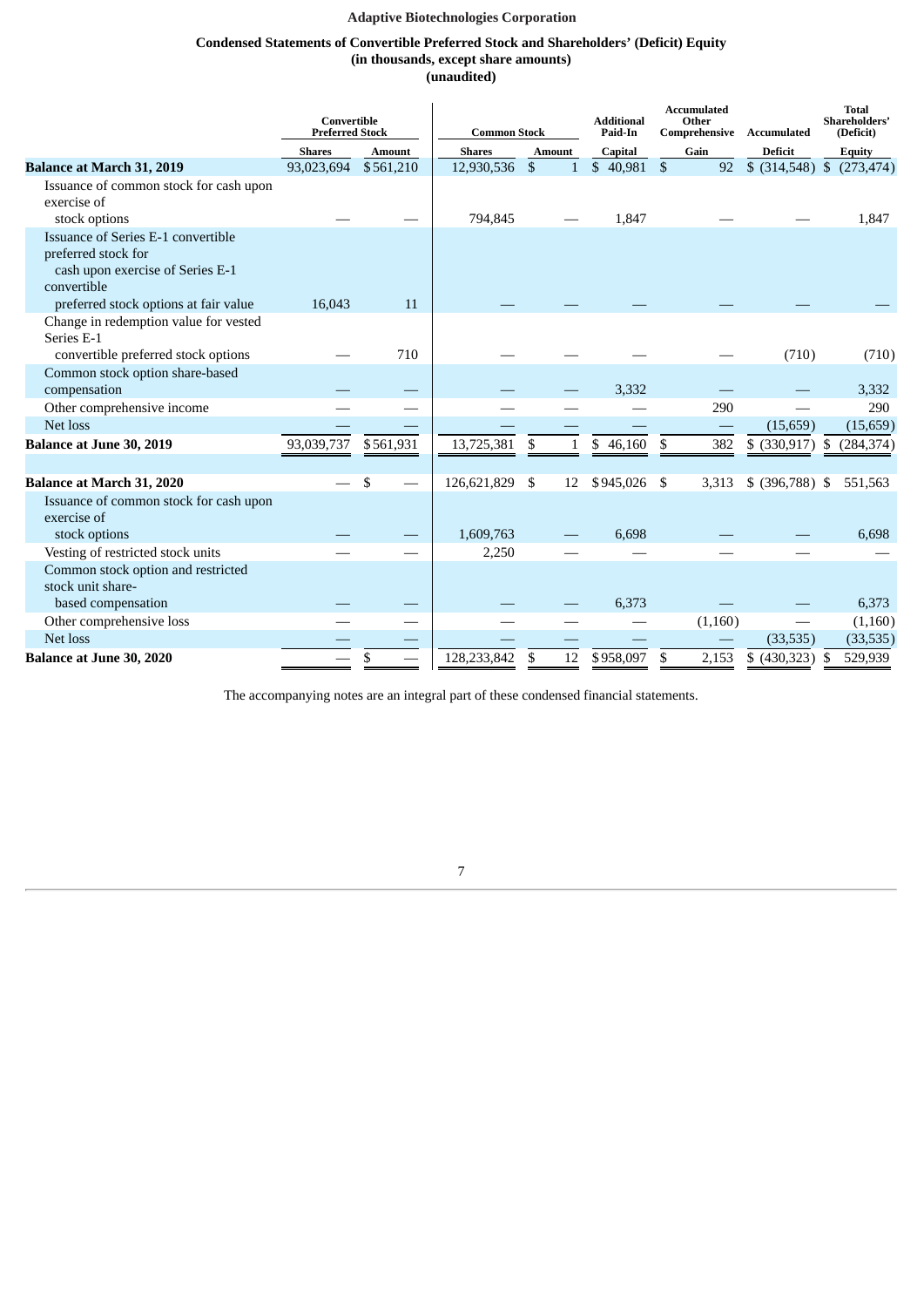# **Condensed Statements of Convertible Preferred Stock and Shareholders' (Deficit) Equity (Continued) (in thousands, except share amounts)**

**(unaudited)**

|                                                           | Convertible<br><b>Preferred Stock</b> |               |               | <b>Additional</b><br>Other<br><b>Common Stock</b><br>Paid-In<br>Comprehensive |              | <b>Accumulated</b><br>Accumulated |    | <b>Total</b><br>Shareholders'<br>(Deficit) |                |              |               |
|-----------------------------------------------------------|---------------------------------------|---------------|---------------|-------------------------------------------------------------------------------|--------------|-----------------------------------|----|--------------------------------------------|----------------|--------------|---------------|
|                                                           | <b>Shares</b>                         | <b>Amount</b> | <b>Shares</b> | <b>Amount</b>                                                                 |              | Capital                           |    | (Loss) Gain                                | <b>Deficit</b> |              | <b>Equity</b> |
| <b>Balance at December 31, 2018</b>                       | 92,790,094                            | \$560,858     | 12,841,536    | $\mathbb{S}$                                                                  | $\mathbf{1}$ | \$ 37,902                         | \$ | (107)                                      | $$$ (295,908)  | $\mathbb{S}$ | (258, 112)    |
| Issuance of common stock for cash                         |                                       |               |               |                                                                               |              |                                   |    |                                            |                |              |               |
| upon exercise of                                          |                                       |               |               |                                                                               |              |                                   |    |                                            |                |              |               |
| stock options                                             |                                       |               | 883,845       |                                                                               |              | 1,880                             |    |                                            |                |              | 1,880         |
| Issuance of Series E-1 convertible<br>preferred stock for |                                       |               |               |                                                                               |              |                                   |    |                                            |                |              |               |
| cash upon exercise of Series E-1                          |                                       |               |               |                                                                               |              |                                   |    |                                            |                |              |               |
| convertible                                               |                                       |               |               |                                                                               |              |                                   |    |                                            |                |              |               |
| preferred stock options at fair                           |                                       |               |               |                                                                               |              |                                   |    |                                            |                |              |               |
| value                                                     | 249,643                               | 109           |               |                                                                               |              |                                   |    |                                            |                |              |               |
| Change in redemption value for<br>vested Series E-1       |                                       |               |               |                                                                               |              |                                   |    |                                            |                |              |               |
| convertible preferred stock options                       |                                       | 964           |               |                                                                               |              |                                   |    |                                            | (964)          |              | (964)         |
| Common stock option share-based                           |                                       |               |               |                                                                               |              |                                   |    |                                            |                |              |               |
| compensation                                              |                                       |               |               |                                                                               |              | 6,378                             |    |                                            |                |              | 6,378         |
| Other comprehensive income                                |                                       |               |               |                                                                               |              |                                   |    | 489                                        |                |              | 489           |
| Net loss                                                  |                                       |               |               |                                                                               |              |                                   |    |                                            | (34, 045)      |              | (34, 045)     |
| <b>Balance at June 30, 2019</b>                           | 93,039,737                            | \$561,931     | 13,725,381    | \$                                                                            | $\mathbf{1}$ | \$<br>46,160                      | \$ | 382                                        | \$ (330,917)   | \$           | (284, 374)    |
|                                                           |                                       |               |               |                                                                               |              |                                   |    |                                            |                |              |               |
| <b>Balance at December 31, 2019</b>                       |                                       | \$            | 125,238,142   | \$                                                                            | 12           | \$935,834                         | \$ | 671                                        | $$$ (365,478)  | \$           | 571,039       |
| Adjustments to accumulated deficit                        |                                       |               |               |                                                                               |              |                                   |    |                                            |                |              |               |
| for adoption of                                           |                                       |               |               |                                                                               |              |                                   |    |                                            |                |              |               |
| guidance on accounting for leases                         |                                       |               |               |                                                                               |              |                                   |    |                                            | 93             |              | 93            |
| Issuance of common stock for cash                         |                                       |               |               |                                                                               |              |                                   |    |                                            |                |              |               |
| upon exercise of                                          |                                       |               |               |                                                                               |              |                                   |    |                                            |                |              |               |
| stock options                                             |                                       |               | 2,991,200     |                                                                               |              | 11,215                            |    |                                            |                |              | 11,215        |
| Vesting of restricted stock units                         |                                       |               | 4,500         |                                                                               |              |                                   |    |                                            |                |              |               |
| Common stock option and restricted<br>stock unit share-   |                                       |               |               |                                                                               |              |                                   |    |                                            |                |              |               |
| based compensation                                        |                                       |               |               |                                                                               |              | 11,048                            |    |                                            |                |              | 11,048        |
| Other comprehensive income                                |                                       |               |               |                                                                               |              |                                   |    | 1,482                                      |                |              | 1,482         |
| Net loss                                                  |                                       |               |               |                                                                               |              |                                   |    |                                            | (64, 938)      |              | (64, 938)     |
| <b>Balance at June 30, 2020</b>                           |                                       | \$            | 128,233,842   | \$                                                                            | 12           | \$958,097                         | \$ | 2,153                                      | \$ (430,323)   | \$           | 529,939       |
|                                                           |                                       |               |               |                                                                               |              |                                   |    |                                            |                |              |               |

The accompanying notes are an integral part of these condensed financial statements.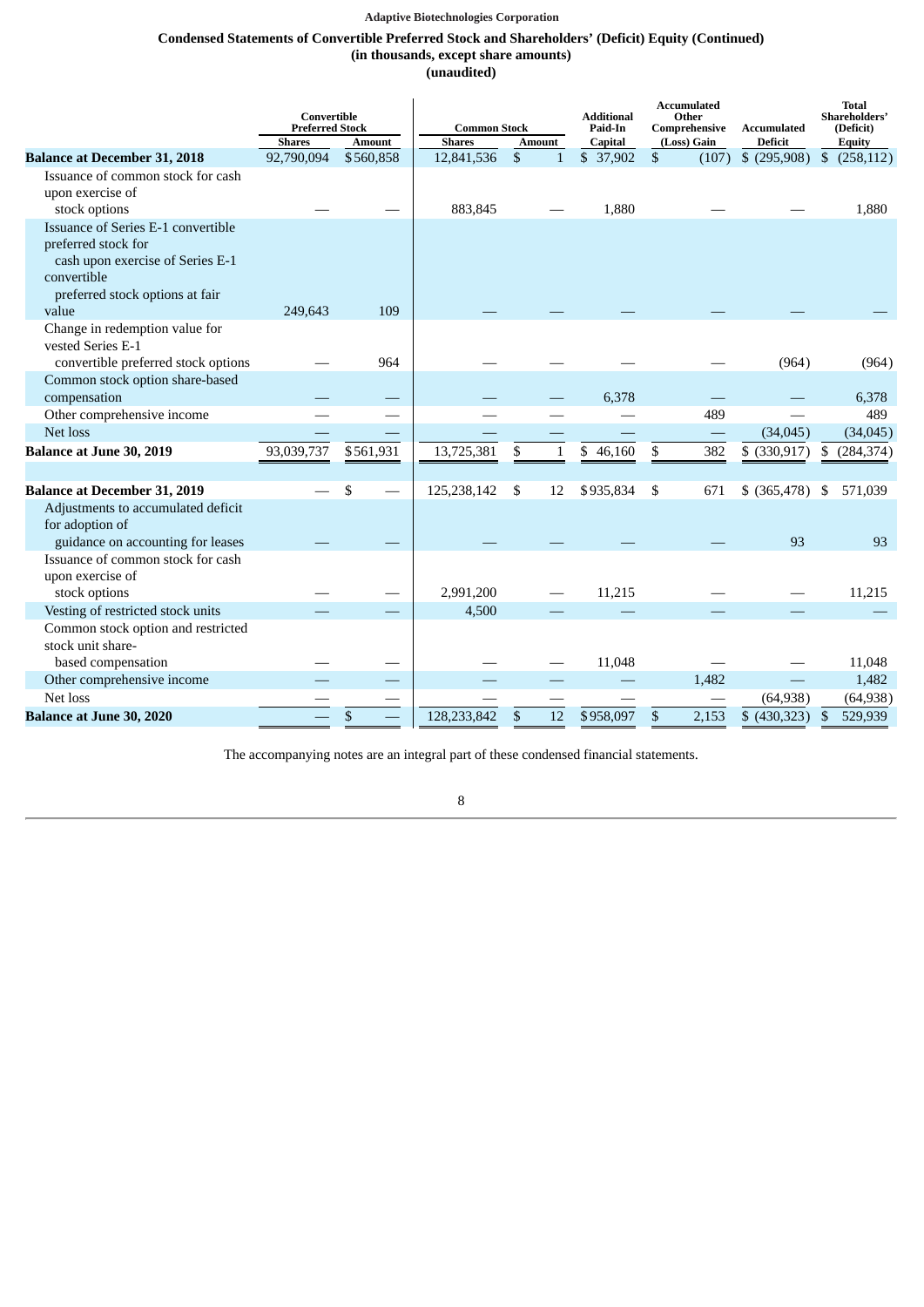# **Condensed Statements of Cash Flows (in thousands) (unaudited)**

<span id="page-8-0"></span>

|                                                                                                     |    | Six Months Ended June 30, |    |            |
|-----------------------------------------------------------------------------------------------------|----|---------------------------|----|------------|
|                                                                                                     |    | 2020                      |    | 2019       |
| <b>Operating activities</b>                                                                         |    |                           |    |            |
| Net loss                                                                                            | \$ | (64, 938)                 | \$ | (34,045)   |
| Adjustments to reconcile net loss to net cash (used in) provided by operating<br>activities:        |    |                           |    |            |
| Depreciation expense                                                                                |    | 3.129                     |    | 2,811      |
| Noncash lease expense                                                                               |    | 1,344                     |    |            |
| Share-based compensation expense                                                                    |    | 11,048                    |    | 6,378      |
| Intangible assets amortization                                                                      |    | 847                       |    | 842        |
| Investment amortization                                                                             |    | (651)                     |    | (1,896)    |
| Fair value adjustment of convertible preferred stock warrant                                        |    |                           |    | 2,266      |
| Benefit from income tax                                                                             |    | (1,804)                   |    |            |
| Other                                                                                               |    | 49                        |    | (78)       |
| Changes in operating assets and liabilities:                                                        |    |                           |    |            |
| Accounts receivable, net                                                                            |    | 4.746                     |    | (2, 445)   |
| Inventory                                                                                           |    | (1, 467)                  |    | (166)      |
| Prepaid expenses and other current assets                                                           |    | 4,206                     |    | (883)      |
| Accounts payable and accrued liabilities                                                            |    | (1,891)                   |    | 1,314      |
| Deferred rent                                                                                       |    |                           |    | (480)      |
| Operating lease liabilities                                                                         |    | 79                        |    |            |
| Deferred revenue                                                                                    |    | (17, 165)                 |    | 288,714    |
| Other                                                                                               |    | (215)                     |    |            |
| Net cash (used in) provided by operating activities                                                 |    | (62, 683)                 |    | 262,333    |
| <b>Investing activities</b>                                                                         |    |                           |    |            |
| Purchases of property and equipment                                                                 |    | (5,226)                   |    | (5, 354)   |
| Purchases of marketable securities                                                                  |    | (107, 747)                |    | (358, 671) |
| Proceeds from sales and maturities of marketable securities                                         |    | 433,224                   |    | 96,500     |
| Net cash provided by (used in) investing activities                                                 |    | 320,251                   |    | (267, 525) |
| <b>Financing activities</b>                                                                         |    |                           |    |            |
| Proceeds from exercise of stock options                                                             |    | 11,296                    |    | 1,989      |
| Payment of deferred initial public offering costs                                                   |    |                           |    | (3,360)    |
| Other                                                                                               |    |                           |    | (9)        |
| Net cash provided by (used in) financing activities                                                 |    | 11,296                    |    | (1,380)    |
| Net increase (decrease) in cash, cash equivalents and restricted cash                               |    | 268,864                   |    | (6, 572)   |
| Cash, cash equivalents and restricted cash at beginning of year                                     |    | 98,714                    |    | 55,091     |
| Cash, cash equivalents and restricted cash at end of period                                         | \$ | 367,578                   | \$ | 48,519     |
| Noncash investing and financing activities                                                          |    |                           |    |            |
| Purchases of equipment included in accounts payable and accrued liabilities                         | \$ | 1,736                     | \$ | 1,490      |
| Deferred offering costs included in accounts payable and accrued liabilities                        | \$ | 277                       | \$ | 1,433      |
|                                                                                                     |    |                           |    |            |
| Derecognition of lease financing arrangements upon adoption of guidance on accounting<br>for leases | \$ | 36,607                    | \$ |            |

The accompanying notes are an integral part of these condensed financial statements.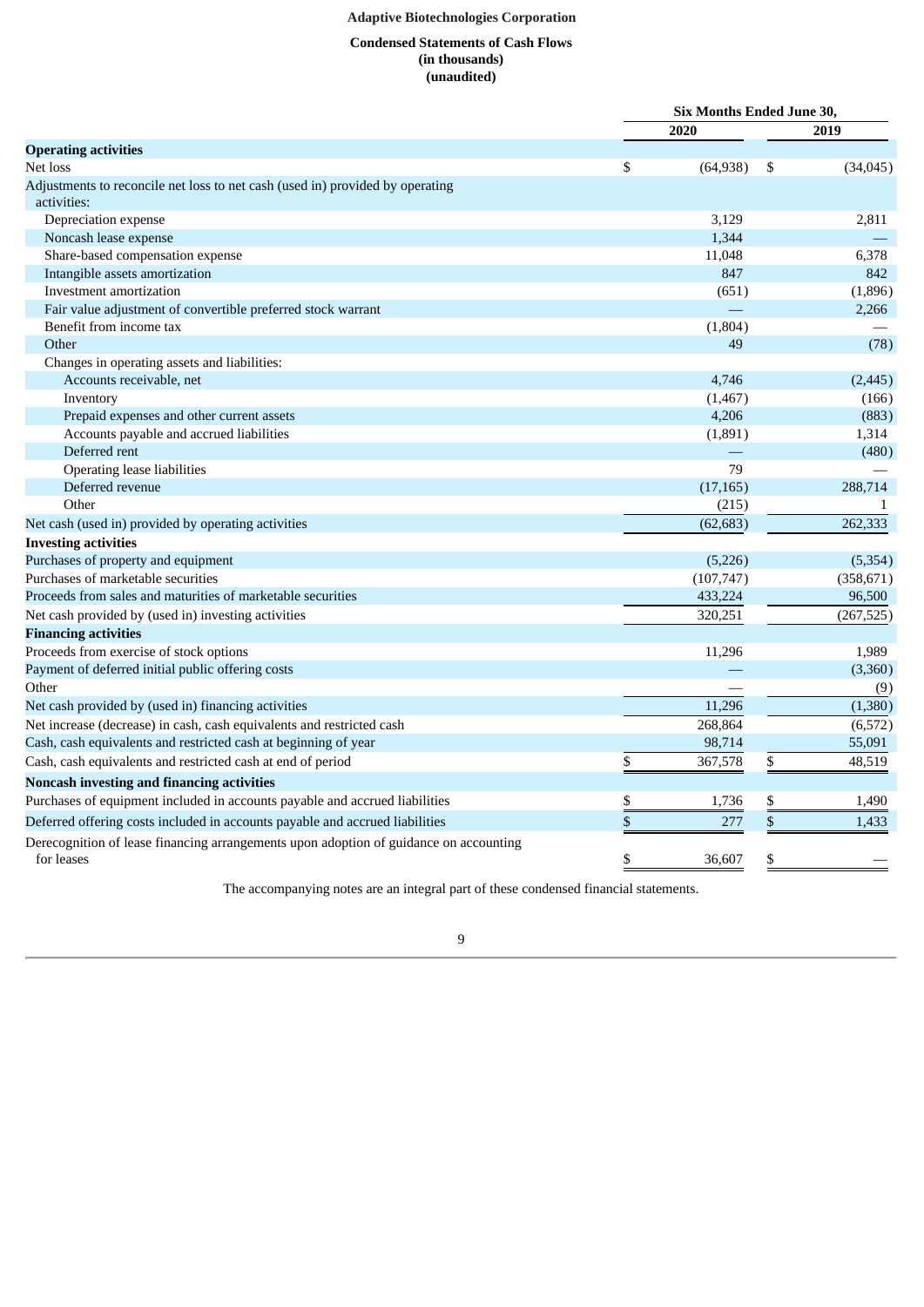# **Notes to Unaudited Condensed Financial Statements (unaudited)**

### <span id="page-9-0"></span>**1. Organization and Description of Business**

Adaptive Biotechnologies Corporation ("we," "us" or "our") is a commercial-stage company advancing the field of immune-driven medicine by harnessing the inherent biology of the adaptive immune system to transform the diagnosis and treatment of disease. We believe the adaptive immune system is nature's most finely tuned diagnostic and therapeutic for most diseases, but the inability to decode it has prevented the medical community from fully leveraging its capabilities. Our immune medicine platform is the foundation for our expanding suite of products and services. The cornerstone of our immune medicine platform and core immunosequencing product, immunoSEQ, serves as our underlying research and development engine and generates revenue from academic and biopharmaceutical customers. Our first clinical diagnostic product, clonoSEQ, is the first test authorized by the Food and Drug Administration ("FDA") for the detection and monitoring of minimal residual disease ("MRD") in patients with select blood cancers.

We were incorporated in the State of Washington on September 8, 2009 under the name Adaptive TCR Corporation. On December 21, 2011, we changed our name to Adaptive Biotechnologies Corporation. We are headquartered in Seattle, Washington.

#### *Initial Public Offering*

Our registration statement on Form S-1 related to our initial public offering was declared effective on June 26, 2019, and our common stock began trading on the Nasdaq Global Select Market on June 27, 2019. On July 1, 2019, we completed our initial public offering in which we issued and sold 17,250,000 shares of common stock, including shares issued upon the exercise in full of the underwriters' over-allotment option, at a public offering price of \$20.00 per share.

#### **2. Significant Accounting Policies**

#### *Basis of Presentation and Use of Estimates*

The preparation of financial statements in conformity with accounting principles generally accepted in the United States of America ("GAAP") requires management to make certain estimates, judgments and assumptions that affect the reported amounts of assets and liabilities and the related disclosures at the date of the financial statements, as well as the reported amounts of revenues and expenses during the periods presented. We base our estimates on historical experience and other relevant assumptions that we believe to be reasonable under the circumstances. Estimates are used in several areas including, but not limited to, estimates of progress to date for certain performance obligations and the transaction price for certain contracts with customers, share-based compensation, including the fair value of stock, the provision for income taxes, including related reserves, and goodwill, among others. These estimates generally involve complex issues and require judgments, involve the analysis of historical results and prediction of future trends, can require extended periods of time to resolve and are subject to change from period to period. Actual results may differ materially from management's estimates.

### *Unaudited Interim Condensed Financial Statements*

In our opinion, the accompanying unaudited condensed financial statements have been prepared in accordance with GAAP for interim financial information. These unaudited condensed financial statements include all adjustments necessary to fairly state the financial position and the results of our operations and cash flows for interim periods in accordance with GAAP. All such adjustments are of a normal, recurring nature. Interim-period results are not necessarily indicative of results of operations or cash flows for a full year or any subsequent interim period.

The accompanying unaudited condensed financial statements should be read in conjunction with our audited financial statements and notes included in our Annual Report on Form 10-K for the year ended December 31, 2019 filed with the SEC on February 26, 2020.

### *Reclassifications*

In the accompanying unaudited condensed statements of cash flows, certain prior year amounts have been reclassified to conform to the current period presentation. Specifically, the gain on equipment disposals line item and other line item were previously separately stated and are now presented together in the other line item. There was no change to net cash provided by operating activities as a result of the reclassification.

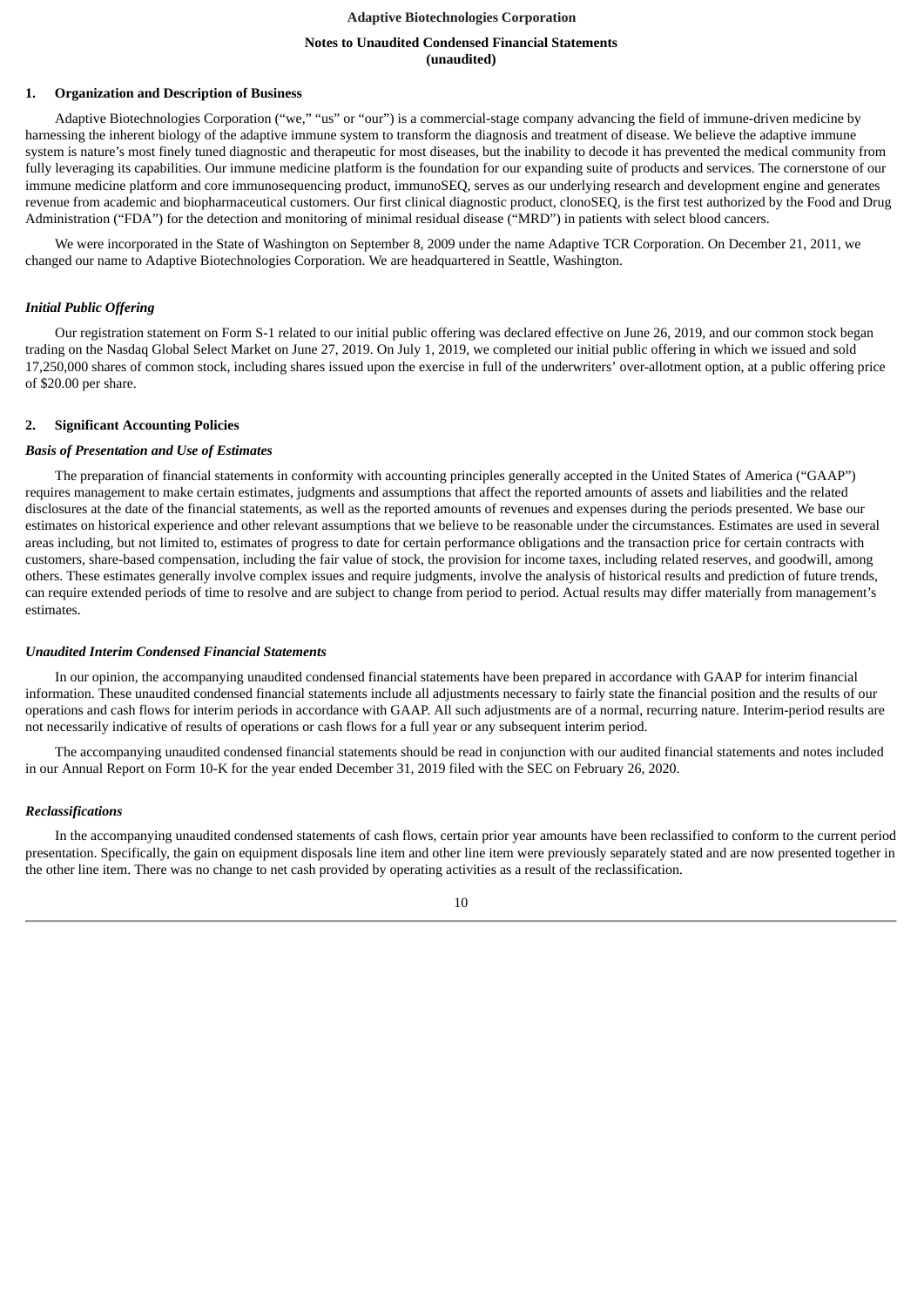### *Restricted Cash*

We are required to maintain certain balances under lease arrangements for our property and facility leases. We had restricted cash of \$2.1 million as of June 30, 2020 and December 31, 2019.

#### *Leases*

We determine if an arrangement contains a lease at inception. We have operating lease agreements for the laboratory and office facilities that we occupy, as well as server space. Operating lease right-of-use ("ROU") assets and operating lease liabilities are recognized at the date the underlying asset becomes available for our use and are based on the present value of the future minimum lease payments over the lease term. ROU assets also include any initial direct costs incurred and any lease payments made at or before the lease commencement date, less lease incentives received. As our leases generally do not provide an implicit interest rate, the present value of our future minimum lease payments is determined using our incremental borrowing rate. This rate is an estimate of the collateralized borrowing rate we would incur on our future lease payments over a similar term and is based on the information available to us at the lease commencement date, or as of January 1, 2020 for commenced leases that existed as of our adoption of the new lease standard, discussed in more detail below.

Certain of our leases contain options to extend or terminate the lease; lease terms are adjusted for these options only when it is reasonably certain we will exercise these options. Our lease agreements do not contain residual value guarantees or covenants.

We have made a policy election regarding our real estate leases not to separate nonlease components from lease components, to the extent they are fixed. Nonlease components that are not fixed are expensed as incurred as variable lease expense. Our leases for laboratory and office facilities typically include variable nonlease components, such as common-area maintenance costs. We have also elected not to record on the balance sheet a lease that has a lease term of twelve months or less and does not contain a purchase option that we are reasonably certain to exercise.

Lease expense is recognized on a straight-line basis over the terms of the leases. Incentives granted under our facilities leases, including rent holidays, are recognized as adjustments to lease expense on a straight-line basis over the terms of the leases.

#### *Concentrations of Risk*

We are subject to a concentration of risk from a limited number of suppliers, or in some cases, single suppliers for some of our laboratory instruments and materials. This risk is managed by targeting a quantity of surplus stock.

Cash, cash equivalents and marketable securities are financial instruments that potentially subject us to concentrations of credit risk. We invest in money market funds, United States ("U.S.") government debt securities, U.S. government agency securities, commercial paper and corporate bonds with high-quality accredited financial institutions.

Significant customers are those which represent more than 10% of our total revenue or accounts receivable, net balances for the periods and as of each balance sheet date presented, respectively. Revenue from these customers reflects their purchase of our products and services and our collaboration efforts with Genentech.

For each significant customer, revenue as a percentage of total revenue for the periods presented and accounts receivable, net as a percentage of total accounts receivable, net as of the periods presented were as follows:

|                 |                                              | Revenue |                 | <b>Accounts Receivable, Net</b> |          |              |
|-----------------|----------------------------------------------|---------|-----------------|---------------------------------|----------|--------------|
|                 | <b>Three Months Ended</b><br><b>June 30.</b> |         | <b>June 30.</b> | <b>Six Months Ended</b>         | June 30, | December 31, |
|                 | 2020                                         | 2019    | 2020            | 2019                            | 2020     | 2019         |
| Customer A      | $*9/6$                                       | 12.7%   | $*9/6$          | $*9/6$                          | 24.4%    | 41.8%        |
| Customer D      | ∗                                            | ∗       | $\ast$          | ∗                               | 14.2     | $\ast$       |
| Genentech, Inc. | 63.0                                         | 40.0    | 58.7            | 43.6                            | $\ast$   | ∗            |

\* less than 10%

#### *Revenue Recognition*

We recognize revenue in accordance with Accounting Standards Codification ("ASC") Topic 606 ("ASC 606"), *Revenue from Contracts with Customers*. Under ASC 606, for all revenue-generating contracts, we perform the following steps to determine the amount of revenue to be recognized: (1) identify the contract or contracts; (2) determine whether the promised goods or services are performance obligations, including whether they are distinct in the context of the contract; (3) measure the transaction price, including the constraint on variable consideration; (4) allocate the transaction price to the performance obligations based on estimated selling prices; and (5) recognize revenue when (or as) we satisfy each performance obligation. The following is a summary of the application of the respective model to each of our revenue classifications.

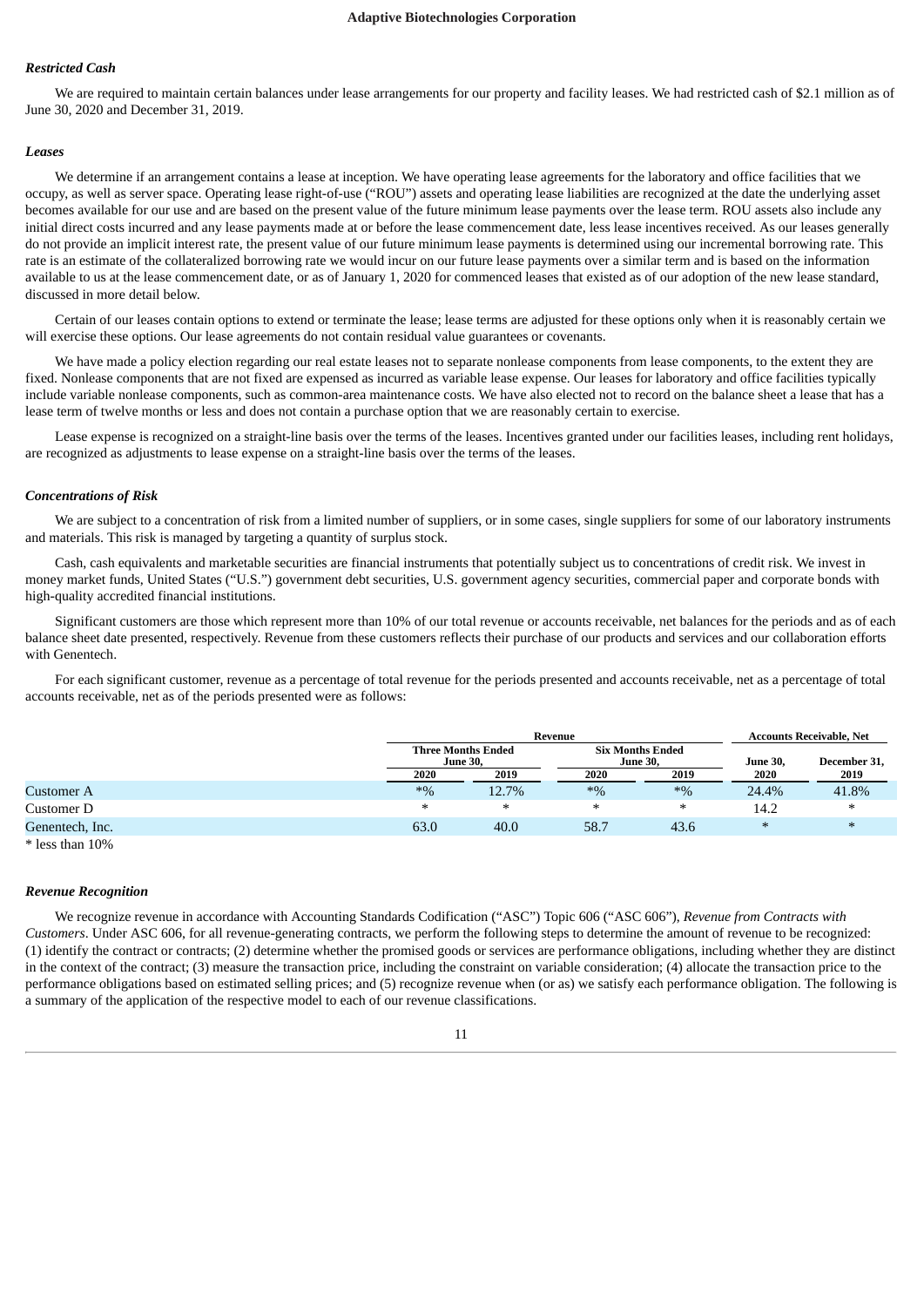#### *Overview*

Our revenue is generated from immunosequencing ("sequencing") products and services ("sequencing revenue") and from regulatory or development support services leveraging our immune medicine platform ("development revenue"). When revenue generating contracts have elements of both sequencing revenue and development revenue, we classify revenue based on the nature of the performance obligation and the allocated transaction price.

#### *Sequencing Revenue*

Sequencing revenue reflects the amounts generated from providing sequencing services and testing through our clonoSEQ and immunoSEQ products and services to our clinical and research customers, respectively.

For clinical customers, we derive revenues from providing our clonoSEQ test report to ordering physicians, and we bill and receive payments from medical institutions and commercial and government third-party payors. In these transactions, we have identified one performance obligation: the delivery of a clonoSEQ report. As payment from the respective payors may vary based on the various reimbursement rates and patient responsibilities, we consider the transaction price to be variable and record an estimate of the transaction price, subject to the constraint for variable consideration, as revenue at the time of delivery. The estimate of transaction price is based on historical and expected reimbursement rates with the various payors, which are monitored in subsequent periods and adjusted as necessary based on actual collection experience.

For our clonoSEQ coverage under Medicare, we bill an episode of treatment when we deliver the first eligible test results. This billing contemplates all necessary tests required during a patient's treatment cycle, which is currently estimated at approximately four tests per patient, including the initial sequence identification test. Revenue is recognized at the time the initial billable test result is delivered and is based upon cumulative tests delivered to date. We estimate the number of tests we expect to deliver over a patient's treatment cycle based on historical testing frequencies for patients by indication. These estimates are subject to change as we develop more information about utilization over time. Any unrecognized revenue from the initial billable test is recorded as deferred revenue and is recognized as we deliver the remaining tests in a patient's treatment cycle.

For research customers, contracts typically include an amount billed in advance of services ("upfront") and subsequent billings as sample results are delivered to the customer. Upfront amounts received are recorded as deferred revenue, which we recognize as revenue upon satisfaction of performance obligations. We have identified two typical performance obligations under the terms of our research service contracts: sequencing services and related data analysis. We recognize revenue for both identified performance obligations as sample results are delivered to the customer.

#### *Development Revenue*

We derive revenue by providing services through development agreements to biopharmaceutical customers who seek access to our immune medicine platform technologies. We generate revenues from the delivery of professional support activities pertaining to the use of our proprietary immunoSEQ and clonoSEQ services in the development of the respective customers' initiatives. The transaction price for these contracts may consist of a combination of non-refundable upfront fees, separately priced sequencing fees, progress-based milestones and regulatory milestones. The development agreements may include single or multiple performance obligations, depending on the contract. For certain contracts, we may perform services to support the biopharmaceutical customers' regulatory submissions as part of their registrational trials. These services include regulatory support pertaining to our technology intended to be utilized as part of the submission, development of analytical plans for our sequencing data, participation on joint research committees and assistance in completing a regulatory submission. Generally, these services are not distinct within the context of the contract, and they are accounted for as a single performance obligation.

When sequencing services are separately priced customer options, we assess if a material right exists and, if not, the customer option to purchase additional sequencing services is not considered part of the contract. Except for any non-refundable upfront fees, the other forms of compensation represent variable consideration. Variable consideration related to progress-based and regulatory milestones is estimated using the most likely amount method where variable consideration is constrained until it is probable that a significant reversal of cumulative revenue recognized will not occur. Progress milestones, such as the first sample result delivered or final patient enrollment in a customer trial, are customer dependent and are included in the transaction price when the respective milestone is probable of occurring. Milestone payments that are not within our customers' control, such as regulatory approvals, are not considered probable of being achieved until those approvals are received. Determining whether regulatory milestone payments are probable is an area that requires significant judgment. In making this assessment, we evaluate scientific, clinical, regulatory and other risks that must be managed, as well as the level of effort and investment required to achieve the respective milestone.

The primary method used to estimate standalone selling price for performance obligations is the adjusted market assessment approach. Using this approach, we evaluate the market in which we sell our services and estimate the price that a customer in that market would be willing to pay for our services. We recognize revenue using either an input or output measure of progress that faithfully depicts performance on a contract, depending on the contract. The measure used is dependent on the nature of the service to be provided in each contract. Selecting the measure of progress and estimating progress to date requires significant judgment.

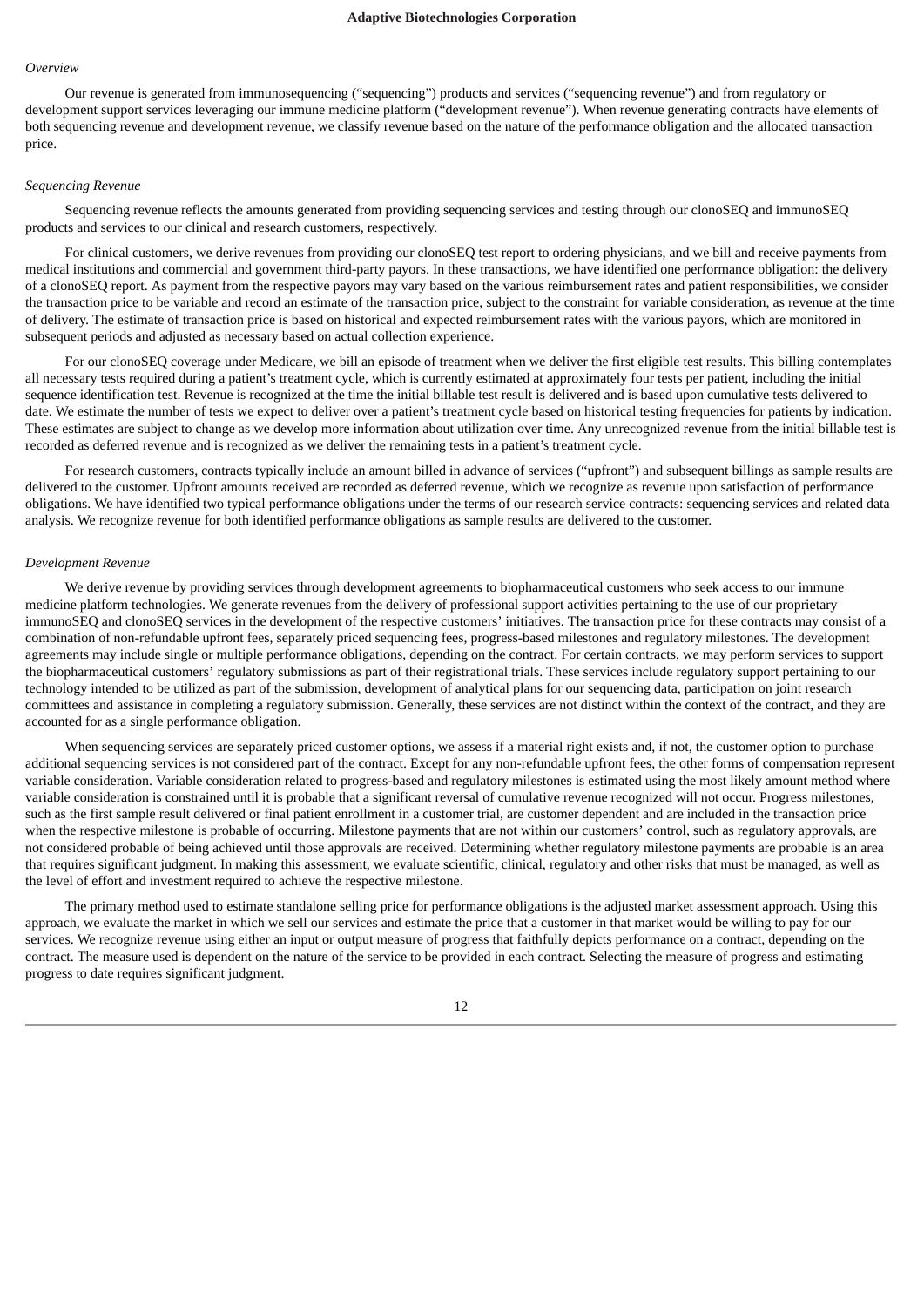# *Net Loss Per Share Attributable to Common Shareholders*

We calculate basic net loss per share attributable to common shareholders by dividing the net loss attributable to common shareholders by the weighted-average number of shares of common stock outstanding for the period. The diluted net loss per share attributable to common shareholders is computed by giving effect to all potential dilutive common stock equivalents outstanding for the period determined using the treasury stock method. For purposes of this calculation, common stock warrants, stock options and restricted stock units are considered common stock equivalents but have been excluded from the calculation of diluted net loss per share attributable to common shareholders, as their effect is anti-dilutive.

Prior to the closing of our initial public offering in July 2019 and the related conversion of our convertible preferred stock into common stock, we calculated our basic and diluted net loss per share attributable to common shareholders in conformity with the two-class method required for companies with participating securities. We considered our convertible preferred stock to be participating securities. In the event a dividend had been declared or paid on common stock, holders of convertible preferred stock would have been entitled to a share of such dividend in proportion to the holders of common stock on an as-if converted basis. Under the two-class method, basic net loss per share attributable to common shareholders is calculated by dividing the net loss attributable to common shareholders by the weighted-average number of shares of common stock outstanding for the period. Net loss attributable to common shareholders is determined by allocating undistributed earnings between common and preferred shareholders. The net loss attributable to common shareholders was not allocated to the convertible preferred stock under the two-class method, as the convertible preferred stock did not have a contractual obligation to share in our losses. The diluted net loss per share attributable to common shareholders was computed by giving effect to all potential dilutive common stock equivalents outstanding for the period determined using the treasury stock method. For purposes of this calculation, convertible preferred stock, convertible preferred stock warrants, common stock warrants and stock options were considered common stock equivalents but were excluded from the calculation of diluted net loss per share attributable to common shareholders, as their effect was anti-dilutive.

### *Recently Adopted Accounting Pronouncements*

In February 2016, the FASB issued Accounting Standards Update ("ASU") No. 2016-02, *Leases* (Topic 842) ("ASC 842"), intended to increase transparency and comparability among organizations by recognizing lease assets and lease liabilities on the balance sheets and disclosing key information about leasing arrangements. We adopted the guidance effective January 1, 2020 using the optional transition method described in ASU 2018-11*, Leases* (Topic 842) *Targeted Improvements*. Under the optional transition method, we recognized a cumulative-effect adjustment in the period of adoption. Prior period amounts were not adjusted and continue to be reported in accordance with the previous accounting under ASC 840, *Leases* ("ASC 840").

In adopting the new standard, we utilized certain practical expedients available. These practical expedients include waiving reassessment of (1) whether any expired or existing contracts are or contain leases; (2) lease classification of expired or existing leases; and (3) initial direct costs for existing leases. We also elected to use hindsight in determining the lease term and in assessing impairment of our ROU assets. Furthermore, we have made a policy decision regarding our real estate leases not to separate nonlease components from lease components, to the extent they are fixed. We have also elected not to record on the balance sheet a lease that has a lease term of twelve months or less and does not contain a purchase option that we are reasonably certain to exercise.

The standard had a material impact on our unaudited condensed balance sheets but did not have a material impact on our unaudited condensed statements of operations or unaudited condensed statements of cash flows. The most significant impact was the recognition of \$33.0 million and \$39.7 million of operating lease ROU assets and liabilities, respectively, and the derecognition of a \$36.6 million asset and corresponding liability previously recorded pursuant to build-to-suit lease accounting guidance under ASC 840, which resulted in an increase to retained earnings of \$0.1 million. The operating lease ROU assets and liabilities recorded at adoption included the derecognition of \$7.3 million of deferred rent recognized as of December 31, 2019, as well as a \$0.5 million reclassification of tenant incentive receivables previously recognized in the prepaid expenses and other current assets line item on our balance sheet. Refer to Note 8 of the accompanying notes to our unaudited condensed financial statements for additional information regarding leases.

In June 2016, the FASB issued ASU 2016-13, *Financial Instruments—Credit Losses* (Topic 326): *Measurement of Credit Losses on Financial Instruments*, which amends the impairment model by requiring entities to use a forward-looking approach based on expected losses to estimate credit losses on certain types of financial instruments, including trade receivables. The expected credit losses are recorded through an allowance account that is deducted from the amortized cost basis of the financial asset, and the net carrying value of the financial asset is presented on the balance sheet. The guidance also amends the previous other-than-temporary impairment model for available-for-sale debt securities by requiring the recognition of impairments relating to credit losses through an allowance account, limited to the difference between a security's amortized cost basis and its fair value. Furthermore, the standard update removes the distinction between whether an impairment is temporary or other-than temporary. We adopted the guidance effective January 1, 2020. Given the short-term nature of our accounts receivables, the adoption as it relates to trade receivables did not have a significant impact on our unaudited condensed financial statements. Furthermore, impairment of available-for-sale debt securities as of the adoption date was determined to be due to factors other than credit loss; therefore, a credit allowance was not recognized.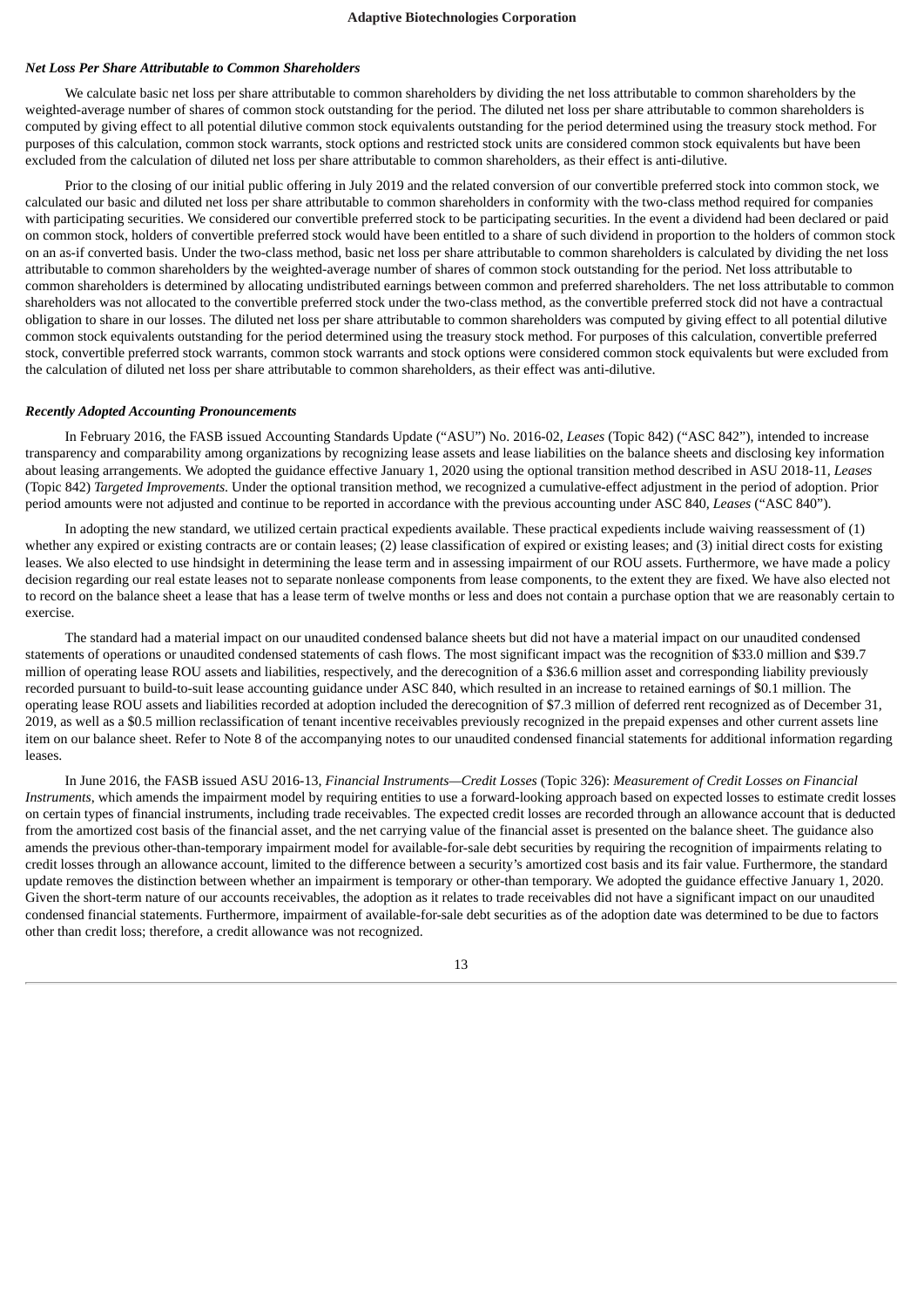In August 2018, the FASB issued ASU No. 2018-15, *Intangibles—Goodwill and Other: Internal-Use Software* (Subtopic 350-40) to provide additional guidance on the accounting for costs of implementation activities performed in a cloud computing arrangement. We adopted this guidance effective January 1, 2020 on a prospective basis, and the adoption did not have any impact on our unaudited condensed financial statements.

In December 2019, the FASB issued ASU No. 2019-12, *Income Taxes* (Topic 740): *Simplifying the Accounting for Income Taxes*, which eliminates certain exceptions to the guidance in ASC 740 related to the approach for intraperiod tax allocation, the methodology for calculating income taxes in an interim period and the recognition of deferred tax liabilities for outside basis differences. Among other things, this guidance also clarifies the accounting for transactions that result in a step-up in the tax basis of goodwill. This guidance is effective for fiscal years beginning after December 15, 2020, and interim periods within those fiscal years. Early adoption is permitted, and the guidance is to be applied prospectively, except for certain amendments. We early adopted the guidance on January 1, 2020 and the adoption did not have a material impact on our unaudited condensed financial statements.

#### **3. Revenue**

### *MRD Development Agreements*

We have entered into agreements with biopharmaceutical customers to further develop and commercialize clonoSEQ and the biopharmaceutical customers' therapeutics. Under each of the agreements, we received or will receive non-refundable upfront payments and could receive substantial additional payments upon reaching certain progress milestones or achievement of certain regulatory milestones pertaining to the customers' therapeutic and our clonoSEQ test.

Under the contracts, we identify performance obligations, which may include: (1) obligations to provide services supporting the customer's regulatory submission activities as they relate to our clonoSEQ test; and (2) sequencing services related to customer-provided samples for their regulatory submissions. The transaction price allocated to the respective performance obligations is estimated using an adjusted market assessment approach for the regulatory support services and a standalone selling price for the estimated immunosequencing services. At contract inception, we fully constrain any consideration related to the regulatory milestones, as the achievement of such milestones is subject to third-party regulatory approval and the customers' own submission decision-making. We recognize revenue relating to the sequencing services as sequencing revenue over time using an output method based on the proportion of sample results delivered relative to the total amount of sample results expected to be delivered and when expected to be a faithful depiction of progress. We use the same method to recognize the regulatory support services. When an output method based on the proportion of sample results delivered is not expected to be a faithful depiction of progress, we utilize an input method based on estimates of effort completed using a cost-based model.

We recognized \$0.1 million and \$0.5 million in development revenue related to these contracts during the three months ended June 30, 2020 and 2019, respectively, and \$0.5 million and \$0.8 million during the six months ended June 30, 2020 and 2019, respectively.

As of June 30, 2020, in future periods we could receive up to an additional \$269.0 million in milestone payments if certain regulatory approvals are obtained by our customers' therapeutics in connection with MRD data generated from our clonoSEQ test.

#### *Genentech Collaboration Agreement*

In December 2018, we entered into a worldwide collaboration and license agreement ("Genentech Agreement") with Genentech to leverage our capability to develop cellular therapies in oncology. Subsequent to receipt of regulatory approval in January 2019, we received a non-refundable, upfront payment of \$300.0 million in February 2019 and may be eligible to receive more than \$1.8 billion over time, including payments of up to \$75.0 million upon the achievement of specified regulatory milestones, up to \$300.0 million upon the achievement of specified development milestones and up to \$1,430.0 million upon the achievement of specified commercial milestones. In addition, we are separately able to receive tiered royalties at a rate ranging from the mid-single digits to the mid-teens on aggregate worldwide net sales of products arising from the strategic collaboration, subject to certain reductions, with aggregate minimum floors. Under the agreement, we are pursuing two product development pathways for novel T cell immunotherapies in which Genentech intends to use T cell receptors ("TCRs") screened by our immune medicine platform to engineer and manufacture cellular medicines:

- Shared Products. The shared products will use "off-the-shelf" TCRs identified against cancer antigens shared among patients ("Shared Products").
- Personalized Product. The personalized product will use patient-specific TCRs identified by real-time screening of TCRs against cancer antigens in each patient ("Personalized Product").

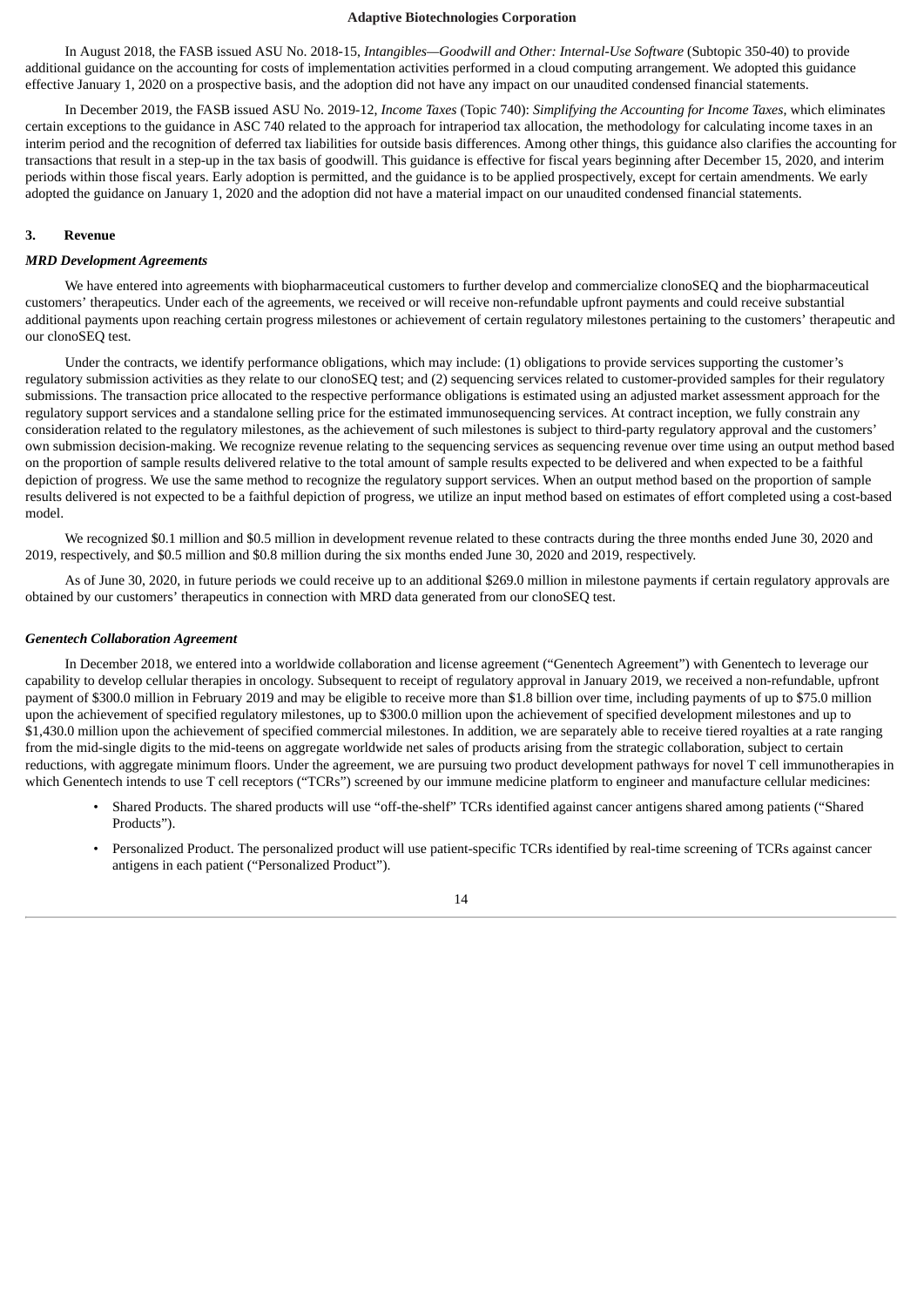Under the terms of the agreement, we granted Genentech exclusive worldwide licenses to develop and commercialize TCR-based cellular therapies in the field of oncology, including licenses to existing shared antigen data packages. Additionally, Genentech has the right to determine which product candidates to further develop for commercialization purposes. We determined that this arrangement meets the criteria set forth in ASC Topic 808, *Collaborative Arrangements* ("ASC 808"), because both parties are active participants in the activity and are exposed to significant risks and rewards depending on the activity's commercial failure or success. Because ASC 808 does not provide guidance on how to account for the activities under a collaborative arrangement, we applied the guidance in ASC 606 to account for the activities related to the Genentech Agreement.

In applying ASC 606, we identified the following performance obligations at the inception of the agreement:

- 1. License to utilize on an exclusive basis all TCR-specific platform intellectual property to develop and commercialize any licensed products in the field of oncology.
- 2. License to utilize all data and information within each shared antigen data package and any other know-how disclosed by us to Genentech in oncology.
- 3. License to utilize all private antigen TCR product data in connection with research and development activities in the field of use.
- 4. License to existing shared antigen data packages.
- 5. Research and development services for shared product development, including expansion of shared antigen data packages.
- 6. Research and development services for private product development.
- 7. Obligations to participate on various joint research, development and project committees.

We determined that none of the licenses, research and development services or obligations to participate on various committees were distinct within the context of the contract, given such rights and activities were highly interrelated and there was substantial additional research and development to further develop the licenses. We considered factors such as the stage of development of the respective existing antigen data packages, the subsequent development that would be required to both identify and submit a potential target for investigational new drug acceptance under both product pathways and the variability in research and development pathways given Genentech's control of product commercialization. Specifically, under the agreement, Genentech is not required to pursue development or commercialization activities pertaining to both product pathways and may choose to proceed with one or the other, as opposed to both. Accordingly, we determined that all of the identified performance obligations were attributable to one general performance obligation, which is to further the development of our TCR-specific platform, including data packages, and continue to make our TCR identification process available to Genentech to pursue either product pathway.

Separately, we have a responsibility to Genentech to enter into a supply and manufacturing agreement for patient-specific TCRs as it pertains to any Personalized Product therapeutic. We determined this was an option right of Genentech should they pursue commercialization of a Personalized Product therapy. Because of the uncertainty as a result of the early stage of development, the novel approach of our collaboration with Genentech and our rights to future commercial milestones and royalty payments, we determined that this option right was not a material right that should be accounted for at inception. As such, we will account for the supply and manufacturing agreement when entered into between the parties.

We determined the initial transaction price shall be made up of only the \$300.0 million upfront, non-refundable payment, as all potential regulatory and development milestone payments were probable of significant revenue reversal given their achievement was highly dependent on factors outside our control. As a result, these payments were fully constrained and were not included in the transaction price as of June 30, 2020. We excluded the commercial milestones and potential royalties from the transaction price, as those items relate predominantly to the license rights granted to Genentech and will be assessed when and if such events occur.

As there are potential substantive developments necessary, which Genentech may be able to direct, we determined that we would apply a proportional performance model to recognize revenue for our performance obligation. We measure proportional performance using an input method based on costs incurred relative to the total estimated costs of research and development efforts to pursue both the Shared Product and Personalized Product pathways. We currently expect to recognize the revenue over a period of approximately seven to eight years from the effective date. This estimate of the research and development period considers pursuit options of development activities supporting both the Shared Product and the Personalized Product, but may be reduced or increased based on the various activities as directed by the joint committees, decisions made by Genentech, regulatory feedback or other factors not currently known.

We recognized revenue of \$12.7 million and \$8.5 million during the three months ended June 30, 2020 and 2019, respectively, and \$23.6 million and \$14.8 million during the six months ended June 30, 2020 and 2019, respectively, related to the Genentech Agreement. Costs related to the Genentech Agreement are included in research and development expenses.

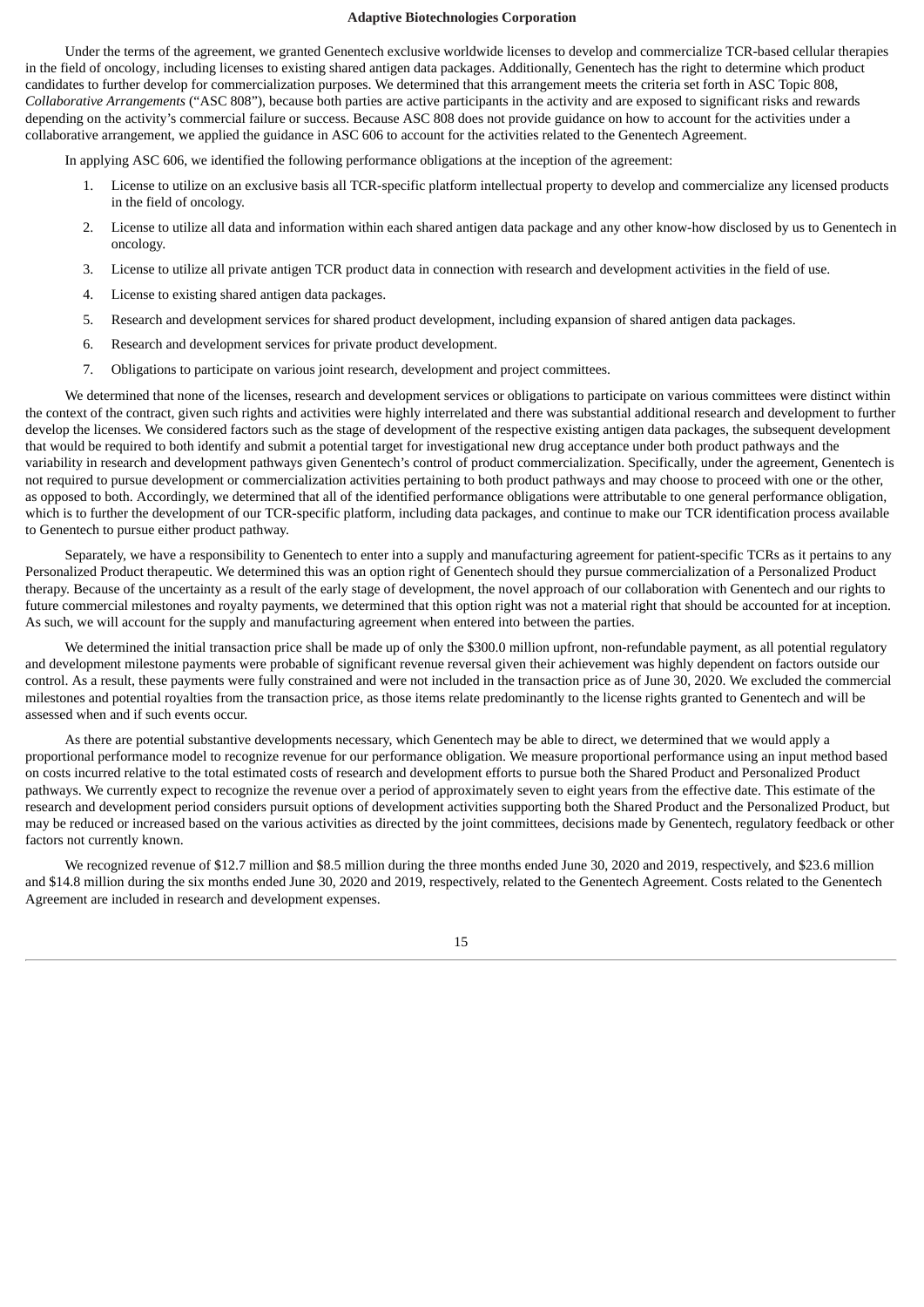# **4. Fair Value Measurements**

The following tables set forth the fair value of financial assets as of June 30, 2020 and December 31, 2019 that were measured at fair value on a recurring basis (in thousands):

|                                            | June 30, 2020                    |         |  |                          |  |                |  |         |  |
|--------------------------------------------|----------------------------------|---------|--|--------------------------|--|----------------|--|---------|--|
|                                            | <b>Level 2</b><br><b>Level 1</b> |         |  |                          |  | <b>Level 3</b> |  | Total   |  |
| Financial assets                           |                                  |         |  |                          |  |                |  |         |  |
| Money market funds                         |                                  | 355.428 |  | $\overline{\phantom{a}}$ |  |                |  | 355,428 |  |
| Commercial paper                           |                                  |         |  | 5,994                    |  |                |  | 5,994   |  |
| U.S. government debt and agency securities |                                  |         |  | 244,177                  |  |                |  | 244,177 |  |
| Corporate bonds                            |                                  |         |  | 12,152                   |  |                |  | 12,152  |  |
| Total financial assets                     |                                  | 355,428 |  | 262,323                  |  |                |  | 617,751 |  |

|                                            | <b>December 31, 2019</b>             |        |    |                                 |  |  |  |         |  |  |  |  |  |  |  |  |  |       |
|--------------------------------------------|--------------------------------------|--------|----|---------------------------------|--|--|--|---------|--|--|--|--|--|--|--|--|--|-------|
|                                            | Level 1<br><b>Level 2</b><br>Level 3 |        |    |                                 |  |  |  |         |  |  |  |  |  |  |  |  |  | Total |
| Financial assets                           |                                      |        |    |                                 |  |  |  |         |  |  |  |  |  |  |  |  |  |       |
| Money market funds                         |                                      | 88.683 | S. | $\hspace{0.1mm}-\hspace{0.1mm}$ |  |  |  | 88,683  |  |  |  |  |  |  |  |  |  |       |
| Commercial paper                           |                                      |        |    | 121,867                         |  |  |  | 121,867 |  |  |  |  |  |  |  |  |  |       |
| U.S. government debt and agency securities |                                      |        |    | 377,243                         |  |  |  | 377,243 |  |  |  |  |  |  |  |  |  |       |
| Corporate bonds                            |                                      |        |    | 86,615                          |  |  |  | 86,615  |  |  |  |  |  |  |  |  |  |       |
| Total financial assets                     |                                      | 88,683 |    | 585,725                         |  |  |  | 674,408 |  |  |  |  |  |  |  |  |  |       |

Level 1 securities include highly liquid money market funds, for which we measure the fair value based on quoted prices in active markets for identical assets or liabilities. Level 2 securities consist of U.S. government debt securities, commercial paper and corporate bonds, and are valued based on recent trades of securities in inactive markets or based on quoted market prices of similar instruments and other significant inputs derived from or corroborated by observable market data.

# **5. Investments**

Available-for-sale investments consisted of the following as of June 30, 2020 and December 31, 2019 (in thousands):

|                                            | <b>June 30, 2020</b> |                   |                    |       |                    |  |  |                                       |
|--------------------------------------------|----------------------|-------------------|--------------------|-------|--------------------|--|--|---------------------------------------|
|                                            |                      | Amortized<br>Cost | Unrealized<br>Gain |       | Unrealized<br>Loss |  |  | <b>Estimated</b><br><b>Fair Value</b> |
| Short-term marketable securities           |                      |                   |                    |       |                    |  |  |                                       |
| Commercial paper                           |                      | 5.994             | -S                 |       |                    |  |  | 5,994                                 |
| U.S. government debt and agency securities |                      | 195,764           |                    | 1,167 |                    |  |  | 196,931                               |
| Corporate bonds                            |                      | 2,007             |                    |       |                    |  |  | 2,015                                 |
| Total short-term marketable securities     |                      | 203,765           |                    | 1,175 |                    |  |  | 204,940                               |
| Long-term marketable securities            |                      |                   |                    |       |                    |  |  |                                       |
| U.S. government debt and agency securities |                      | 46,436            | <sup>\$</sup>      | 810   | - \$               |  |  | 47,246                                |
| Corporate bonds                            |                      | 9,969             |                    | 168   |                    |  |  | 10,137                                |
| Total long-term marketable securities      |                      | 56,405            |                    | 978   |                    |  |  | 57,383                                |

|                                            | <b>December 31, 2019</b> |                          |               |                    |      |                           |    |                                       |
|--------------------------------------------|--------------------------|--------------------------|---------------|--------------------|------|---------------------------|----|---------------------------------------|
|                                            |                          | <b>Amortized</b><br>Cost |               | Unrealized<br>Gain |      | <b>Unrealized</b><br>Loss |    | <b>Estimated</b><br><b>Fair Value</b> |
| Short-term marketable securities           |                          |                          |               |                    |      |                           |    |                                       |
| Commercial paper                           | \$                       | 121,866                  | S             |                    |      | $\overline{\phantom{0}}$  |    | 121,866                               |
| U.S. government debt and agency securities |                          | 285,963                  |               | 394                |      | (1)                       |    | 286,356                               |
| Corporate bonds                            |                          | 71,962                   |               | 109                |      | (3)                       |    | 72,068                                |
| Total short-term marketable securities     |                          | 479,791                  |               | 503                |      | (4)                       |    | 480,290                               |
| Long-term marketable securities            |                          |                          |               |                    |      |                           |    |                                       |
| U.S. government debt and agency securities | \$.                      | 90,750                   | <sup>\$</sup> | 146                | - \$ | (9)                       | -S | 90,887                                |
| Corporate bonds                            |                          | 14,513                   |               | 35                 |      |                           |    | 14,548                                |
| Total long-term marketable securities      |                          | 105,263                  |               | 181                |      | (9)                       |    | 105,435                               |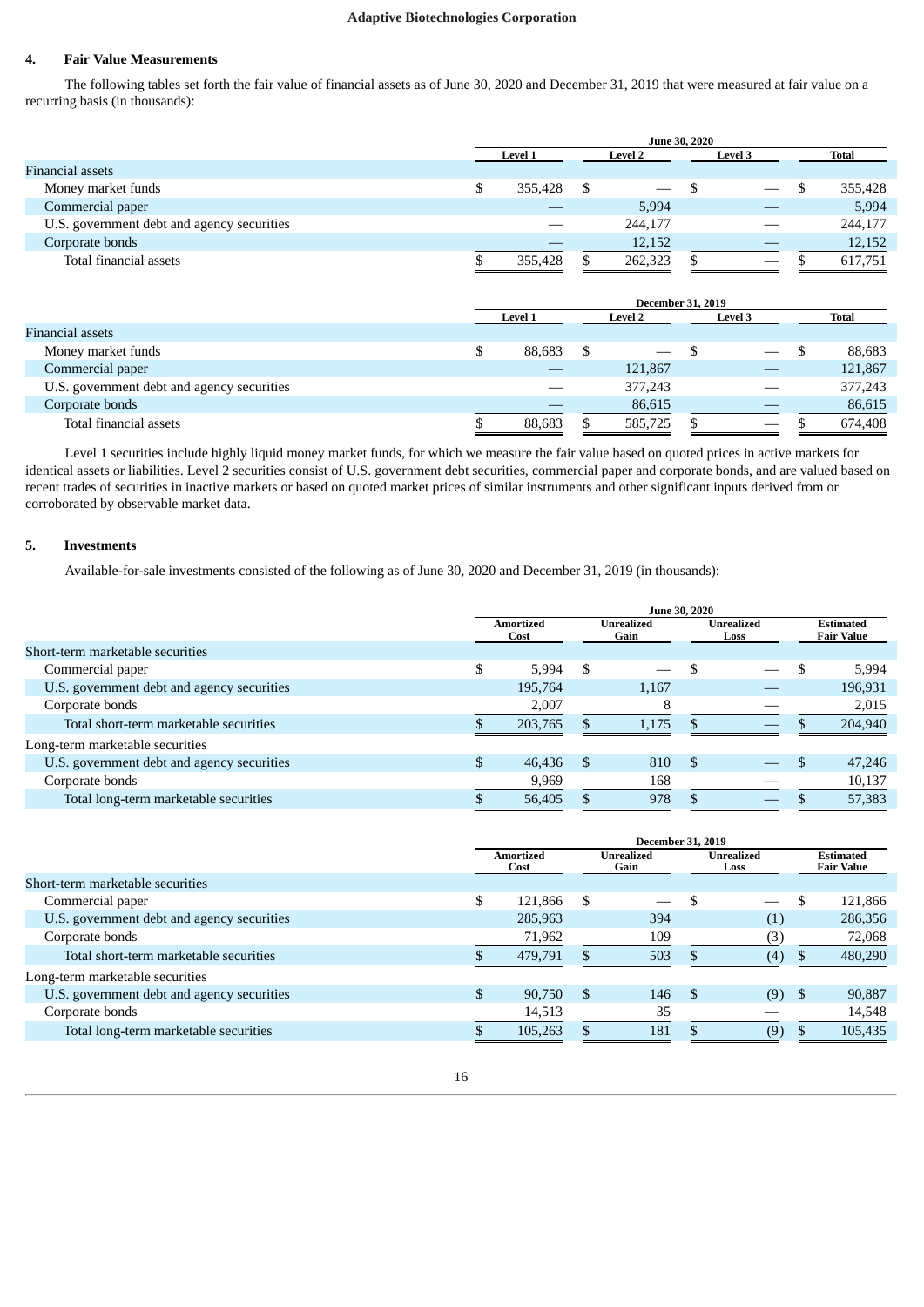All the commercial paper, U.S. government debt and agency securities and corporate bonds designated as short-term marketable securities have an effective maturity date that is equal to or less than one year from the respective balance sheet date. Those that are designated as long-term marketable securities have an effective maturity date that is more than one year from the respective balance sheet date.

Accrued interest receivable is excluded from the amortized cost and estimated fair value of our marketable securities. Accrued interest receivables of \$1.5 million and \$2.2 million were presented separately within the prepaid expenses and other current assets line item on our unaudited condensed balance sheet as of June 30, 2020 and our balance sheet as of December 31, 2019, respectively. We have made an accounting policy election to not measure an allowance for credit losses for accrued interest receivables.

We periodically review our available-for-sale securities to assess for credit impairment. Some of the factors considered in assessing impairment include the extent to which the fair value is less than the amortized cost basis, adverse conditions related to the security, an industry or geographic area, changes to security ratings or sector credit ratings and other relevant market data. As of June 30, 2020, none of our investments were in an unrealized loss position and, based on our assessment, none exhibited credit impairment. As such, a credit allowance was not recognized. Furthermore, as of June 30, 2020, we did not intend, nor were we more likely than not to be required, to sell our available-for-sale investments before the recovery of their amortized cost basis.

### **6. Goodwill and Intangible Assets**

There have been no changes in the carrying amount of goodwill since its recognition in 2015.

Intangible assets subject to amortization as of June 30, 2020 and December 31, 2019 consisted of the following (in thousands):

|                                 |                                 |        | <b>June 30, 2020</b>               |  |                               |  |
|---------------------------------|---------------------------------|--------|------------------------------------|--|-------------------------------|--|
|                                 | <b>Gross Carrying</b><br>Amount |        | Accumulated<br><b>Amortization</b> |  | <b>Net Carrying</b><br>Amount |  |
| Acquired developed technology   |                                 | 20,000 | (9, 132)                           |  | 10,868                        |  |
| Purchased intellectual property |                                 | 325    | (112)                              |  | 213                           |  |
| Balance at June 30, 2020        |                                 | 20,325 | (9,244)                            |  | 11.081                        |  |

|                                 | <b>December 31, 2019</b>        |        |                             |         |  |                               |
|---------------------------------|---------------------------------|--------|-----------------------------|---------|--|-------------------------------|
|                                 | <b>Gross Carrying</b><br>Amount |        | Accumulated<br>Amortization |         |  | <b>Net Carrying</b><br>Amount |
| Acquired developed technology   |                                 | 20,000 |                             | (8,301) |  | 11,699                        |
| Purchased intellectual property |                                 | 325    |                             | (96)    |  | 229                           |
| Balance at December 31, 2019    |                                 | 20,325 |                             | (8,397) |  | 11,928                        |

The developed technology was acquired in connection with our acquisition of Sequenta, Inc. ("Sequenta") in 2015. The remaining balance of the acquired technology and the purchased intellectual property is expected to be amortized over the next 6.5 years.

As of June 30, 2020, expected future amortization expense for intangible assets was as follows (in thousands):

| 2020 (excluding the six months ended June 30, 2020) | D | 856    |
|-----------------------------------------------------|---|--------|
| 2021                                                |   | 1,699  |
| 2022                                                |   | 1,699  |
| 2023                                                |   | 1,699  |
| 2024                                                |   | 1,703  |
| Thereafter                                          |   | 3,425  |
| Total future amortization expense                   |   | 11,081 |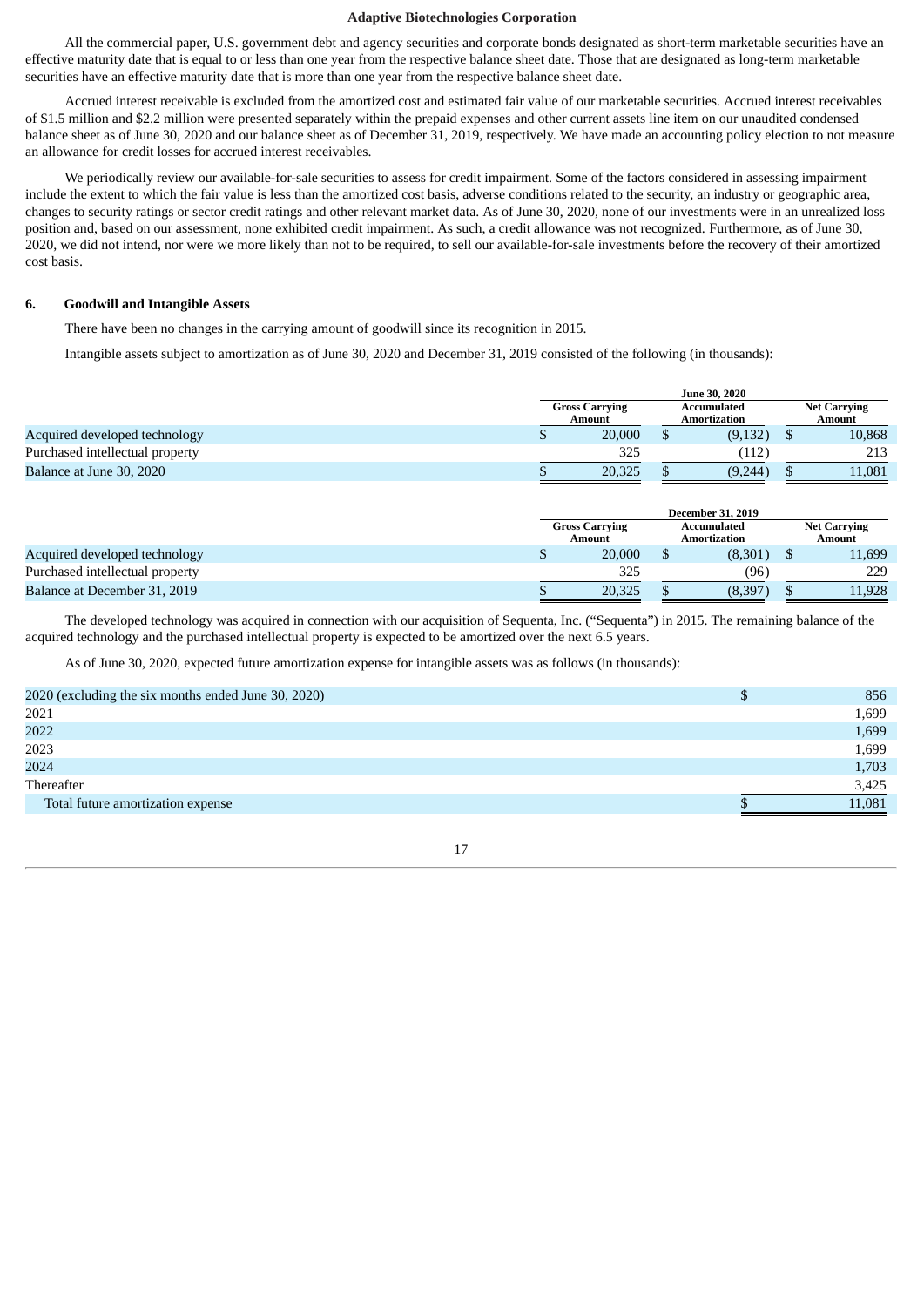# **7. Deferred Revenue**

Deferred revenue by revenue classification as of June 30, 2020 and December 31, 2019 was as follows (in thousands):

|                                                | <b>June 30, 2020</b> |   | <b>December 31, 2019</b> |
|------------------------------------------------|----------------------|---|--------------------------|
| Current deferred revenue                       |                      |   |                          |
| Sequencing                                     | 16,530               | S | 12,482                   |
| Development                                    | 59,169               |   | 48,512                   |
| Total current deferred revenue                 | 75,699               |   | 60,994                   |
| Non-current deferred revenue                   |                      |   |                          |
| Sequencing                                     | 890                  |   | 1,459                    |
| Development                                    | 186,572              |   | 217,873                  |
| Total non-current deferred revenue             | 187,462              |   | 219,332                  |
| Total current and non-current deferred revenue | 263,161              |   | 280,326                  |

Genentech deferred revenue represents \$56.8 million and \$184.5 million of the current and non-current development deferred revenue balances, respectively, at June 30, 2020 and \$48.1 million and \$216.8 million of the current and non-current development deferred revenue balances, respectively, at December 31, 2019. In general, we expect that the current amounts will be recognized as revenue within 12 months and the non-current amounts will be recognized as revenue over a period of approximately six to seven years. This period of time represents an estimate of the research and development period to develop cellular therapies in oncology, which may be reduced or increased based on the various development activities.

Changes in deferred revenue during the six months ended June 30, 2020 were as follows (in thousands):

| Deferred revenue balance at December 31, 2019   | 280,326  |
|-------------------------------------------------|----------|
| Additions to deferred revenue during the period | 12.838   |
| Revenue recognized during the period            | (30,003) |
| Deferred revenue balance at June 30, 2020       | 263.161  |

As of June 30, 2020, \$27.3 million was recognized as revenue that was included in the deferred revenue balance at December 31, 2019.

# **8. Leases**

We have operating lease agreements for the laboratory and office facilities that we occupy in Seattle, Washington and South San Francisco, California, as well as server space. Our leases now include an amendment to our previous lease in South San Francisco, California to rent 19,867 additional square feet, which commenced during the three months ended June 30, 2020 and provides for a \$0.6 million tenant improvement allowance. As of June 30, 2020, we were not party to any finance leases. Our leases have remaining terms of 1.8 years to 12.1 years, and include options to extend certain of the leases up to 10.0 years and terminate certain of the leases after 3.0 years. We adjust lease terms for these options only when it is reasonably certain we will exercise these options. As of June 30, 2020, it was reasonably certain that we would exercise our option to terminate one of our leases after 3.0 years.

Other information related to our operating leases as of June 30, 2020 was as follows:

Weighted-average remaining lease term (in years) 10.13 Weighted-average discount rate  $4.6\%$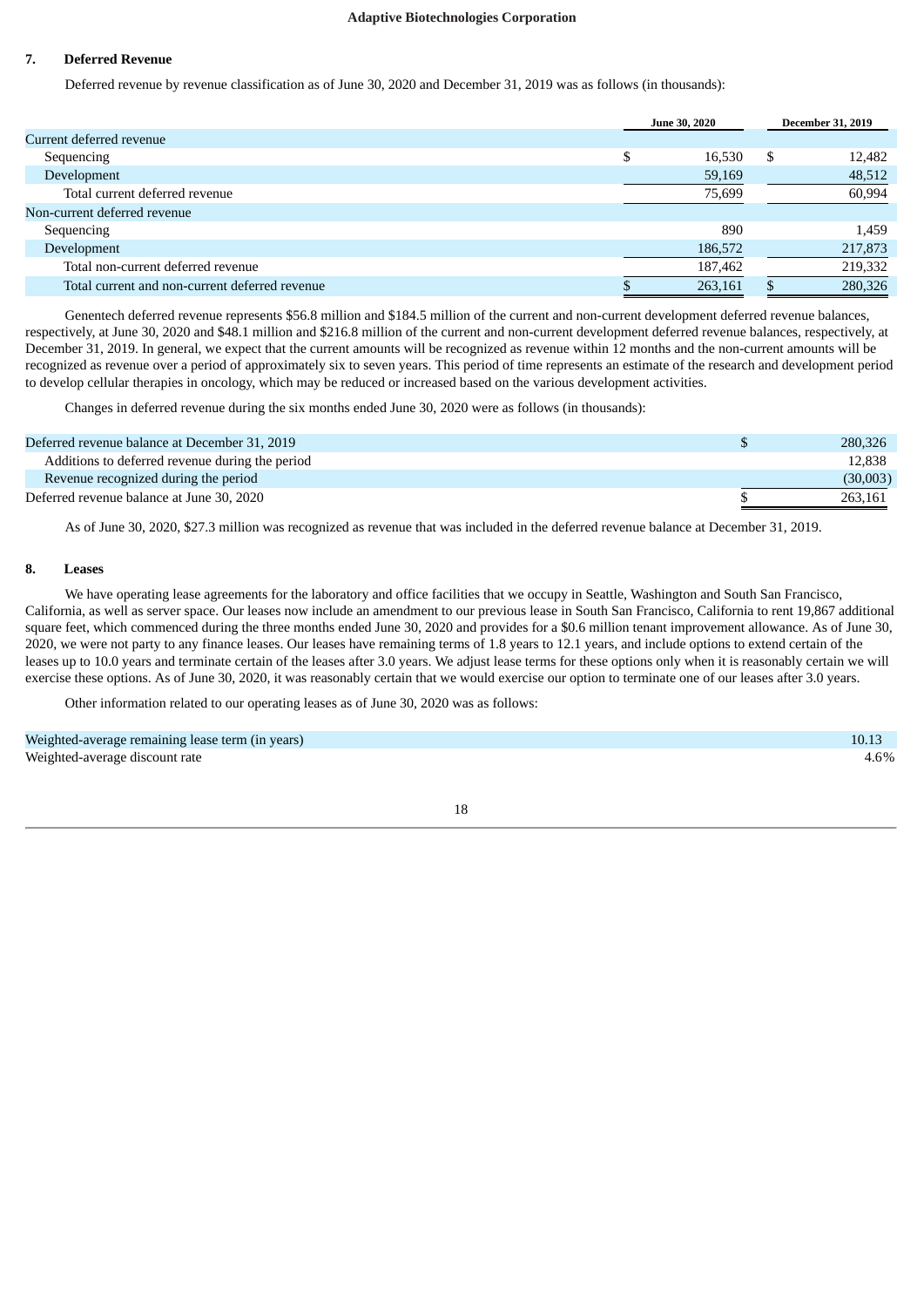The following table reconciles our undiscounted operating lease cash flows to our operating lease liabilities as of June 30, 2020 (in thousands):

| 2020 (excluding the six months ended June 30, 2020) | $\mathfrak{s}$ | 2,952     |
|-----------------------------------------------------|----------------|-----------|
| 2021                                                |                | 6,593     |
| 2022                                                |                | 6,596     |
| 2023                                                |                | 5,939     |
| 2024                                                |                | 5,956     |
| Thereafter                                          |                | 30,979    |
| Total undiscounted lease payments                   |                | 59,015    |
| Less:                                               |                |           |
| Imputed interest rate                               |                | (12, 131) |
| Tenant improvement receivables                      |                | (1,152)   |
| Total operating lease liabilities                   | \$             | 45,732    |
| Less: current portion                               |                | (3,229)   |
| Operating lease liabilities, less current portion   |                | 42,503    |
|                                                     |                |           |

Operating lease expense was \$1.2 million and \$2.3 million for the three and six months ended June 30, 2020, respectively. Variable lease expense for operating leases was \$0.6 million and \$1.1 million for the three and six months ended June 30, 2020, respectively. Rent expense recognized under ASC 840, inclusive of operating and maintenance costs, was \$1.1 million and \$2.3 million for the three and six months ended June 30, 2019, respectively.

Cash paid for amounts included in the measurement of lease liabilities for the six months ended June 30, 2020 was \$0.9 million, net of \$1.3 million of cash received for tenant improvement allowances.

#### *Leases Not Yet Commenced*

In August 2019, we entered into an agreement to rent 100,000 square feet in a to-be-constructed building in Seattle, Washington. In connection with the lease, we entered into a \$2.1 million letter of credit with one of our existing financial institutions. Due to our significant involvement during the construction process of the leased building, we qualified as the deemed owner of the building under build-to-suit lease accounting guidance that proceeded ASC 842. The resulting asset and long-term financing obligation recorded on our balance sheet for the cost of the building was derecognized upon adoption of ASC 842. As of June 30, 2020, we have incurred \$1.5 million in certain tenant improvement costs relating to the to-be-constructed building, which are presented within the other long-term liabilities line item on our unaudited condensed balance sheet as of June 30, 2020. These costs will be reimbursed by the landlord prior to delivering the building to us. The related receivable of \$1.5 million is presented within the prepaid expenses and other current assets line item on our unaudited condensed balance sheet as of June 30, 2020.

This lease, and another of our leases that has not yet commenced pursuant to guidance in ASC 842, will be assessed for classification and a lease liability and corresponding ROU asset will be recorded upon lease commencement, which may be delayed due to the impact of the COVID-19 pandemic. Future non-cancellable undiscounted lease payments associated with signed leases that have not yet commenced total \$91.2 million, payable over lease terms ranging from 5.2 years to 12.7 years.

### **9. Commitments and Contingencies**

#### *Legal Proceedings*

We are subject to claims and assessments from time to time in the ordinary course of business. We will accrue a liability for such matters when it is probable that a liability has been incurred and the amount can be reasonably estimated. When only a range of possible loss can be established, the most probable amount in the range is accrued. If no amount within this range is a better estimate than any other amount within the range, the minimum amount in the range is accrued. We are not currently party to any material legal proceedings.

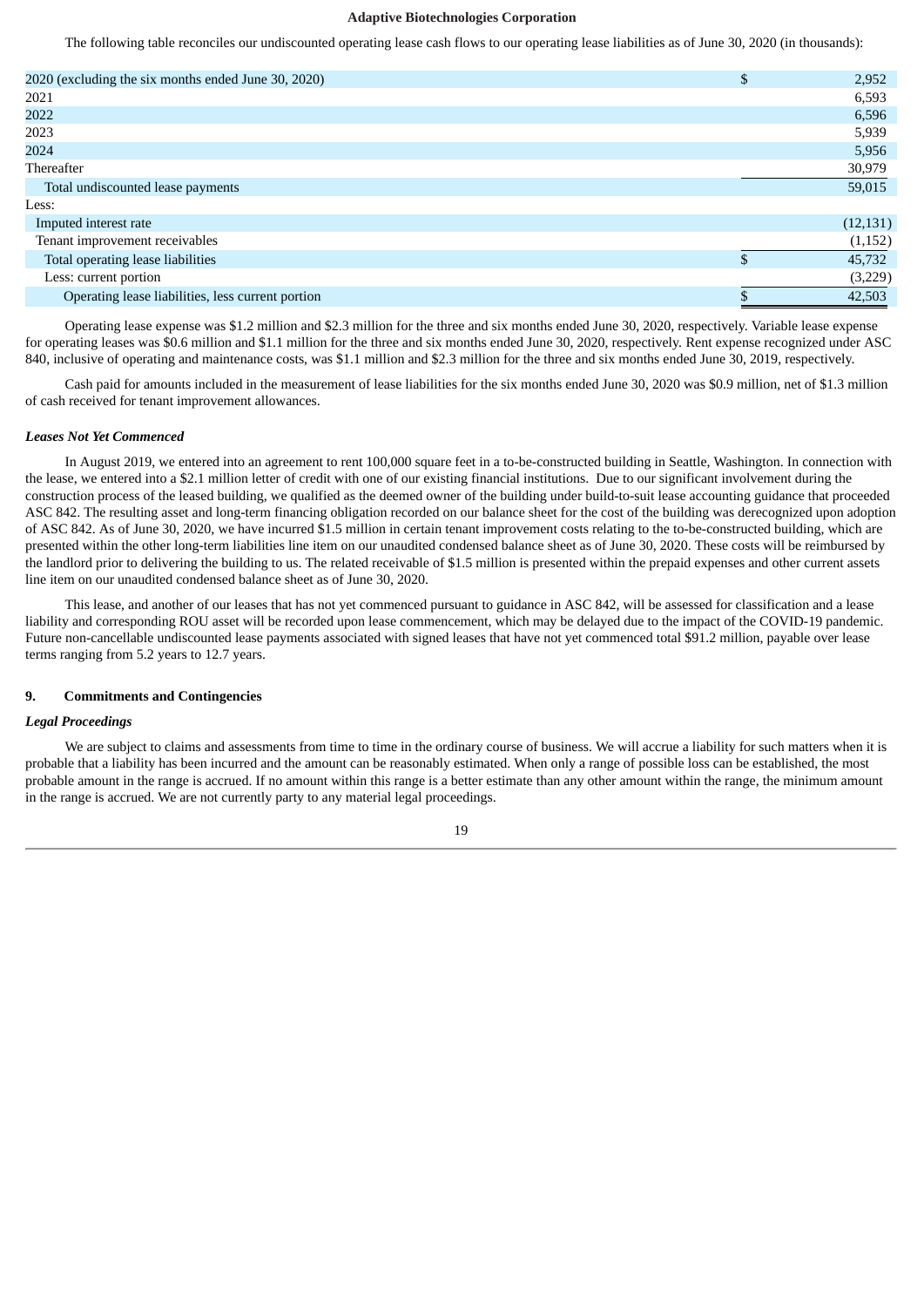#### *Indemnification Agreements*

In the ordinary course of business, we may provide indemnification of varying scope and terms to vendors, lessors, customers and other parties with respect to certain matters including, but not limited to, losses arising out of breach of our agreements with them or from intellectual property infringement claims made by third parties. In addition, we have entered into indemnification agreements with members of our board of directors and certain of our executive officers that will require us to indemnify them against certain liabilities that may arise by reason of their status or service as directors or officers. The maximum potential amount of future payments that we could be required to make under these indemnification agreements is, in many cases, unlimited. We have not incurred any material costs as a result of such indemnifications and are not currently aware of any indemnification claims.

#### **10. Shareholders' Equity**

#### *Convertible Preferred Stock*

Immediately prior to the completion of our initial public offering on July 1, 2019, 93,039,737 shares of convertible preferred stock then outstanding converted into an equivalent number of shares of common stock. As of June 30, 2020, no shares of convertible preferred stock were outstanding.

### *Preferred Stock*

We are authorized to issue 10,000,000 shares of preferred stock, par value \$0.0001 per share. As of June 30, 2020, no shares of preferred stock were outstanding.

#### *Common Stock*

We are authorized to issue 340,000,000 shares of common stock. Our common stock has a par value of \$0.0001, no preferences or privileges and is not redeemable. Holders of our common stock are entitled to one vote for each share of common stock held. The holders of record of outstanding shares of common stock shall be entitled to receive, when, as and if declared, out of funds legally available, such cash and other dividends as may be declared from time to time. As of June 30, 2020, we had 128,233,842 shares of common stock outstanding.

We have reserved shares of common stock for the following as of June 30, 2020:

| Shares is suable upon the exercise of outstanding common stock options and |            |
|----------------------------------------------------------------------------|------------|
| the vesting of outstanding common restricted stock units granted           | 16,201,815 |
| Shares available for future grant under the 2019 Equity Incentive Plan     | 19,111,800 |
| Shares available for future grant under the Employee Stock Purchase Plan   | 2,804,298  |
| Shares to be issued upon exercise of a common stock warrant                | 56.875     |
| Total shares of common stock reserved for future issuance                  | 38,174,788 |

Our 2019 Equity Incentive Plan ("2019 Plan") provides for annual increases in the number of shares that may be issued under the 2019 Plan on January 1, 2020 and on each subsequent January 1, thereafter, by a number of shares equal to the lesser of (a) 5% of the number of shares of common stock issued and outstanding on the immediately preceding December 31, or (b) an amount determined by our board of directors.

Furthermore, our Employee Stock Purchase Plan ("ESPP") provides for annual increases in the number of shares available for issuance under our ESPP on January 1, 2020 and on each January 1, thereafter, by a number of shares equal to the smallest of (a) 1% of the number of shares of common stock issued and outstanding on the immediately preceding December 31, or (b) an amount determined by our board of directors.

On January 1, 2020, our 2019 Plan and ESPP reserves automatically increased by 6,261,907 shares and 1,252,381 shares, respectively.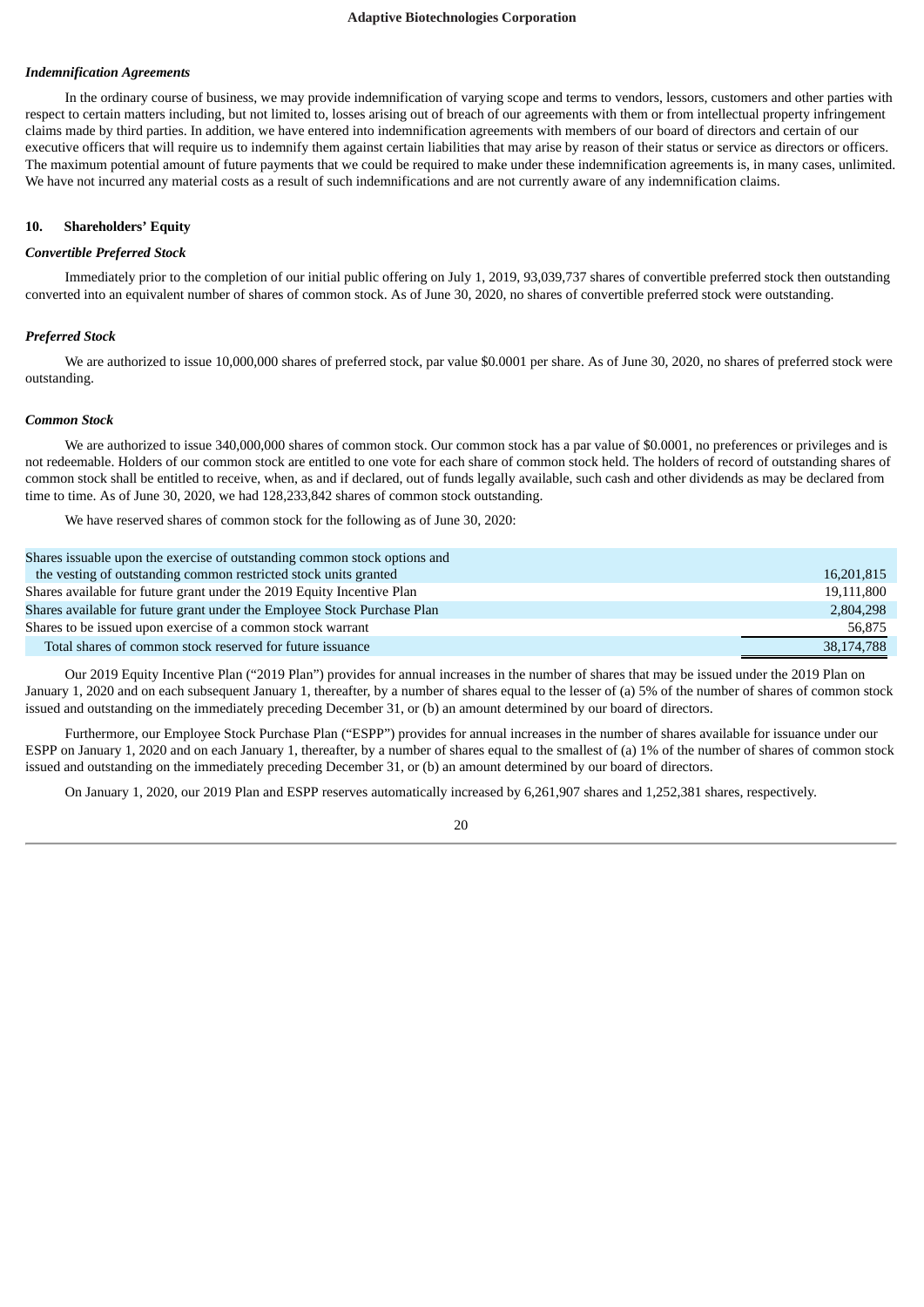#### *Common Stock Warrant*

In 2014, we issued a warrant to purchase 56,875 shares of Series C convertible preferred stock at an exercise price of \$2.64. The warrant is exercisable for a period of seven years from the date of issuance. Immediately prior to and in connection with the completion of our initial public offering on July 1, 2019, this convertible preferred stock warrant, which was previously recorded as a financial liability, was converted to a warrant to purchase the same number of shares of common stock. Upon conversion, the financial liability was reclassified to the additional paid-in capital line item on our unaudited condensed balance sheet. The warrant to purchase 56,875 shares of common stock remains outstanding as of June 30, 2020.

#### **11. Equity Incentive Plans**

#### *Sequenta 2008 Stock Plan, as amended*

In connection with our acquisition of Sequenta in January 2015, we assumed Sequenta's Equity Incentive Plan ("2008 Plan"), including all outstanding options and shares available for future issuance under the 2008 Plan, which, prior to the completion of our initial public offering, were all exercisable for Series E-1 convertible preferred stock. Upon completion of our initial public offering in July 2019, the outstanding options are now exercisable for common stock. While no shares are available for future issuance under this plan, the 2008 Plan continues to govern outstanding equity awards granted thereunder.

#### *Adaptive 2009 Equity Incentive Plan*

We adopted an equity incentive plan in 2009 ("2009 Plan") that provided for the issuance of incentive and nonqualified common stock options and other share-based awards for employees, directors and consultants. Under the 2009 Plan, the option exercise price for incentive and nonqualified stock options were not to be less than the fair market value of our common stock at the date of grant. Options granted under this plan expire no later than ten years from the grant date, and vesting was established at the time of grant. Pursuant to the terms of the 2019 Plan, any shares subject to outstanding options originally granted under the 2009 Plan that terminate, expire or lapse for any reason without the delivery of shares to the holder thereof shall become available for issuance pursuant to awards granted under the 2019 Plan. While no shares are available for future issuance under the 2009 Plan, it continues to govern outstanding equity awards granted thereunder.

#### *2019 Equity Incentive Plan*

The 2019 Plan was approved by our shareholders on June 13, 2019 and, pursuant to the resolutions adopted by our board of directors, became effective immediately prior to the closing of our initial public offering. The 2019 Plan provides for the issuance of awards in the form of options and other share-based awards for employees, directors and consultants. Under the 2019 Plan, the option exercise price per share shall not be less than the fair market value of a share of stock on the grant date of the option, as defined by the 2019 Plan, unless explicitly qualified under the provisions of Section 409A or Section 424(a) of the Internal Revenue Code of 1986. Additionally, unless otherwise specified, options granted under this plan expire no later than ten years from the grant date, and vesting is established at the time of grant. Except for certain option grants made to non-employee directors, stock options granted under the 2019 Plan generally vest over a four-year period, subject to continuous service through each applicable vesting date. As of June 30, 2020, we have authorized 22,029,208 shares of common stock for issuance under the 2019 Plan.

Changes in shares available for grant during the six months ended June 30, 2020 were as follows:

|                                                                    | <b>Shares Available for Grant</b> |
|--------------------------------------------------------------------|-----------------------------------|
| Shares available for grant at December 31, 2019                    | 15,396,254                        |
| 2019 Plan reserve increase on January 1, 2020                      | 6.261.907                         |
| Options and restricted stock units granted                         | (2,644,446)                       |
| Options and restricted stock units forfeited, cancelled or expired | 98,085                            |
| Shares available for grant at June 30, 2020                        | 19,111,800                        |

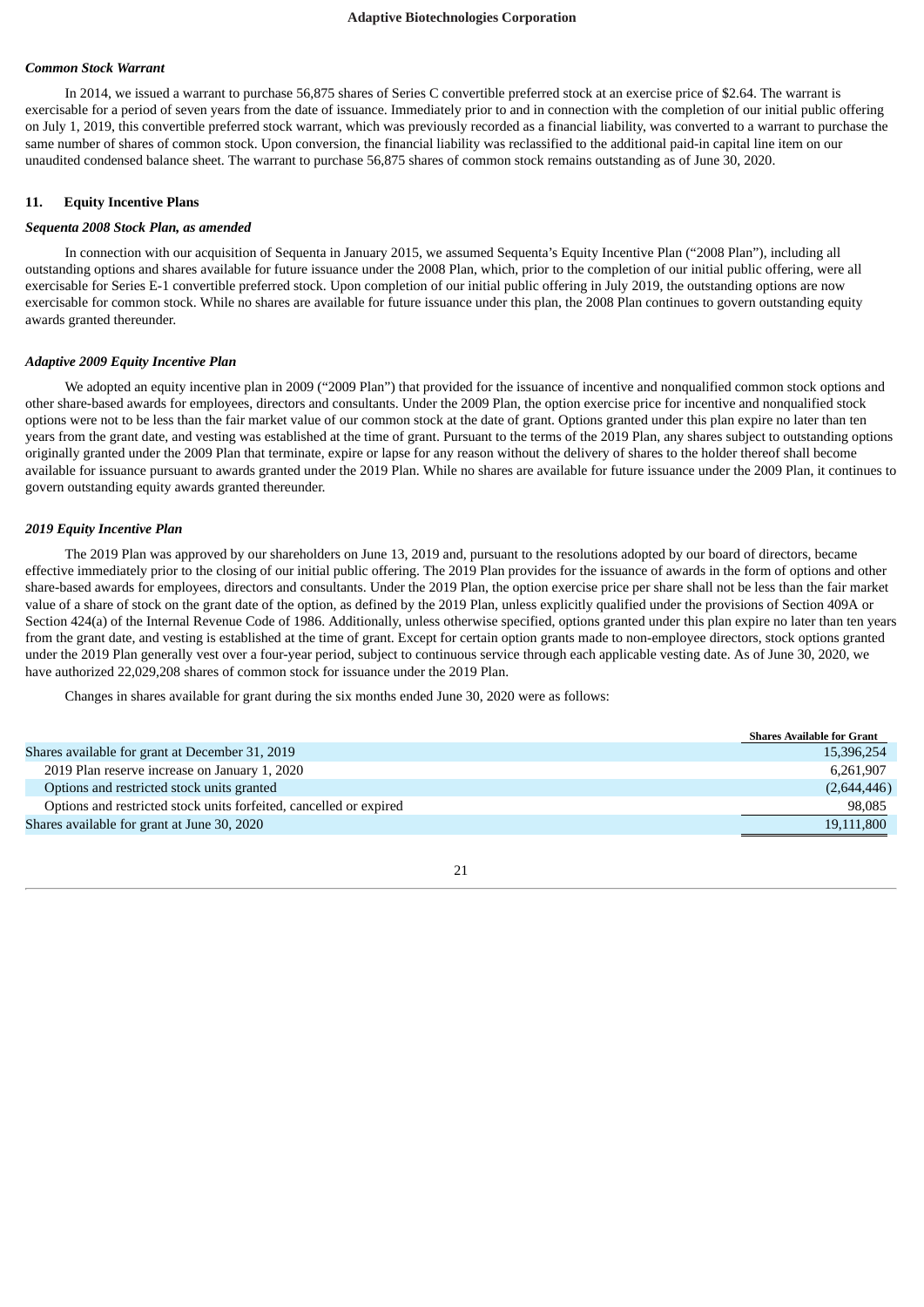Stock option activity under the 2008 Plan, 2009 Plan and 2019 Plan during the six months ended June 30, 2020 was as follows:

|                                                 | <b>Shares</b><br><b>Subject to</b><br>Outstanding<br><b>Options</b> |   | Average<br><b>Exercise Price</b><br>per Share |     | Weighted- |  | Aggregate<br><b>Intrinsic Value</b><br>(in thousands) |
|-------------------------------------------------|---------------------------------------------------------------------|---|-----------------------------------------------|-----|-----------|--|-------------------------------------------------------|
| Options outstanding at December 31, 2019        | 16,646,654                                                          | S | 6.14                                          | -S  | 398,379   |  |                                                       |
| Options granted                                 | 2,594,446                                                           |   | 29.95                                         |     |           |  |                                                       |
| Options forfeited or cancelled                  | (88,085)                                                            |   | 15.77                                         |     |           |  |                                                       |
| Options expired                                 | (10,000)                                                            |   | 0.16                                          |     |           |  |                                                       |
| Options exercised                               | (2,991,200)                                                         |   | 3.75                                          |     |           |  |                                                       |
| Options outstanding at June 30, 2020            | 16,151,815                                                          | S | 10.36                                         | -S  | 614.116   |  |                                                       |
| Options vested and exercisable at June 30, 2020 | 8,962,192                                                           |   | 5.49                                          | -\$ | 384,400   |  |                                                       |

The weighted-average remaining contractual life for options outstanding at June 30, 2020 was 7.2 years. The weighted-average remaining contractual life for vested and exercisable options outstanding at June 30, 2020 was 5.9 years.

Of the \$11.3 million proceeds from exercise of stock options included on our unaudited condensed statements of cash flows for the six months ended June 30, 2020, \$0.5 million related to options exercised prior to but settled during the six months ended June 30, 2020. As of June 30, 2020, \$0.4 million was included in the prepaid expenses and other current assets line item on our unaudited condensed balance sheet for unsettled cash proceeds related to options exercised.

As of December 31, 2019, 4,500 shares of restricted stock units ("RSUs"), with a weighted-average grant date fair value per share of \$41.63, were nonvested and outstanding. We granted 50,000 shares of RSUs, with a weighted-average grant date fair value per share of \$28.10, during the six months ended June 30, 2020. During the six months ended June 30, 2020, 4,500 shares of RSUs, with a weighted-average grant date fair value per share of \$41.63, vested. As of June 30, 2020, 50,000 shares of RSUs, with a weighted-average grant date fair value per share of \$28.10, remained nonvested and outstanding.

#### *Fair Value of Options and Grant Date Fair Value of Restricted Stock Units*

The estimated fair value of options granted during the six months ended June 30, 2020 and 2019 was estimated using the Black-Scholes optionpricing model with the following assumptions:

|                          | <b>Six Months Ended June 30.</b> |                  |
|--------------------------|----------------------------------|------------------|
|                          | 2020                             | 2019             |
| Grant date fair value    | $$17.68 - $41.90$                | $$7.80 - $13.29$ |
| Expected term (in years) | $5.27 - 6.08$                    | $5.27 - 6.08$    |
| Risk-free interest rate  | $0.4\% - 1.7\%$                  | $1.9\% - 2.5\%$  |
| Expected volatility      | 70.5% - 72.9%                    | 64.3% - 72.9%    |
| Expected dividend yield  |                                  |                  |

The weighted-average volatility used in the fair value calculations of options granted during the six months ended June 30, 2020 and 2019 was 71.0% and 67.9%, respectively.

The determination of the fair value of stock options on the date of grant using a Black-Scholes option-pricing model is affected by the estimated fair value of our common stock, as well as assumptions regarding a number of variables that are complex, subjective and generally require significant judgment to determine. The valuation assumptions were determined as follows:

*Fair value of common stock—*Prior to the closing of our initial public offering, the grant date fair value of our common stock was determined with input from management using valuation methodologies which utilized certain assumptions, including probability weighting of events, volatility, time to liquidation, a risk-free interest rate and an assumption for a discount for lack of marketability (Level 3 inputs). In determining the fair value of our common stock, the methodologies used to estimate the enterprise value were performed using methodologies, approaches and assumptions consistent with the American Institute of Certified Public Accountants Accounting and Valuation Guide, *Valuation of Privately-Held-Company Equity Securities Issued as Compensation*. For valuations of grants made after the closing of our initial public offering, the fair value of each share of common stock is based on the closing price of our common stock on the date of grant, or other relevant determination date, as reported on The Nasdaq Global Select Market.

*Expected term*—The expected term of options granted to employees and non-employee directors is determined using the "simplified" method, as illustrated in ASC Topic 718, *Compensation—Stock Compensation*, as we do not have sufficient exercise history to determine a better estimate of expected term. Under this approach, the expected term is based on the midpoint between the vesting date and the end of the contractual term of the option.

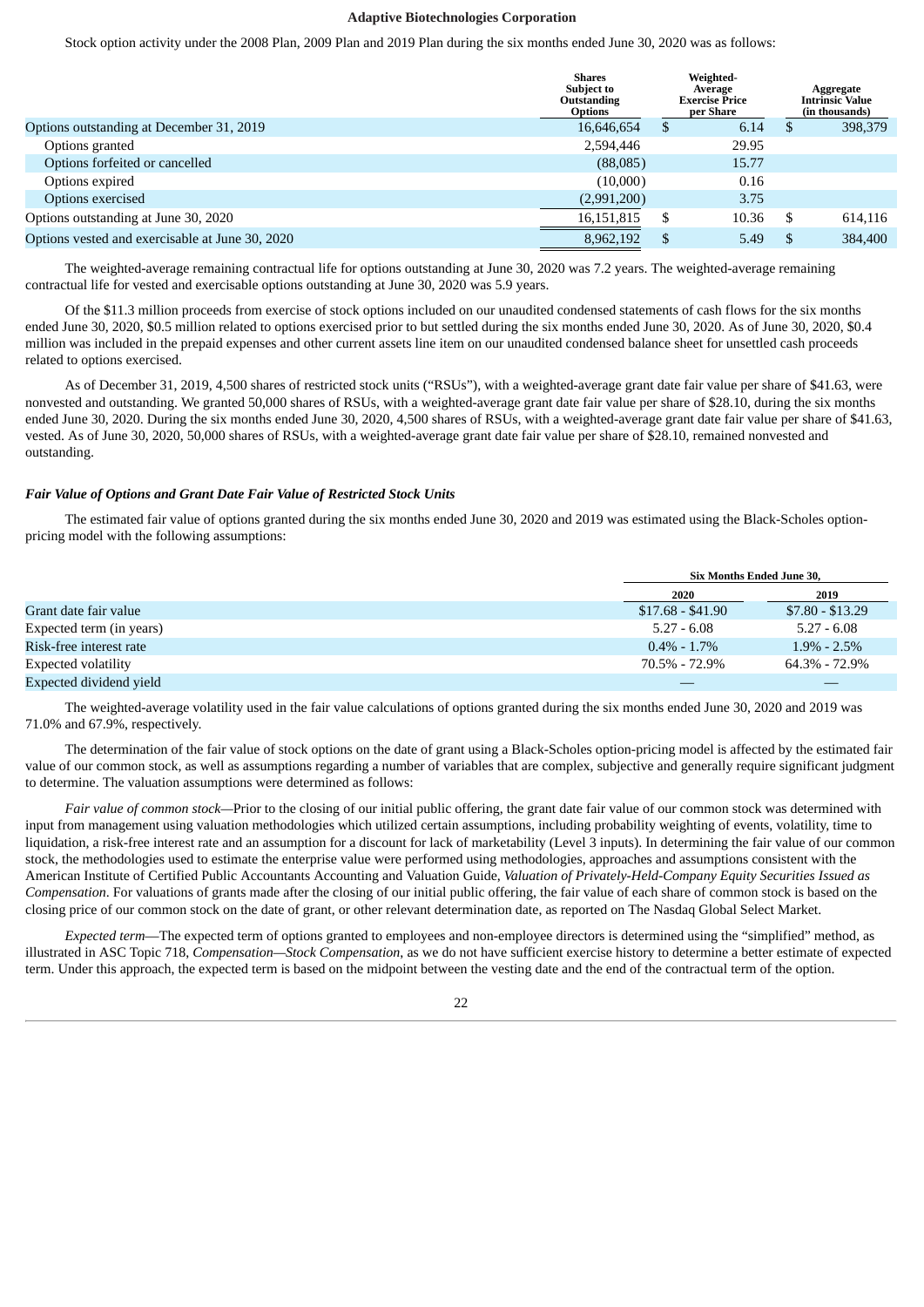*Risk-free interest rate*—We utilize a risk-free interest rate in the option valuation model based on U.S. Treasury zero-coupon issues with remaining terms similar to the expected terms of the options.

*Expected volatility*—As we do not have sufficient trading history for our common stock, the expected volatility is based on the historical volatility of our publicly traded industry peers utilizing a period of time consistent with our estimate of the expected term.

*Expected dividend yield*—We do not anticipate paying any cash dividends in the foreseeable future and, therefore, use an expected dividend yield of zero in the option valuation model.

The grant date fair value of RSUs granted after the closing of our initial public offering is based on the closing price of our common stock on the date of grant, or other relevant determination date, as reported on The Nasdaq Global Select Market.

Share-based compensation expense of \$6.4 million and \$3.3 million was recognized during the three months ended June 30, 2020 and 2019, respectively, and \$11.0 million and \$6.4 million was recognized during the six months ended June 30, 2020 and 2019, respectively.

The compensation costs related to stock options and RSUs for the three and six months ended June 30, 2020 and 2019, respectively, are included on our statements of operations as follows (in thousands):

|                                        |  | Three Months Ended June 30. |       | <b>Six Months Ended June 30.</b> |  |       |
|----------------------------------------|--|-----------------------------|-------|----------------------------------|--|-------|
|                                        |  | 2020                        | 2019  | 2020                             |  | 2019  |
| Cost of revenue                        |  | 209                         | 113   | 381                              |  | 243   |
| Research and development               |  | 2,152                       | 978   | 3,696                            |  | 1,895 |
| Sales and marketing                    |  | 1,667                       | 943   | 2.824                            |  | 1,849 |
| General and administration             |  | 2.345                       | 1.298 | 4.147                            |  | 2,391 |
| Total share-based compensation expense |  | 6,373                       | 3,332 | 11,048                           |  | 6,378 |

At June 30, 2020, unrecognized share-based compensation expense related to unvested stock options was \$70.7 million, which is expected to be recognized over a remaining weighted-average period of 3.2 years. Additionally, at June 30, 2020, unrecognized share-based compensation expense related to unvested RSUs was \$1.3 million, which is expected to be recognized over a remaining weighted-average period of 3.8 years.

## **12. Income Taxes**

The effective tax benefit was \$1.5 million and \$1.8 million for the three and six months ended June 30, 2020, respectively. There was no effective tax benefit for the year ended December 31, 2019.

We calculate our tax provision by applying a forecasted annual effective tax rate ("AETR") against year-to-date pre-tax loss, and taking into account certain discrete items, primarily related to the exercise activity of stock options, in the quarter in which they occur. We recorded a pre-tax benefit for the three and six months ended June 30, 2020 because the discrete benefit from option exercises was greater than the year-to-date AETR tax expense. We expect to recognize tax expense on a full year basis, inclusive of discrete items.

We file income tax returns in the U.S. federal jurisdiction and various U.S. state jurisdictions. Significant disputes may arise with authorities involving issues of the timing and amount of deductions, the use of tax credits and allocations of income and expenses among various tax jurisdictions because of differing interpretations of tax laws, regulations and the relevant facts. We believe our accrual for income tax liabilities is appropriate based on past experience, interpretations of tax law and judgments about potential actions by tax authorities; however, due to the complexity of the provision for income taxes, the ultimate resolution of any tax matters may result in payments greater or less than amounts accrued. Because of net operating loss carryforwards, substantially all tax years since inception remain open to federal and state tax examination.

On March 27, 2020, the U.S. enacted the Coronavirus Aid, Relief and Economic Security Act ("CARES Act") to provide emergency economic stimulus in light of the effects of COVID-19. While the CARES Act provides extensive tax changes, some of the more significant provisions include removing certain limitations on utilization of net operating losses, increasing the loss carryback period for certain losses to five years and increasing the ability to deduct interest expense, as well as amending certain provisions of the previously enacted Tax Cuts and Jobs Act of 2017 ("TCJA"). We are still evaluating the CARES Act, but do not anticipate a significant impact to our income tax provision.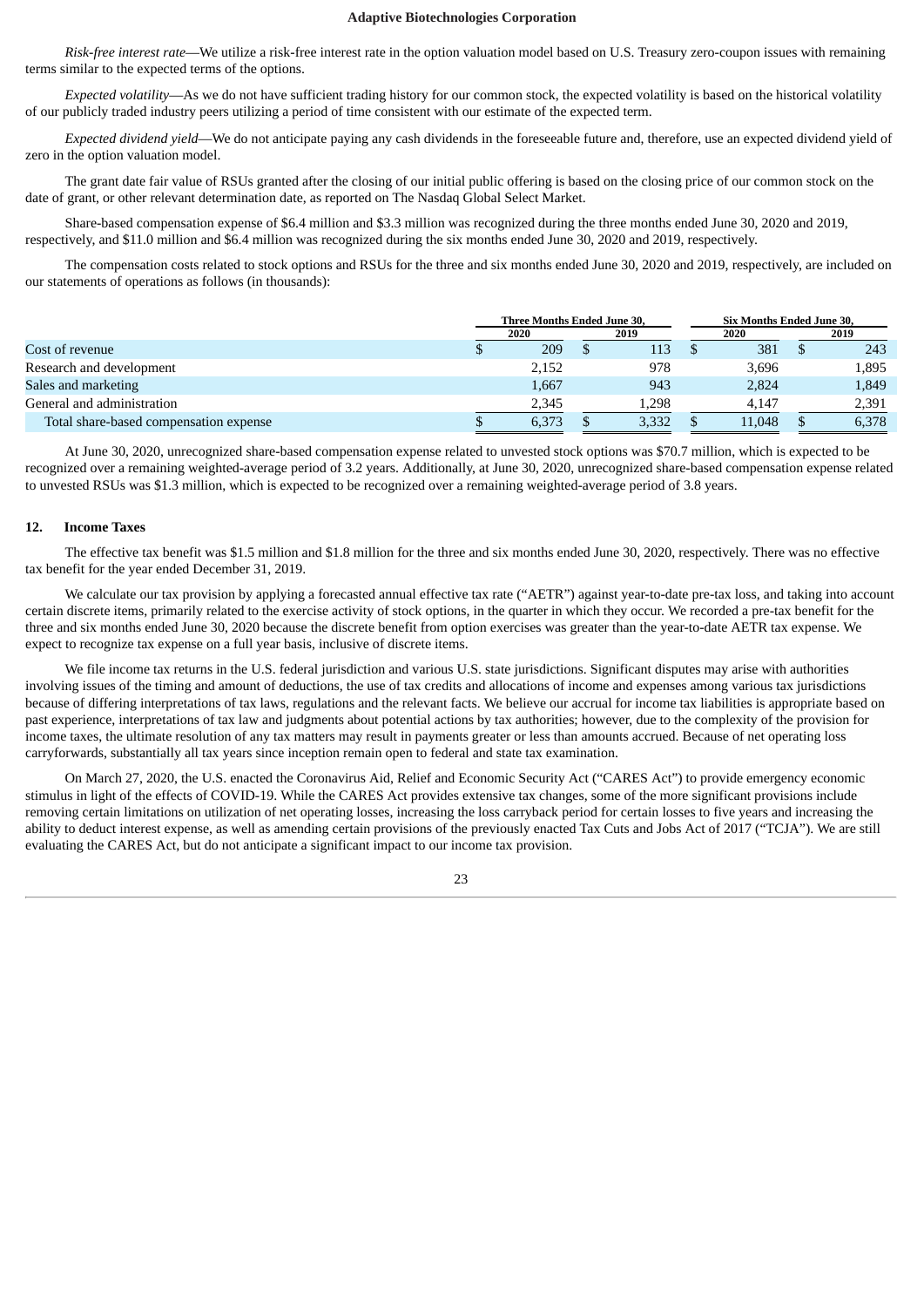# **13. Net Loss Per Share Attributable to Common Shareholders**

# *Net Loss Per Share*

The following table sets forth the computation of the basic and diluted net loss per share attributable to common shareholders for the three and six months ended June 30, 2020 and 2019, respectively (in thousands, except share and per share amounts):

|                                                                   | Three Months Ended June 30, |            | <b>Six Months Ended June 30.</b> |  |            |
|-------------------------------------------------------------------|-----------------------------|------------|----------------------------------|--|------------|
|                                                                   | 2020                        | 2019       | 2020                             |  | 2019       |
| Net loss                                                          | (33,535)                    | (15,659)   | (64, 938)                        |  | (34, 045)  |
| Fair value adjustments to redemption value for Series E-1         |                             |            |                                  |  |            |
| convertible preferred stock options                               |                             | (710)      |                                  |  | (964)      |
| Net loss attributable to common shareholders, basic and diluted   | (33, 535)                   | (16,369)   | (64, 938)                        |  | (35,009)   |
| Weighted-average shares used in computing net loss per share      | 127,383,582                 | 13.279.324 | 126,720,986                      |  | 13,074,692 |
| Net loss per share attributable to common shareholders, basic and |                             |            |                                  |  |            |
| diluted                                                           | (0.26)                      | (1.23)     | (0.51)                           |  | (2.68)     |

Since we were in a loss position for all periods presented, basic net loss per share attributable to common shareholders is the same as diluted net loss per share attributable to common shareholders, as the inclusion of all potential shares of common stock outstanding would have been anti-dilutive. The following weighted-average common stock equivalents were excluded from the calculation of diluted net loss per share attributable to common shareholders for the three and six months ended June 30, 2020 and 2019, respectively, as they had an anti-dilutive effect:

|                                                        | Three Months Ended June 30, |             | Six Months Ended June 30, |             |
|--------------------------------------------------------|-----------------------------|-------------|---------------------------|-------------|
|                                                        | 2020                        | 2019        | 2020                      | 2019        |
| Convertible preferred stock (on as if converted basis) |                             | 93,028,311  |                           | 92,973,101  |
| Stock options issued and outstanding                   | 16,919,027                  | 17,618,180  | 16,871,297                | 16,908,503  |
| Unvested restricted stock units                        | 48.621                      |             | 26,120                    |             |
| Common stock warrants                                  | 56.875                      | 55,032      | 56.875                    | 55,032      |
| Convertible preferred stock warrants                   |                             | 56,875      |                           | 56,875      |
| Total                                                  | 17,024,523                  | 110,758,398 | 16.954.292                | 109,993,511 |

# **14. Subsequent Event**

In July 2020, we completed an underwritten public offering of our common stock in which we issued and sold 7,200,000 shares of common stock, including shares issued upon the exercise in full of the underwriters' over-allotment option, at a public offering price of \$40.00 per share. We received approximately \$271.7 million in net proceeds, after deducting underwriting discounts and net offering expenses payable by us.

The unaudited condensed financial statements as of June 30, 2020, including share and per share amounts, do not give effect to this offering, as it closed subsequent to June 30, 2020.

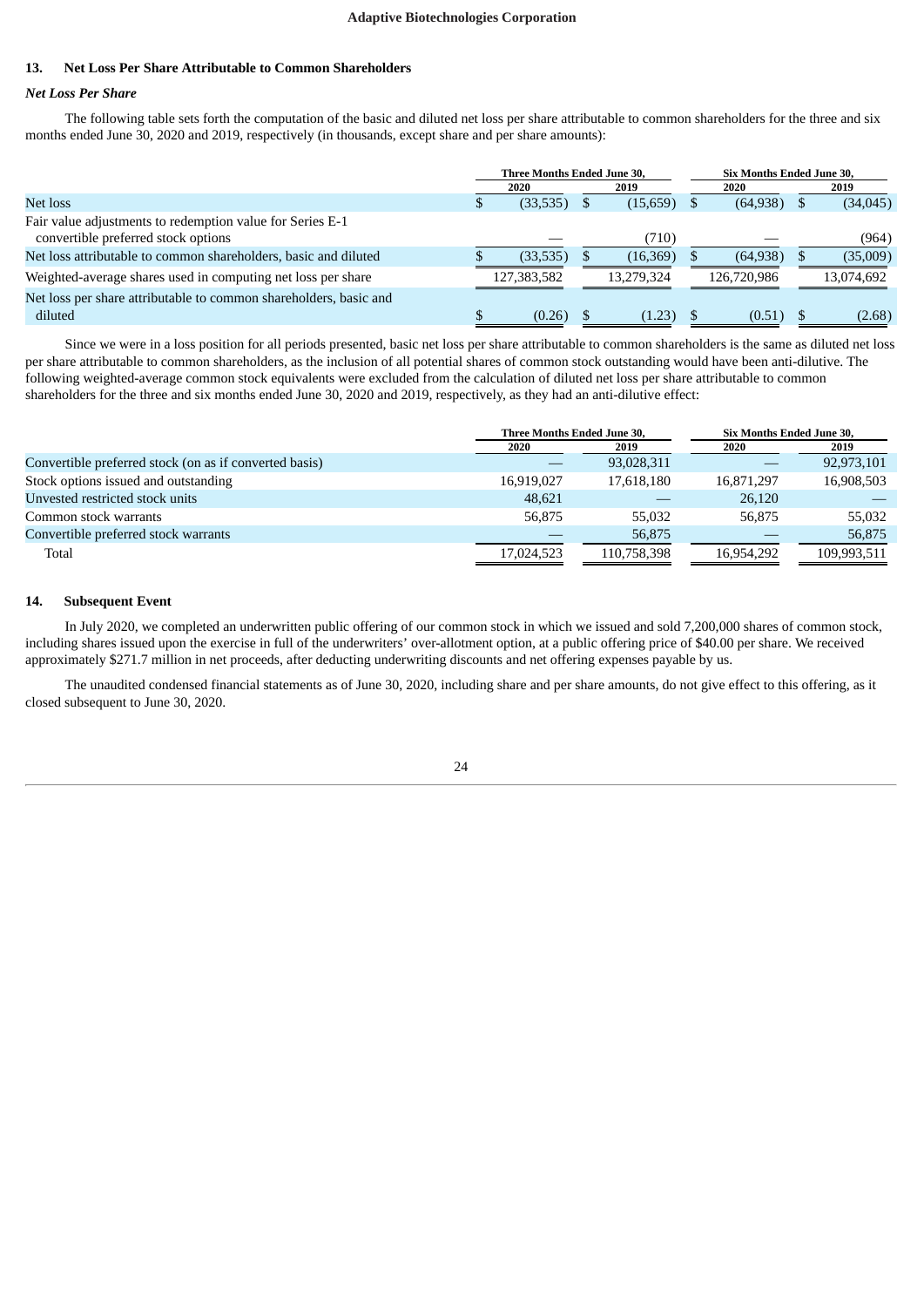### <span id="page-24-0"></span>**Item 2. Management's Discussion and Analysis of Financial Condition and Results of Operations**

You should read the following discussion and analysis of our financial condition and results of operations together with our unaudited condensed financial statements and related notes and the other financial information appearing elsewhere in this report, as well as the other financial information we file with the SEC from time to time. Some of the information contained in this discussion and analysis or set forth elsewhere in this report, including information with respect to our plans and strategy for our business and related financing, includes forward-looking statements that involve risks and uncertainties relating to our future plans, objectives, expectations, intentions and financial performance and the assumptions that underlie these *statements.*

As a result of many factors, including those factors set forth in the "Risk Factors" section of this report, our actual results could differ materially from the results described in or implied by the forward-looking statements contained in the following discussion and analysis.

#### **Overview**

We are advancing the field of immune-driven medicine by harnessing the inherent biology of the adaptive immune system to transform the diagnosis and treatment of disease. Our immune medicine platform applies our proprietary technologies to read the diverse genetic code of a patient's immune system and understand precisely how it detects and treats disease in that patient. We capture these insights in our dynamic clinical immunomics database, which is underpinned by computational biology and machine learning, and use them to develop and commercialize clinical products and services that we are tailoring to each individual patient. We have two commercial products and services and a robust pipeline of clinical products and services that we are designing to diagnose, monitor and enable the treatment of diseases such as cancer, autoimmune conditions and infectious diseases.

Our immune medicine platform is the foundation for our expanding suite of products and services. The cornerstone of our platform and core immunosequencing product, immunoSEQ, serves as our underlying research and development engine and generates revenue from academic and biopharmaceutical customers. Our first clinical diagnostic product, clonoSEQ, is the first test authorized by the FDA for the detection and monitoring of MRD in patients with MM and ALL and is being validated for patients with other blood cancers. Leveraging our collaboration with Microsoft Corporation ("Microsoft") to create the TCR-Antigen Map, we are also developing a diagnostic product, immunoSEQ Dx, that may enable early detection of many diseases from a single blood test. We are currently running our first clinical validation study in acute Lyme disease following proof of concept in 2019. Our therapeutic product candidates, being developed under the Genentech Agreement, leverage our platform to identify specific immune cells to develop into cellular therapies in oncology.

Since our inception, we have devoted a majority of our resources to research and development activities to develop our immune medicine platform, which enables the delivery of our products and services for life sciences research, clinical diagnostics and drug discovery customers.

For our life science research customers, we provide two categories of products and services using immunoSEQ, our core sequencing and immunomics tracking technology. First, we provide immunosequencing services, the revenue from which we record as sequencing revenue. Second, we provide certain research customers professional support, for which we may receive payments upon those customers achieving specified milestones. We record these support activities as development revenue.

For our clinical diagnostics customers, we sell our clonoSEQ diagnostic tests, which include our immunosequencing services and are thus recorded as sequencing revenue. In the future, we intend to sell other diagnostics products and services, which we also expect to record as sequencing revenue.

For our current drug discovery collaborator, Genentech, we screen, identify and characterize TCRs in support of our collaboration. We record revenue from this collaboration as development revenue.

Historically, we have sold immunoSEQ as a fee-for-service offering to academic centers and biopharmaceutical customers and further deepened those relationships over time by supporting their development initiatives. These research offerings have comprised the majority of our revenue to date, although our business is pursuing broader opportunities. As we continue to expand the use of our clonoSEQ diagnostic tests, develop and commercialize immunoSEQ Dx and develop and commercialize therapeutic product candidates with our drug discovery collaborator, we expect our mix of revenue to shift to clinical products and services, which we believe will become our largest sources of revenue.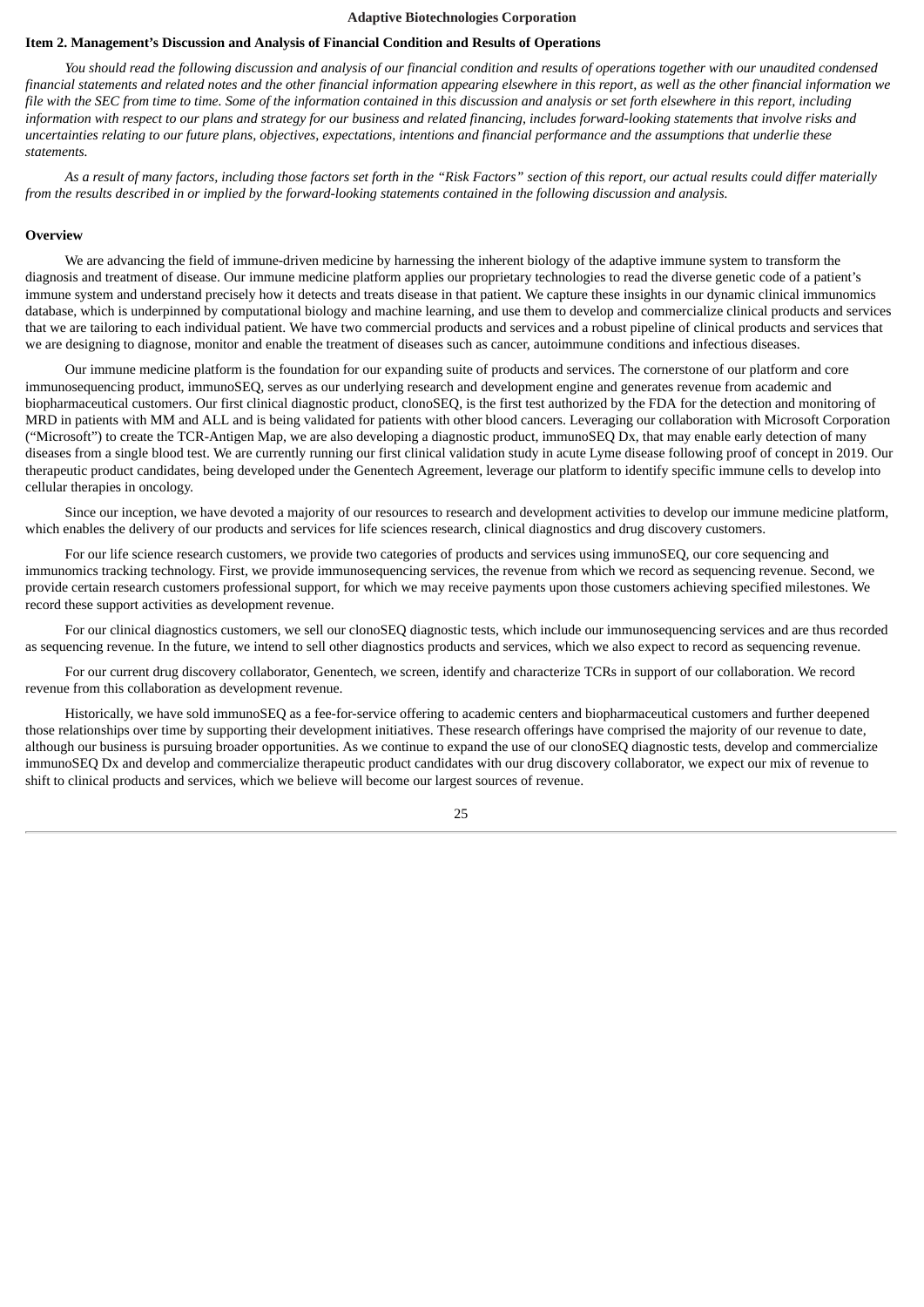We are actively pursuing opportunities to deepen our relationships with current customers and initiate relationships with new customers. We have an experienced, specialty salesforce that is targeting department heads, laboratory directors, principal investigators, core facility directors, clinicians, payors and research scientists and pathologists at leading academic institutions, biopharmaceutical companies, research institutions and contract research organizations. As MRD assessment becomes standard practice for patient management across a range of blood cancers, we believe it will be essential for clinicians and patients to have access to a highly accurate, sensitive and standardized MRD assessment tool. We are focused on establishing and maintaining collaborative relationships with payors, developing health economic evidence and building billing and patient access infrastructure to expand reimbursement coverage for our clinical diagnostics. We continue to seek expanded coverage of our clonoSEQ diagnostic test and, in 2019, we successfully expanded coverage through contractual agreements or positive medical policies with Medicare and several of the largest national private health insurers in the United States.

We generated revenue of \$21.0 million and \$41.9 million for the three and six months ended June 30, 2020, respectively, and \$22.1 million and \$34.8 million for the three and six months ended June 30, 2019, respectively. Our net losses were \$33.5 million and \$64.9 million for the three and six months ended June 30, 2020, respectively, and \$15.7 million and \$34.0 million for the three and six months ended June 30, 2019, respectively. We have funded our operations to date principally from the sale of convertible preferred stock and common stock and, to a lesser extent, sequencing and development revenue. As of June 30, 2020 and December 31, 2019, we had cash, cash equivalents and marketable securities of \$627.8 million and \$682.3 million, respectively.

### *COVID-19 Developments*

In March 2020, we extended our collaboration with Microsoft to decode the adaptive immune response and pursue a diagnostic signal for COVID-19. In the second quarter of 2020, we confirmed a clinical signal for the detection of the virus that causes COVID-19, called SARS-CoV-2. We are actively exploring immunoSEQ Dx's ability to detect the TCR response to the virus and believe that quantifying virus-specific T cells may enable new diagnostic applications and inform our ability to assess immunity and response to vaccines or other drugs in development. As part of this effort, we initiated the ImmuneCODE program to collect, analyze and publicize data about the TCRs specific to SARS-CoV-2. We continue to collect samples from our own prospective study, ImmuneRACE, and participating institutions around the world that are interested in contributing. We are making all of the sequencing data publicly available in our ImmuneCODE database, which was launched in June 2020.

Additionally, in August 2020, we announced the launch of immunoSEQ® T-MAP™ COVID, a proprietary research product and data analysis service to measure the T cell immune response to vaccines being developed by third parties and track the persistence of that response over time.

For a discussion of the risks presented by the COVID-19 pandemic, including risks to our results of operations and inherent in development of new products and services related to the pandemic, see the "Risk Factors" section of this report and the risk factors set forth in our prospectus supplement dated July 15, 2020 and filed with the SEC on July 16, 2020 in connection with our follow-on offering of common stock (together with the accompanying base prospectus, the "Prospectus").

### *Follow-On Offering*

In July 2020, we completed an underwritten public offering of our common stock in which we issued and sold 7,200,000 shares of common stock at a public offering price of \$40.00 per share. We received approximately \$271.7 million in net proceeds, after deducting underwriting discounts and net offering expenses payable by us.

#### **Components of Results of Operations**

#### *Revenue*

We derive our revenue from two sources: (1) sequencing revenue and (2) development revenue.

*Sequencing revenue.* Sequencing revenue reflects the amounts generated from providing testing services through clonoSEQ to clinical and research customers and from providing sequencing services through immunoSEQ to research customers.

For our clinical customers, we derive revenue from providing our clonoSEQ test report to ordering physicians. We bill medical institutions and commercial and government payors based on tests delivered to ordering physicians. Amounts paid for clonoSEQ diagnostic tests by medical institutions and commercial and government payors vary based on respective reimbursement rates and patient responsibilities, which may differ from our targeted list price. To date, the majority of our clonoSEQ diagnostic test revenue has been received from medical institutions. We recognize clinical revenue by evaluating customer payment history, contracted reimbursement rates, if applicable, and other adjustments to estimate the amount of revenue that is collectible. Until 2019, we did not have reimbursement available to us through any government payors for clonoSEQ.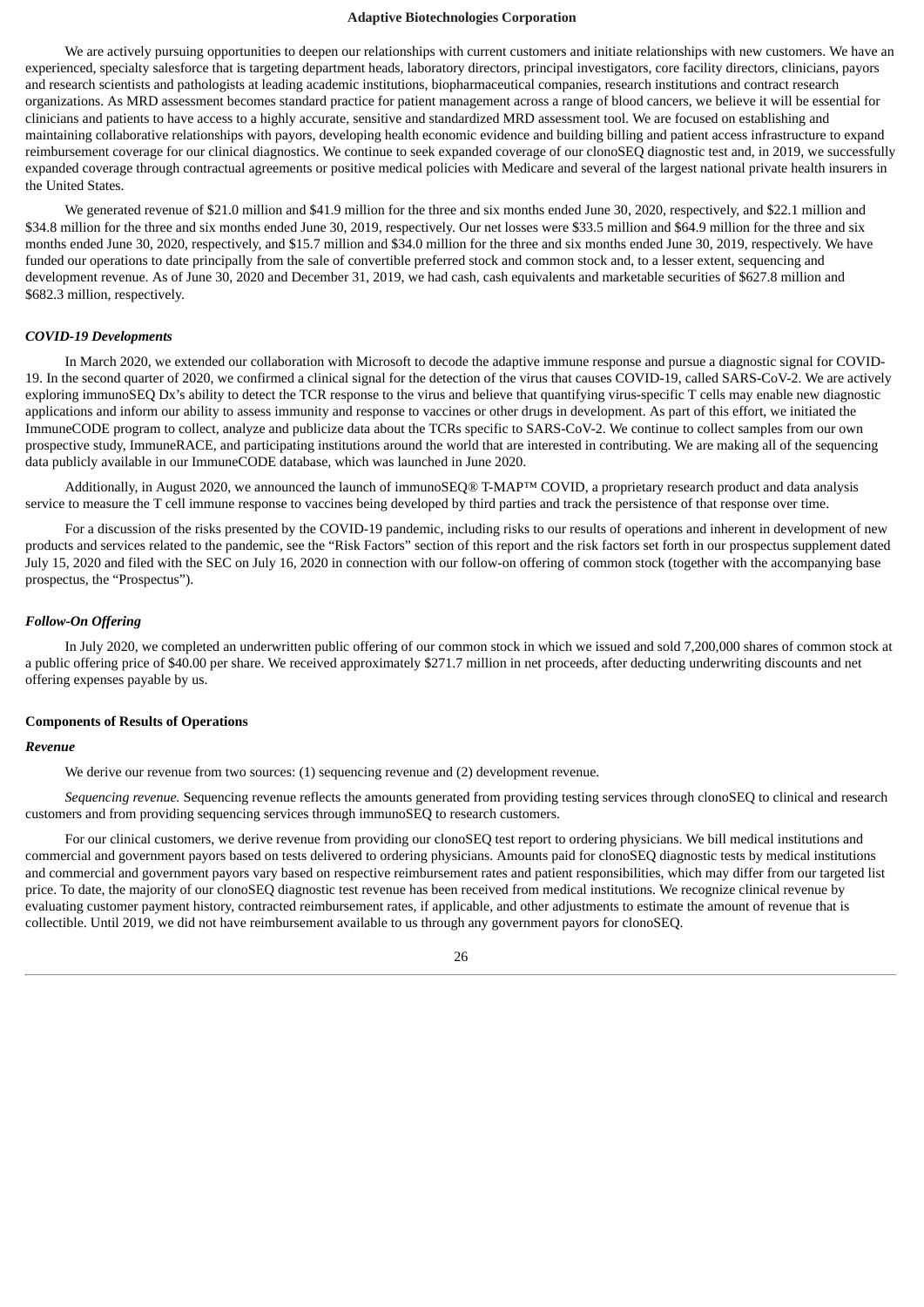For our clonoSEQ coverage under Medicare, we bill an episode of treatment when we deliver the first eligible test results. This billing contemplates all necessary tests required during a patient's treatment cycle, which is currently estimated at approximately four tests per patient, including the initial sequence identification test. Revenue is recognized at the time the initial billable test result is delivered and is based upon cumulative tests delivered to date. Any unrecognized revenue from the initial billable test is recorded as deferred revenue and recognized as we deliver the remaining tests in a patient's treatment cycle.

For our research customers, which include biopharmaceutical customers and academic institutions, delivery of the sequencing results may include some level of professional support and analysis. Terms with biopharmaceutical customers generally include non-refundable upfront payments, which we record as deferred revenue. For all customers, we recognize revenue as we deliver sequencing results. From time to time, we offer discounts in order to gain rights and access to certain datasets. Revenue is recognized net of these discounts and costs associated with these services are reflected in cost of revenue.

*Development revenue*. Development revenue primarily represents regulatory or development support services, other than sequencing revenue, that we provide to biopharmaceutical customers who seek access to our platform to support their therapeutic development activities. Additionally, we generate development revenue from the achievement of regulatory milestones. We enter into collaboration and similar agreements with these customers. When these agreements include sequencing activities, we separately classify those activities as sequencing revenue. These agreements may also include substantial nonrefundable upfront payments, which we recognize as development revenue over time as we perform the respective services.

We expect revenue to increase over the long term, particularly as the mix of revenue migrates to clinical diagnostics and drug discovery. The pace by which this mix migrates will be determined by the level of customer adoption and frequency of use of our products and services. Our revenue may fluctuate from period to period due to the uncertain nature of delivery of our products and services, the achievement of milestones by us or our customers, timing of expenses incurred, changes in estimates of total anticipated costs related to our Genentech Agreement and other events not within our control, such as the delivery of customer samples or customer decisions to no longer pursue their development initiatives.

Due to the ongoing uncertainties related to the COVID-19 pandemic, we may experience variability in revenue in the near term as restrictions in our customers' abilities to procure samples for their research initiatives evolve and as clinical testing is impacted. For more information, see the section of this report captioned "Risk Factors—The COVID-19 pandemic could adversely impact portions of our business that rely on research and development activities or clinical trials and delay or disrupt our pipeline, which may adversely impact revenue."

#### *Cost of Revenue*

Cost of revenue includes the cost of materials, personnel-related expenses (comprised of salaries, benefits and share-based compensation), shipping and handling, equipment and allocated facility costs associated with processing samples and professional support for our sequencing revenue. Allocated facility costs include depreciation of laboratory equipment, allocated facility occupancy and information technology costs. Costs associated with processing samples are recorded as expense, regardless of the timing of revenue recognition. As such, cost of revenue and related volume does not always trend in the same direction as revenue recognition and related volume. Additionally, costs to support our Genentech Agreement are a component of our research and development activities.

We expect cost of revenue to increase in absolute dollars as we grow our sequencing volume but the cost per sample to decrease over the long term due to the efficiencies we may gain as sequencing volume increases from improved utilization of our laboratory capacity, automation and other value engineering initiatives. If our sample volume throughput is reduced as a result of the COVID-19 pandemic or otherwise, cost of revenue as a percentage of total revenue may be adversely impacted due to fixed overhead costs.

#### *Research and Development Expenses*

Research and development expenses consist of laboratory materials costs, personnel-related expenses, equipment costs, allocated facility costs, information technology expenses and contract service expenses. Research and development activities support further development and refinement of existing assays and products, discovery of new technologies and investments in our immune medicine platform. We also include in research and development expenses the costs associated with software development activities to support laboratory scaling and workflow, as well as development of applications to support future commercial opportunities. We are currently conducting research and development activities for several products and services, and we typically use our laboratory materials, personnel, facilities, information technology and other development resources across multiple development programs. Additionally, certain of these research and development activities benefit more than one of our product opportunities. We do not track research and development expenses by specific product candidates.

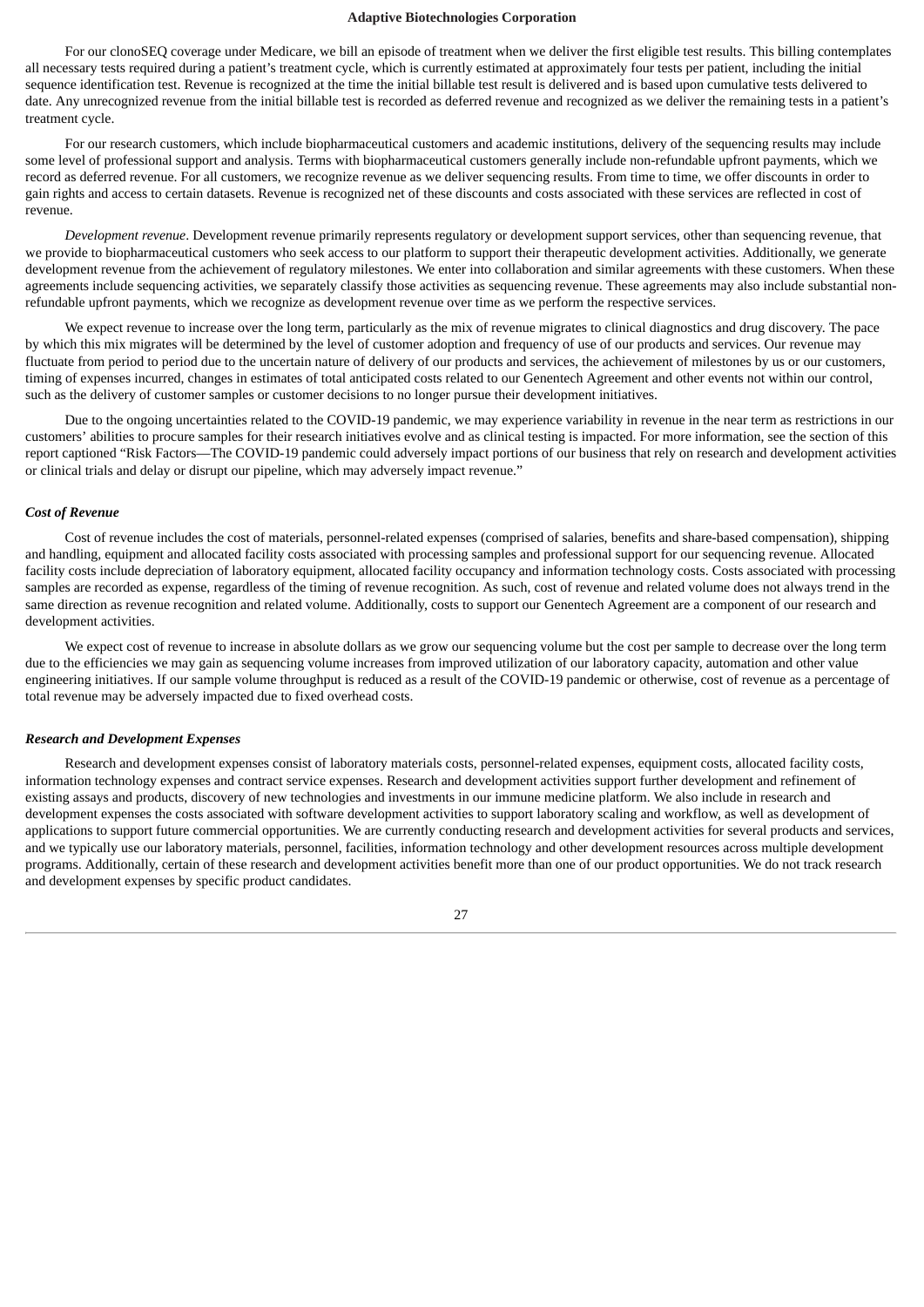A component of our research and development activities is supporting clinical and analytical validations to obtain regulatory approval for future clinical products and services. Additionally, the costs to support our Genentech Agreement are a component of our research and development activities. Some of these activities have generated and may in the future generate development revenue.

We expect our research and development expenses to continue to increase in absolute dollars as we innovate and expand the application of our platform. However, we expect research and development expenses to decrease as a percentage of revenue in the long term, although the percentage may fluctuate from period to period due to the timing and extent of our development and commercialization efforts. While the pace and priorities of our research and development initiatives may continue to be impacted by the COVID-19 pandemic, we expect to continue to increase expenses in both the near and long-term to support our ongoing initiatives, which now include our initiatives with respect to COVID-19.

### *Sales and Marketing Expenses*

Sales and marketing expenses consist primarily of personnel-related expenses for commercial sales, account management, marketing, reimbursement, medical education and business development personnel that support commercialization of our platform products. In addition, these expenses include external costs such as advertising expenses, customer education and promotional expenses, market analysis expenses, conference fees, travel expenses and allocated facility costs.

We expect our sales and marketing expenses to increase in absolute dollars as we expand our commercial sales, marketing and business development teams and increase marketing activities to drive awareness and adoption of our products and services. However, we expect sales and marketing expenses to decrease as a percentage of revenue in the long term, subject to fluctuations from period to period due to the timing and magnitude of these expenses.

#### *General and Administrative Expenses*

General and administrative expenses consist primarily of personnel-related expenses, including share-based compensation, salaries and benefits for our personnel in executive, legal, finance and accounting, human resources and other administrative functions, including third-party billing services. In addition, these expenses include insurance costs, external legal costs, accounting and tax service expenses, consulting fees and allocated facility costs.

We expect our general and administrative expenses to continue to increase in absolute dollars as we increase headcount and incur costs associated with operating as a public company, including expenses related to legal, accounting, regulatory matters, director and officer insurance premiums and investor relations. Though expected to increase in absolute dollars, we expect these expenses to decrease as a percentage of revenue in the long term as revenue increases.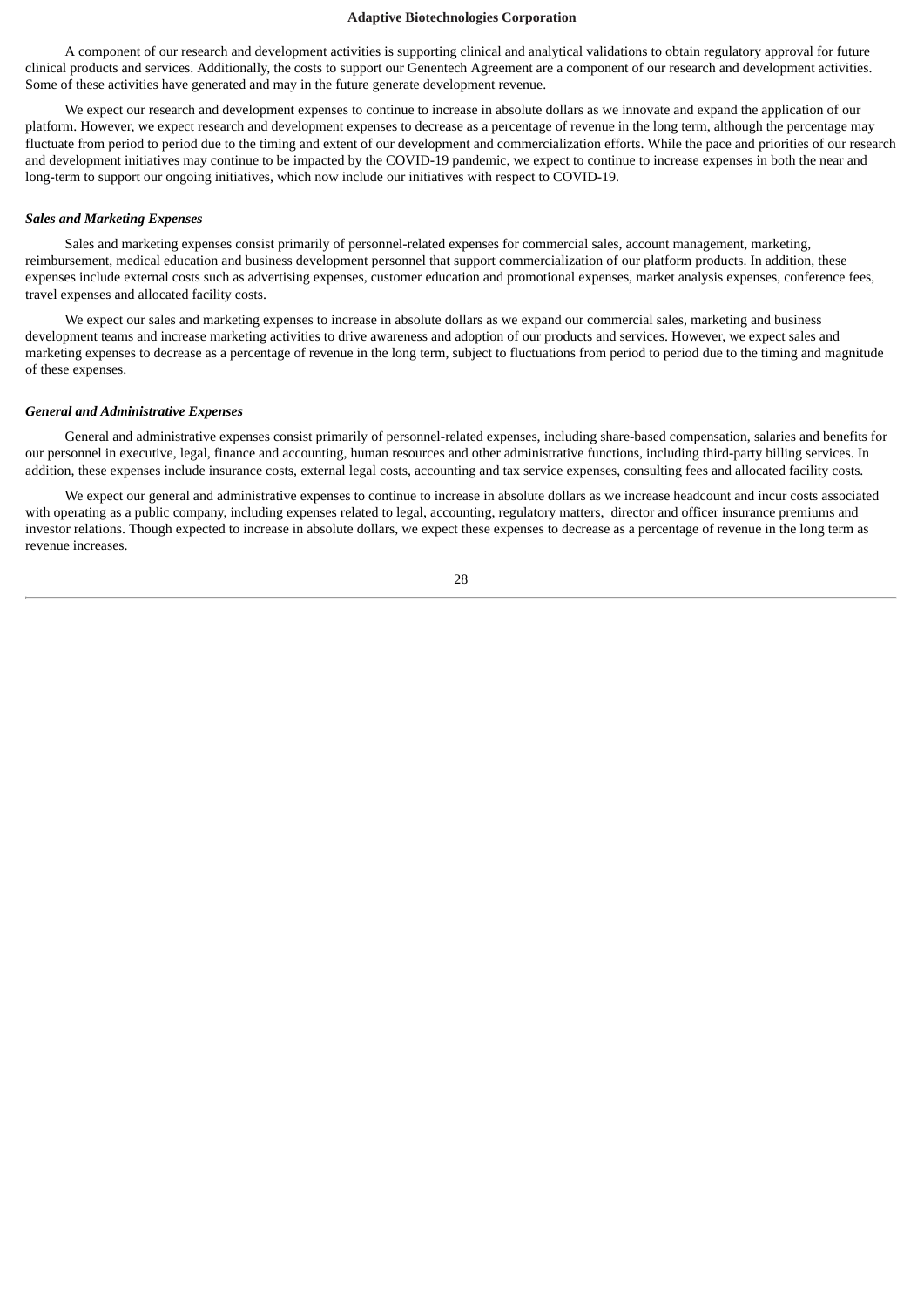# **Statements of Operations Data and Other Financial and Operating Data**

|                                                                                                                | Three Months Ended June 30, |                                                    | Six Months Ended June 30, |    |            |
|----------------------------------------------------------------------------------------------------------------|-----------------------------|----------------------------------------------------|---------------------------|----|------------|
|                                                                                                                | 2020                        | 2019                                               | 2020                      |    | 2019       |
|                                                                                                                |                             | (in thousands, except share and per share amounts) |                           |    |            |
| <b>Statements of Operations Data:</b>                                                                          |                             |                                                    |                           |    |            |
| <b>Revenue</b>                                                                                                 |                             |                                                    |                           |    |            |
| Sequencing revenue                                                                                             | \$<br>7,985                 | \$<br>11,865                                       | \$<br>17,454              | \$ | 17,948     |
| Development revenue                                                                                            | 13,003                      | 10,273                                             | 24,444                    |    | 16,856     |
| Total revenue                                                                                                  | 20,988                      | 22,138                                             | 41,898                    |    | 34,804     |
| <b>Operating expenses</b>                                                                                      |                             |                                                    |                           |    |            |
| Cost of revenue                                                                                                | 4,912                       | 5,734                                              | 10,255                    |    | 10,722     |
| Research and development                                                                                       | 25,992                      | 16,527                                             | 49,927                    |    | 29,010     |
| Sales and marketing                                                                                            | 14,332                      | 8,897                                              | 28,339                    |    | 16,714     |
| General and administrative                                                                                     | 12,238                      | 6,662                                              | 24,059                    |    | 13,666     |
| Amortization of intangible assets                                                                              | 423                         | 423                                                | 847                       |    | 842        |
| Total operating expenses                                                                                       | 57,897                      | 38,243                                             | 113,427                   |    | 70,954     |
| Loss from operations                                                                                           | (36,909)                    | (16, 105)                                          | (71,529)                  |    | (36, 150)  |
| Interest and other income, net                                                                                 | 1,893                       | 446                                                | 4,787                     |    | 2,105      |
| Income tax benefit                                                                                             | 1,481                       |                                                    | 1,804                     |    |            |
| Net loss                                                                                                       | (33, 535)                   | (15, 659)                                          | (64, 938)                 |    | (34, 045)  |
| Fair value adjustment to Series E-1 convertible preferred                                                      |                             |                                                    |                           |    |            |
| stock options                                                                                                  |                             | (710)                                              |                           |    | (964)      |
| Net loss attributable to common shareholders                                                                   | \$<br>(33, 535)             | \$<br>(16, 369)                                    | \$<br>(64, 938)           | \$ | (35,009)   |
| Net loss per share attributable to common shareholders,                                                        |                             |                                                    |                           |    |            |
| basic and diluted                                                                                              | \$<br>(0.26)                | \$<br>(1.23)                                       | \$<br>(0.51)              | \$ | (2.68)     |
| Weighted-average shares used in computing net loss per<br>share attributable to common shareholders, basic and |                             |                                                    |                           |    |            |
| diluted                                                                                                        | 127,383,582                 | 13,279,324                                         | 126,720,986               |    | 13,074,692 |
| <b>Other Financial and Operating Data:</b>                                                                     |                             |                                                    |                           |    |            |
| Adjusted EBITDA (1)                                                                                            | \$<br>(28, 538)             | \$<br>(10,903)                                     | \$<br>(56, 505)           | \$ | (26, 119)  |

(1) Adjusted EBITDA is a non-GAAP financial measure that we define as net loss adjusted for interest and other income, net, income tax benefit (expense), depreciation and amortization and share-based compensation expenses. Please refer to "Adjusted EBITDA" below for a reconciliation between Adjusted EBITDA and net loss, the most directly comparable GAAP financial measure, and a discussion about the limitations of Adjusted EBITDA.

# **Comparison of the Three Months Ended June 30, 2020 and 2019**

#### *Revenue*

|                                    | <b>Three Months Ended</b><br><b>June 30,</b> |        | Change   |       |      | <b>Percent of Revenue</b> |  |
|------------------------------------|----------------------------------------------|--------|----------|-------|------|---------------------------|--|
| (in thousands, except percentages) | 2020                                         | 2019   |          | $\%$  | 2020 | 2019                      |  |
| Revenue                            |                                              |        |          |       |      |                           |  |
| Sequencing revenue                 | 7.985                                        | 11,865 | (3,880)  | (33)% | 38%  | 54%                       |  |
| Development revenue                | 13,003                                       | 10.273 | 2,730    | 27    | 62   | 46                        |  |
| Total revenue                      | 20.988                                       | 22,138 | (1, 150) | (5)%  | 100% | 100%                      |  |

Total revenue was \$21.0 million for the three months ended June 30, 2020, compared to \$22.1 million for the three months ended June 30, 2019, representing a decrease of approximately \$1.2 million, or 5%.

Sequencing revenue decreased to \$8.0 million for the three months ended June 30, 2020, representing a decrease of \$3.9 million, or 33%. The decrease in sequencing revenue was attributable to a \$4.8 million decrease in revenue generated from biopharmaceutical and academic customers, inclusive of a decrease in revenue recognized from cancelled customer projects of \$0.6 million, which was partially offset by a \$0.9 million increase in revenue generated from clinical customers.

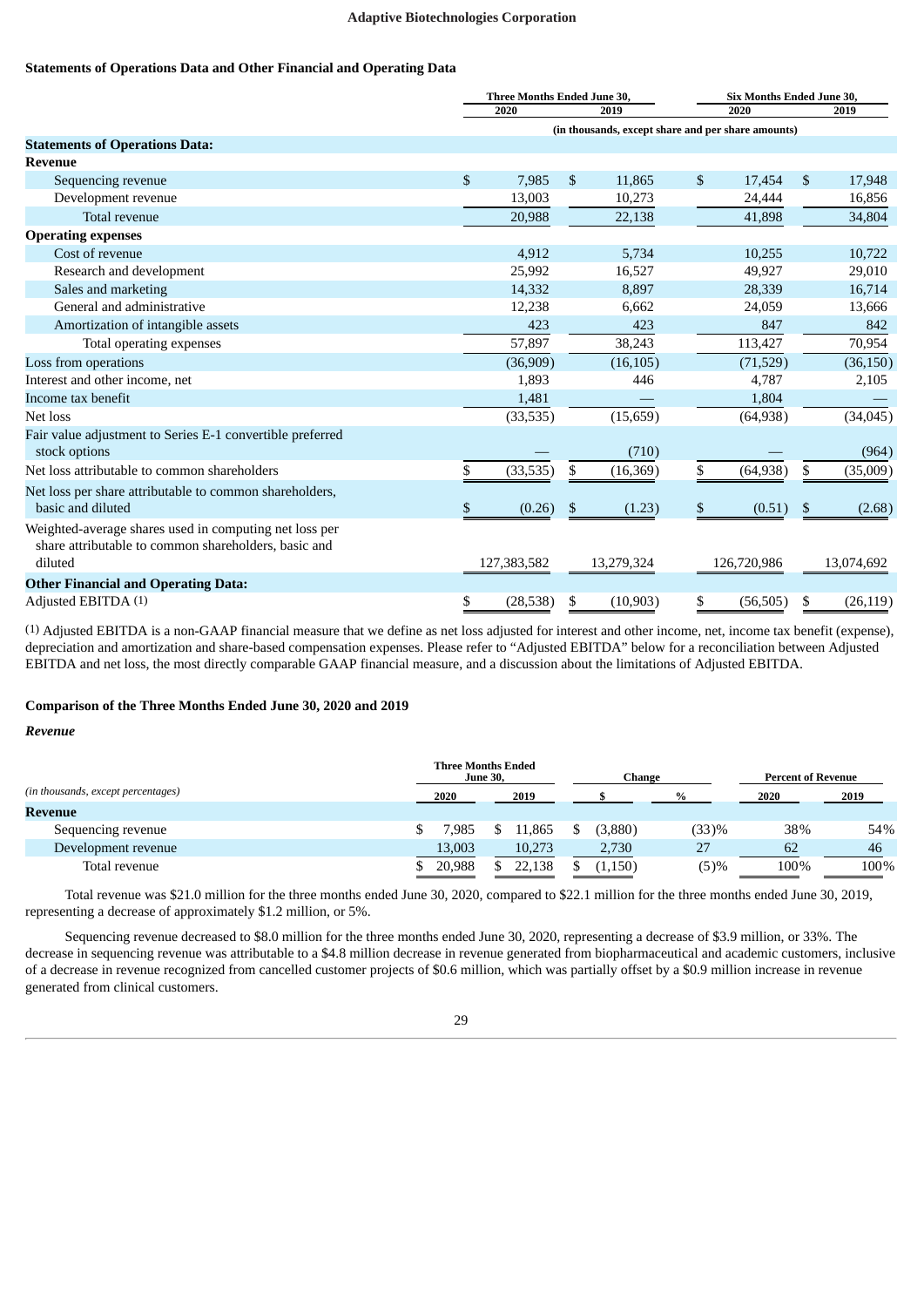Research sequencing volume decreased by 54% to 4,185 sequences delivered in the three months ended June 30, 2020 from 9,084 sequences delivered in the three months ended June 30, 2019. The reduction in research sequencing volume was primarily attributable to trial enrollment delays and project deferrals from our biopharmaceutical and academic customers. Clinical sequencing volume increased by 31% to 3,136 clinical tests delivered in the three months ended June 30, 2020 from 2,388 clinical tests delivered in the three months ended June 30, 2019.

Development revenue increased to \$13.0 million for the three months ended June 30, 2020, representing an increase of \$2.7 million, or 27%. The increase was primarily attributable to a \$4.2 million increase in revenue generated from the Genentech Agreement, partially offset by a \$1.1 million decrease in revenue generated from translational agreements and a \$0.4 million decrease in revenue generated from MRD development agreements.

#### *Cost of Revenue*

|                                    | <b>Three Months Ended</b> | <b>June 30,</b> |      | Change        |      | <b>Percent of Revenue</b> |      |  |
|------------------------------------|---------------------------|-----------------|------|---------------|------|---------------------------|------|--|
| (in thousands, except percentages) | 2020                      |                 | 2019 |               |      | 2020                      | 2019 |  |
| Cost of revenue                    |                           |                 |      | רר ס׳<br>OZZ. | (4)% | 23%                       | 26%  |  |

Cost of revenue was \$4.9 million for the three months ended June 30, 2020, compared to \$5.7 million for the three months ended June 30, 2019, representing a decrease of \$0.8 million, or 14%. The decrease in cost of revenue was primarily attributable to decreased cost of materials of \$0.7 million resulting from decreased sample processing volumes, as well as a \$0.7 million decrease related to higher usage of our production lab to process research and development samples versus cost of revenue samples, which was partially offset by a \$0.3 million period-over-period increase in cost of revenue related to increases in labor and overhead costs.

#### *Research and Development*

|                                    | <b>Three Months Ended</b><br>June 30. |        | Change |  |     |      | <b>Percent of Revenue</b> |      |     |
|------------------------------------|---------------------------------------|--------|--------|--|-----|------|---------------------------|------|-----|
| (in thousands, except percentages) | 2020                                  | 2019   |        |  |     | 2020 |                           | 2019 |     |
| Research and development           | 25.992                                | 16.527 | 9,465  |  | 57% |      | 124%                      |      | 75% |

The following table presents disaggregated research and development expenses by cost classification for the periods presented:

|                                                          |   | Three Months Ended June 30, |             |   |        |  |  |
|----------------------------------------------------------|---|-----------------------------|-------------|---|--------|--|--|
| (in thousands)                                           |   | 2020                        | 2019        |   | Change |  |  |
| Research and development materials and allocated         |   |                             |             |   |        |  |  |
| production laboratory expenses                           | S | 10.841                      | \$<br>7.589 | S | 3,252  |  |  |
| Personnel expenses                                       |   | 10.907                      | 6.765       |   | 4.142  |  |  |
| Allocable facilities and information technology expenses |   | 1,249                       | 783         |   | 466    |  |  |
| Software and cloud services expenses                     |   | 765                         | 462         |   | 303    |  |  |
| Depreciation and other expenses                          |   | 2,230                       | 928         |   | 1,302  |  |  |
| Total                                                    |   | 25.992                      | 16.527      |   | 9,465  |  |  |

Research and development expenses were \$26.0 million for the three months ended June 30, 2020, compared to \$16.5 million for the three months ended June 30, 2019, representing an increase of \$9.5 million, or approximately 57%. The increase was primarily attributable to a \$4.1 million increase in personnel costs, a \$3.3 million increase in cost of materials and allocated production laboratory expenses primarily related to supporting investments in immunoSEQ Dx and TCR-Antigen Map development and drug discovery efforts, and a \$1.3 million increase in depreciation and other expenses.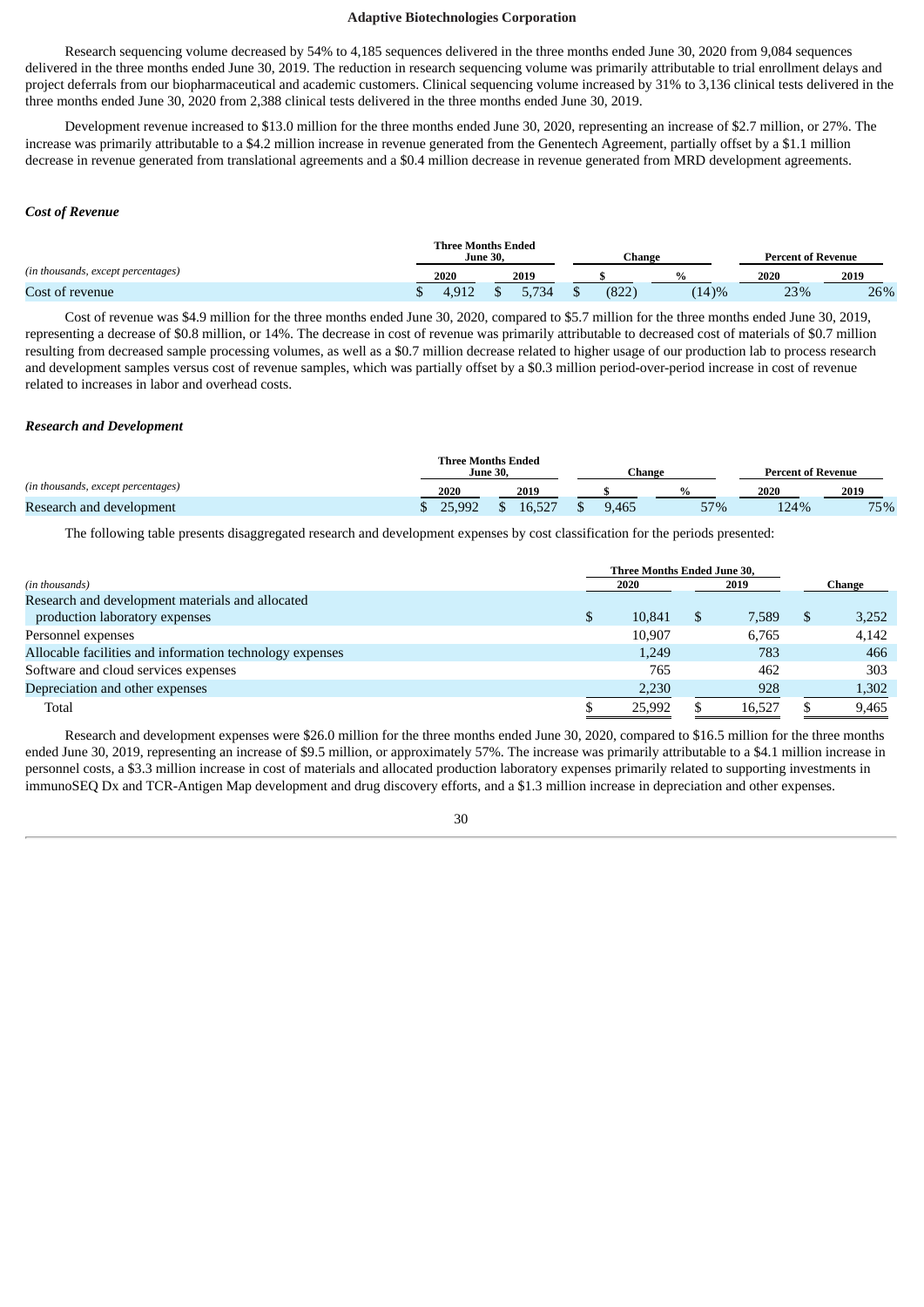#### *Sales and Marketing*

|                                    | <b>Three Months Ended</b><br>June 30. |       | Change |     | <b>Percent of Revenue</b> |      |  |
|------------------------------------|---------------------------------------|-------|--------|-----|---------------------------|------|--|
| (in thousands, except percentages) | 2020                                  | 2019  |        |     | 2020                      | 2019 |  |
| Sales and marketing                |                                       | 8.897 | 5.435  | 61% | 68%                       | 40%  |  |

Sales and marketing expenses were \$14.3 million for the three months ended June 30, 2020, compared to \$8.9 million for the three months ended June 30, 2019, representing an increase of \$5.4 million, or 61%. The increase was primarily attributable to \$3.4 million in additional personnel costs and \$2.3 million in additional marketing fees, partially offset by a \$0.6 million decrease in travel, entertainment and customer event related expenses.

#### *General and Administrative*

|                                    | <b>Three Months Ended</b><br><b>June 30.</b><br>Change |        |  |       |  |       |  | <b>Percent of Revenue</b> |      |     |      |     |
|------------------------------------|--------------------------------------------------------|--------|--|-------|--|-------|--|---------------------------|------|-----|------|-----|
| (in thousands, except percentages) |                                                        | 2020   |  | 2019  |  |       |  |                           | 2020 |     | 2019 |     |
| General and administrative         |                                                        | 12.238 |  | 6.662 |  | 5,576 |  | 84%                       |      | 58% |      | 30% |

General and administrative expenses were \$12.2 million for the three months ended June 30, 2020, compared to \$6.7 million for the three months ended June 30, 2019, representing an increase of approximately \$5.6 million, or 84%. The increase was primarily attributable to \$2.5 million in additional personnel costs, a \$1.4 million increase in legal, accounting and tax fees, a \$1.0 million increase in insurance costs, and a \$0.5 million increase in business taxes.

#### *Interest and Other Income, Net*

|                                    |  | Three Months Ended June 30, |  |     | hange |      |      |  |
|------------------------------------|--|-----------------------------|--|-----|-------|------|------|--|
| (in thousands, except percentages) |  | 2020<br>2019                |  |     |       |      |      |  |
| Interest and other income, net     |  | .89 <sup>2</sup>            |  | 446 |       | .447 | 324% |  |

Interest and other income, net was \$1.9 million for the three months ended June 30, 2020, compared to \$0.4 million for the three months ended June 30, 2019, representing an increase of approximately \$1.4 million, or approximately 324%. The increase was primarily attributable to a \$2.2 million impact of revaluing a convertible preferred stock warrant liability in the three months ended June 30, 2019, which was partially offset by a \$1.0 million decrease in net interest income and investment amortization resulting from reductions in interest rates and related yields.

#### **Comparison of the Six Months Ended June 30, 2020 and 2019**

#### *Revenue*

|                                    | <b>Six Months Ended</b><br><b>June 30,</b> |        | Change |      | <b>Percent of Revenue</b> |      |
|------------------------------------|--------------------------------------------|--------|--------|------|---------------------------|------|
| (in thousands, except percentages) | 2020                                       | 2019   |        | %    | 2020                      | 2019 |
| Revenue                            |                                            |        |        |      |                           |      |
| Sequencing revenue                 | \$ 17.454                                  | 17.948 | (494)  | (3)% | 42%                       | 52%  |
| Development revenue                | 24,444                                     | 16,856 | 7,588  | 45   | 58                        | 48   |
| Total revenue                      | 41.898                                     | 34.804 | 7,094  | 20%  | 100%                      | 100% |

Total revenue was \$41.9 million for the six months ended June 30, 2020, compared to \$34.8 million for the six months ended June 30, 2019, representing an increase of \$7.1 million, or 20%.

Sequencing revenue decreased to \$17.5 million for the six months ended June 30, 2020, representing a decrease of \$0.5 million, or 3%. The decrease in sequencing revenue was attributable to a \$3.4 million decrease in revenue generated from biopharmaceutical and academic customers, inclusive of a decrease in revenue recognized from cancelled customer projects of \$0.4 million, which was largely offset by a \$2.9 million increase in revenue generated from clinical customers.

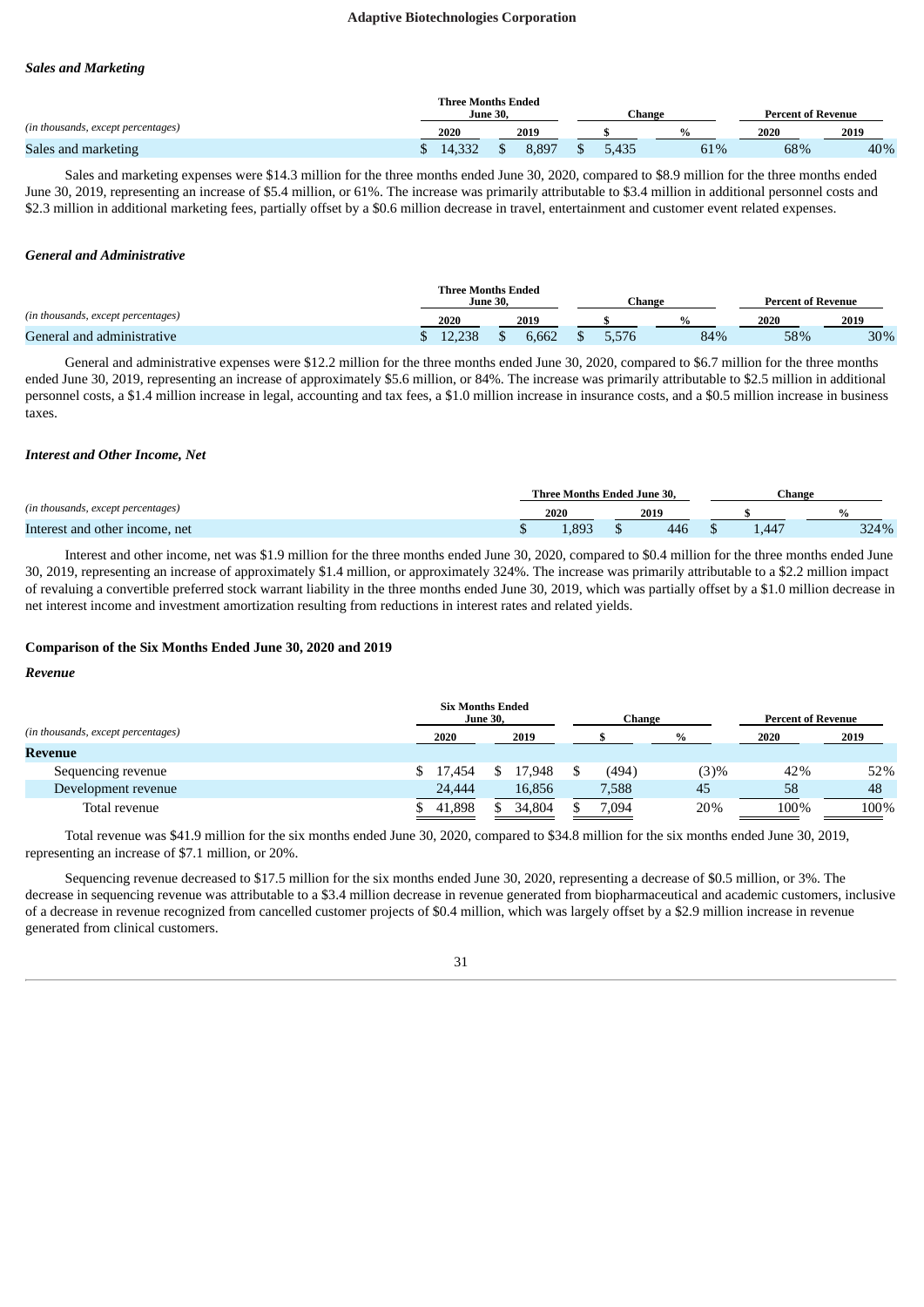Research sequencing volume decreased by 27% to 10,215 sequences delivered in the six months ended June 30, 2020 from 13,975 sequences delivered in the six months ended June 30, 2019. The decrease in research sequencing volume reflects factors similar to those discussed above for the three months ended June 30, 2020. Clinical sequencing volume increased by 51% to 6,654 clinical tests delivered in the six months ended June 30, 2020 from 4,399 clinical tests delivered in the six months ended June 30, 2019.

Development revenue increased to \$24.4 million for the six months ended June 30, 2020, representing an increase of \$7.6 million, or 45%. The increase was primarily attributable to an \$8.8 million increase in revenue generated from the Genentech Agreement, partially offset by a \$1.0 million decrease in revenue generated from translational agreements and a \$0.3 million decrease in revenue generated from MRD development agreements.

#### *Cost of Revenue*

|                                    | <b>June 30,</b> | <b>Six Months Ended</b> | Change |          | <b>Percent of Revenue</b> |      |
|------------------------------------|-----------------|-------------------------|--------|----------|---------------------------|------|
| (in thousands, except percentages) | 2020            | 2019                    |        |          | 2020                      | 2019 |
| Cost of revenue                    | 10.25<br>10.400 | $10^{-1}$<br>TO.        | 467    | $(4) \%$ | 24%                       | 31%  |

Cost of revenue was \$10.3 million for the six months ended June 30, 2020, compared to \$10.7 million for the six months ended June 30, 2019, representing a decrease of approximately \$0.5 million, or approximately 4%. The decrease in cost of revenue was primarily attributable to a \$1.9 million decrease related to higher usage of our production lab to process research and development samples versus cost of revenue samples, which was partially offset by a \$1.3 million period-over-period increase in cost of revenue related to increases in labor and overhead costs.

#### *Research and Development*

|                                    |        | <b>Six Months Ended</b><br><b>June 30.</b> | Change |     | <b>Percent of Revenue</b> |      |
|------------------------------------|--------|--------------------------------------------|--------|-----|---------------------------|------|
| (in thousands, except percentages) | 2020   | 2019                                       |        |     | 2020                      | 2019 |
| Research and development           | 49.927 | 29,010                                     | 20.917 | 72% | 119%                      | 83%  |

The following table presents disaggregated research and development expenses by cost classification for the periods presented:

|                                                          | Six Months Ended June 30, |        |        |
|----------------------------------------------------------|---------------------------|--------|--------|
| (in thousands)                                           | 2020                      | 2019   | Change |
| Research and development materials and allocated         |                           |        |        |
| production laboratory expenses                           | \$<br>21,256              | 12.649 | 8,607  |
| Personnel expenses                                       | 20,896                    | 12,372 | 8,524  |
| Allocable facilities and information technology expenses | 2.274                     | 1.603  | 671    |
| Software and cloud services expenses                     | 1.641                     | 728    | 913    |
| Depreciation and other expenses                          | 3,860                     | 1,658  | 2,202  |
| Total                                                    | 49.927                    | 29,010 | 20,917 |

Research and development expenses were \$49.9 million for the six months ended June 30, 2020, compared to \$29.0 million for the six months ended June 30, 2019, representing an increase of \$20.9 million, or 72%. The increase was primarily attributable to \$8.6 million in additional cost of materials and allocated production laboratory expenses primarily related to supporting investments in immunoSEQ Dx and TCR-Antigen Map development and drug discovery efforts, an \$8.5 million increase in personnel costs and a \$2.2 million increase in depreciation and other expenses.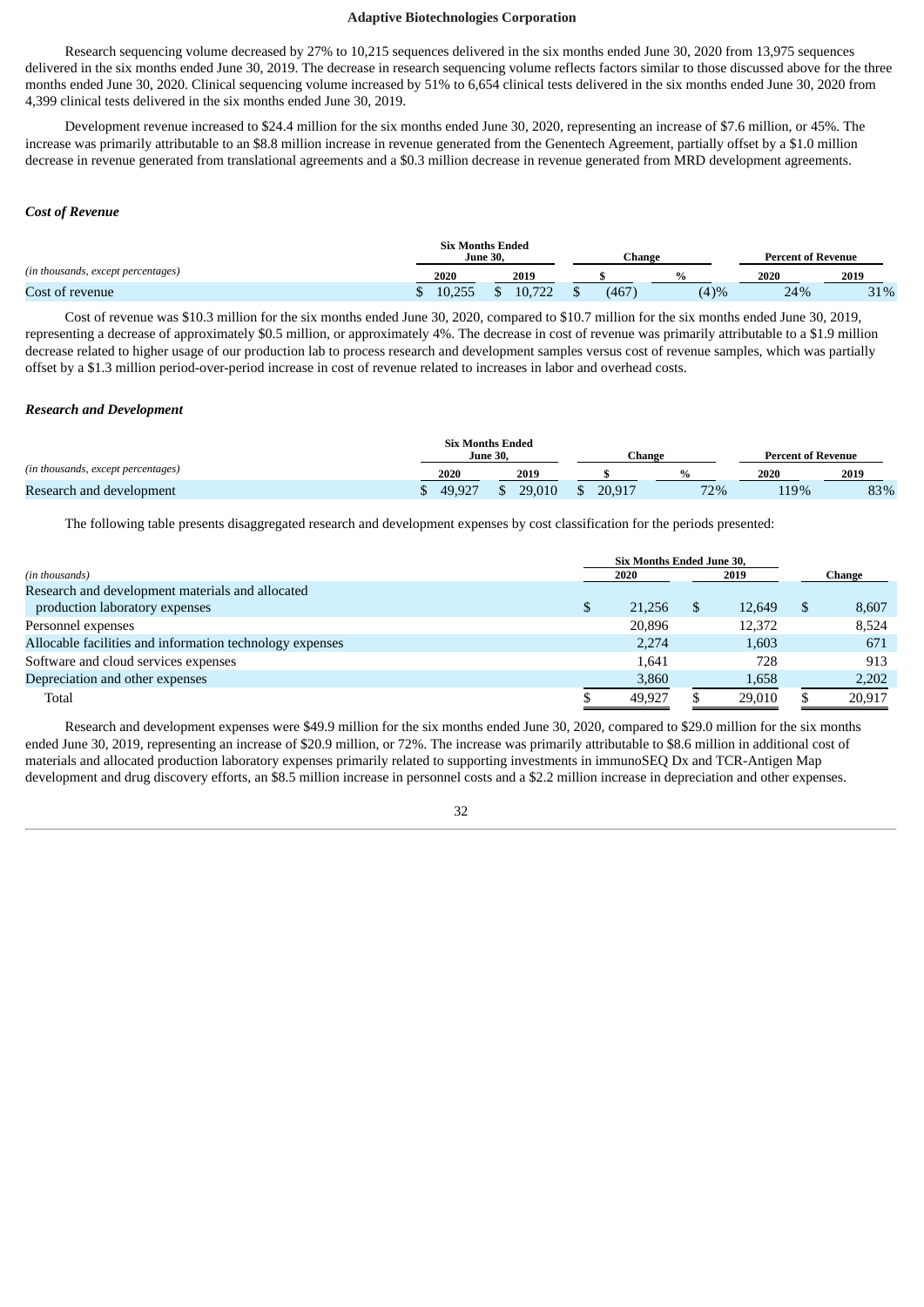#### *Sales and Marketing*

|                                    | <b>Six Months Ended</b> | June 30. |        |        | ™hange | <b>Percent of Revenue</b> |      |
|------------------------------------|-------------------------|----------|--------|--------|--------|---------------------------|------|
| (in thousands, except percentages) | 2020                    |          | 2019   |        | 0/2    | 2020                      | 2019 |
| Sales and marketing                | 28,339                  |          | 16.714 | 11.625 | 70%    | 68%                       | 48%  |

Sales and marketing expenses were \$28.3 million for the six months ended June 30, 2020, compared to \$16.7 million for the six months ended June 30, 2019, representing an increase of \$11.6 million, or approximately 70%. The increase was primarily attributable to \$6.1 million in additional personnel costs, \$5.0 million in additional marketing fees, which primarily related to clonoSEQ marketing efforts, and to a lesser extent corporate and research marketing efforts, and a \$0.3 million increase in medical advisory costs.

#### *General and Administrative*

|                                    | <b>Six Months Ended</b><br><b>June 30</b> |       | Change       |     | <b>Percent of Revenue</b> |      |
|------------------------------------|-------------------------------------------|-------|--------------|-----|---------------------------|------|
| (in thousands, except percentages) | 2020                                      | 2019  |              |     | 2020                      | 2019 |
| General and administrative         | 24.059                                    | 3.666 | 10,393<br>-- | 76% | 57%                       | 39%  |

General and administrative expenses were \$24.1 million for the six months ended June 30, 2020, compared to \$13.7 million for the six months ended June 30, 2019, representing an increase of \$10.4 million, or 76%. The increase was primarily attributable to \$5.2 million in additional personnel costs, a \$2.7 million increase in legal, accounting, and tax fees and a \$1.9 million increase in insurance costs, as well as a \$0.4 million increase in computer and software costs, a \$0.4 million increase in credit and collections fees incurred and a \$0.3 million increase in consultant fees. These increases were partially offset by a \$0.8 million decrease in business taxes primarily resulting from the timing of the Genentech upfront payment received in February 2019.

#### *Interest and Other Income, Net*

|                                    | <b>Six Months Ended June 30.</b> |       |       | ∴hange |
|------------------------------------|----------------------------------|-------|-------|--------|
| (in thousands, except percentages) | 2020                             | 2019  |       |        |
| Interest and other income, net     | $70-$                            | 2.105 | 2,682 | 27%    |

Interest and other income, net was \$4.8 million for the six months ended June 30, 2020, compared to \$2.1 million for the six months ended June 30, 2019, representing an increase of \$2.7 million, or approximately 127%. The increase was primarily attributable to a \$2.3 million impact of revaluing a convertible preferred stock warrant liability in the six months ended June 30, 2019, as well as a \$0.3 million increase in net interest income and investment amortization resulting from a larger investment base.

### **Adjusted EBITDA**

Adjusted EBITDA is a non-GAAP financial measure that we define as net loss adjusted for interest and other income, net, income tax benefit (expense), depreciation and amortization and share-based compensation expenses.

Management uses Adjusted EBITDA to evaluate the financial performance of our business and the effectiveness of our business strategies. We present Adjusted EBITDA because we believe it is frequently used by analysts, investors and other interested parties to evaluate companies in our industry and it facilitates comparisons on a consistent basis across reporting periods. Further, we believe it is helpful in highlighting trends in our operating results because it excludes items that are not indicative of our core operating performance.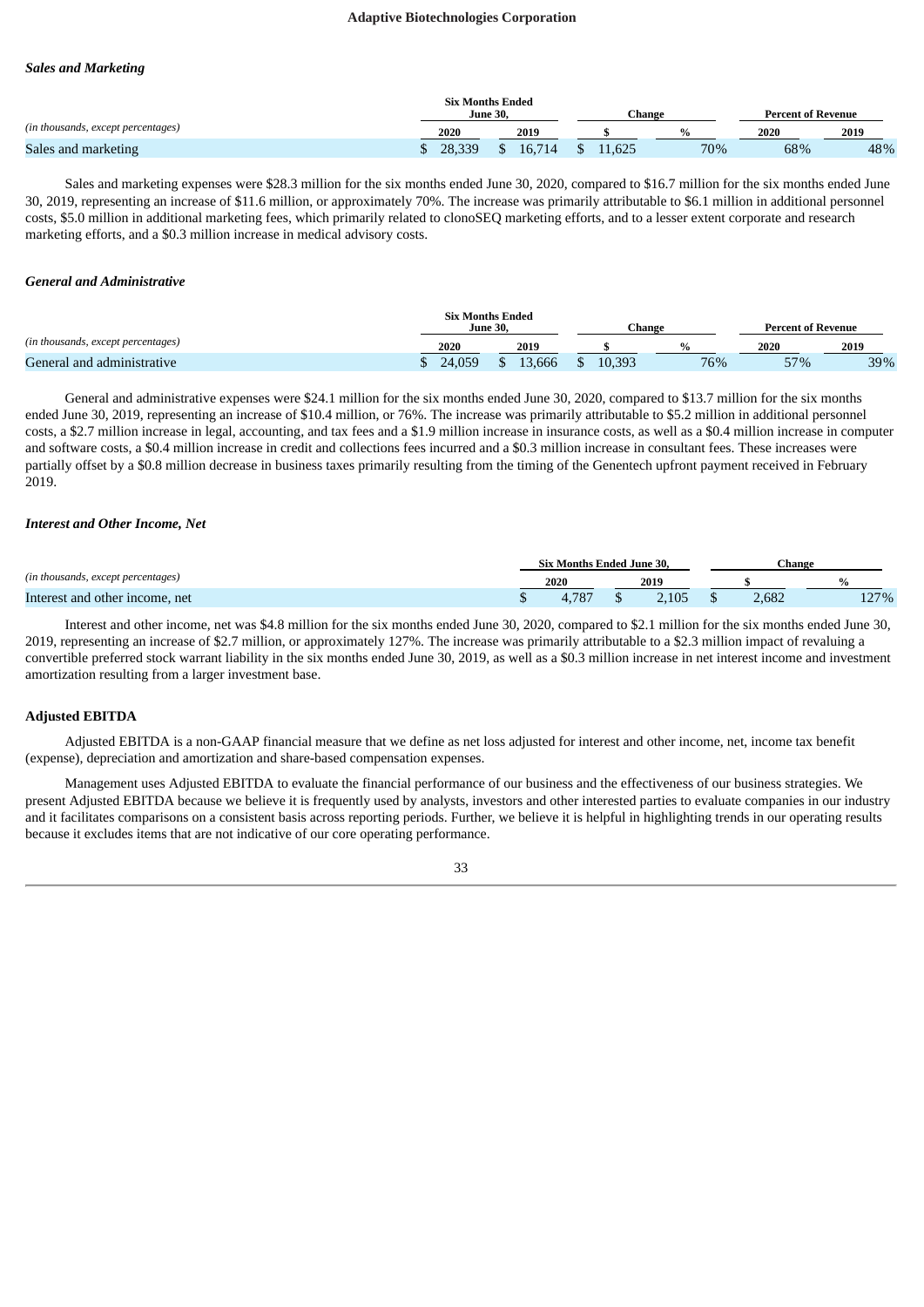Adjusted EBITDA has limitations as an analytical tool and you should not consider it in isolation, or as a substitute for analysis of our results as reported under GAAP. We may in the future incur expenses similar to the adjustments in the presentation of Adjusted EBITDA. In particular, we expect to incur meaningful share-based compensation expense in the future. Other limitations include that Adjusted EBITDA does not reflect:

- all expenditures or future requirements for capital expenditures or contractual commitments;
- changes in our working capital needs;
- income tax benefit (expense), which may be a necessary element of our costs and ability to operate;
- the costs of replacing the assets being depreciated and amortized, which will often have to be replaced in the future;
- the non-cash component of employee compensation expense; and
- the impact of earnings or charges resulting from matters we consider not to be reflective, on a recurring basis, of our ongoing operations.

In addition, Adjusted EBITDA may not be comparable to similarly titled measures used by other companies in our industry or across different industries.

The following is a reconciliation of our net loss to Adjusted EBITDA for the three and six months ended June 30, 2020 and 2019, respectively (in thousands):

|                                       | Three Months Ended June 30,<br>Six Months Ended June 30, |          |  |           |  |           |  |           |
|---------------------------------------|----------------------------------------------------------|----------|--|-----------|--|-----------|--|-----------|
|                                       |                                                          | 2020     |  | 2019      |  | 2020      |  | 2019      |
| Net loss                              |                                                          | (33,535) |  | (15,659)  |  | (64, 938) |  | (34, 045) |
| Interest and other income, net        |                                                          | (1,893)  |  | (446)     |  | (4,787)   |  | (2,105)   |
| Income tax benefit                    |                                                          | (1,481)  |  |           |  | (1,804)   |  |           |
| Depreciation and amortization expense |                                                          | 1.998    |  | 1,870     |  | 3.976     |  | 3,653     |
| Share-based compensation expense (1)  |                                                          | 6,373    |  | 3,332     |  | 11,048    |  | 6,378     |
| Adjusted EBITDA                       |                                                          | (28,538) |  | (10, 903) |  | (56, 505) |  | (26, 119) |

(1) Represents share-based compensation expense related to option and RSU awards. See Note 11 of the accompanying notes to our unaudited condensed financial statements appearing elsewhere in this report for details on our share-based compensation expense.

# **Liquidity and Capital Resources**

We have incurred losses since inception and have incurred negative cash flows from operations from inception through December 31, 2018, and again in the interim periods within the first half of 2020. As of June 30, 2020, we had an accumulated deficit of \$430.3 million.

We have funded our operations to date principally from the sale of convertible preferred stock and common stock and, to a lesser extent, sequencing and development revenue. As of June 30, 2020, we had cash, cash equivalents and marketable securities of \$627.8 million. In July 2020, we completed an underwritten public offering of our common stock in which we issued and sold 7,200,000 shares of common stock at a public offering price of \$40.00 per share. We received approximately \$271.7 million in net proceeds, after deducting underwriting discounts and net offering expenses payable by us.

We believe our existing cash, cash equivalents and marketable securities will be sufficient to fund our operating expenses and capital expenditure requirements through at least the next 12 months. We may consider raising additional capital to expand our business, to pursue strategic investments, to take advantage of financing opportunities or for other reasons.

If our available cash, cash equivalents and marketable securities balances and anticipated cash flow from operations are insufficient to satisfy our liquidity requirements, we may seek to sell additional equity or convertible debt securities, enter into a credit facility or another form of third-party funding or seek other debt financing. The sale of equity and convertible debt securities may result in dilution to our shareholders and, in the case of preferred equity securities or convertible debt, those securities could provide for rights, preferences or privileges senior to those of our common stock. The terms of debt securities issued or borrowings pursuant to a credit agreement could impose significant restrictions on our operations. This additional capital may not be available on reasonable terms, or at all.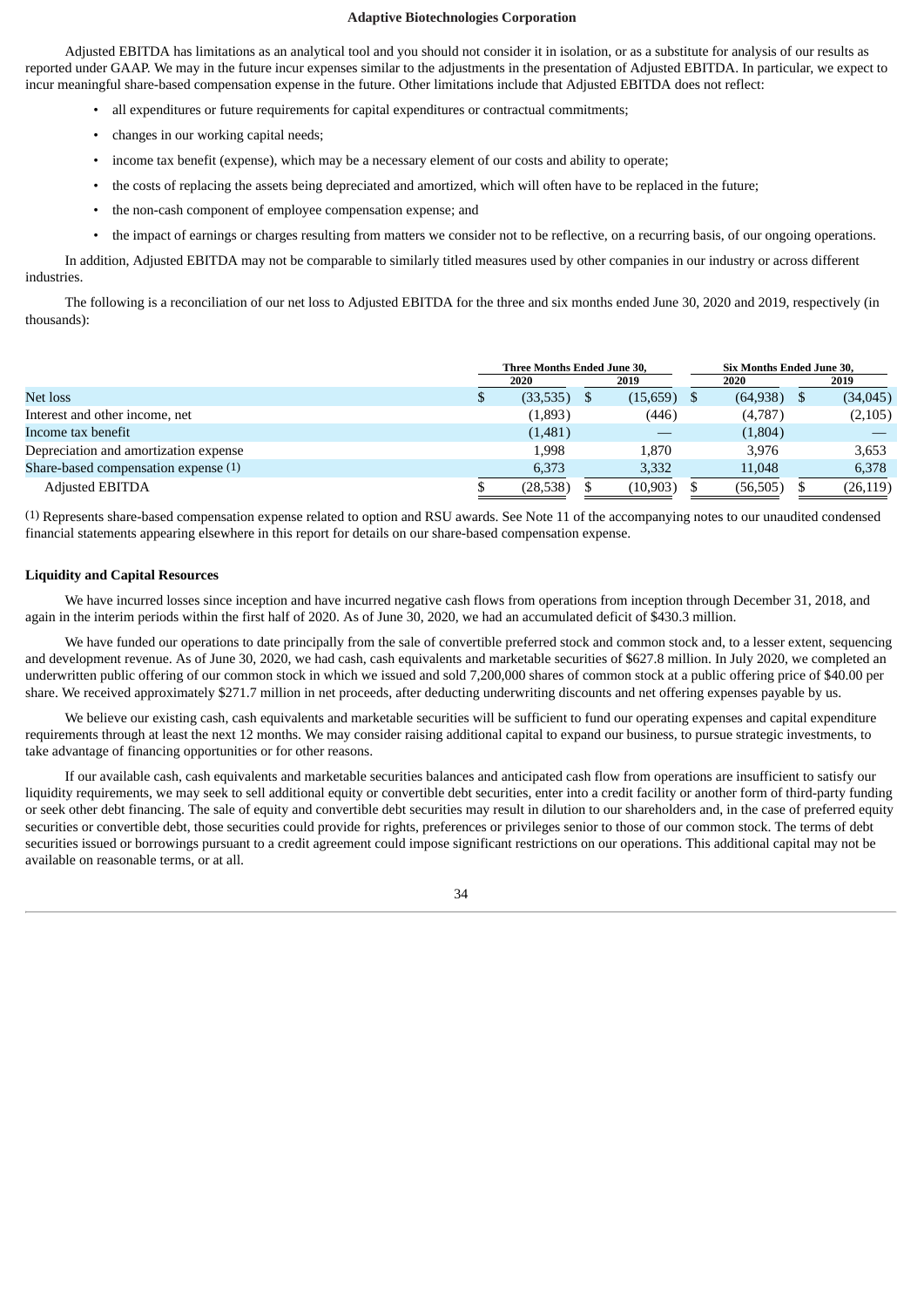We plan to utilize the existing cash, cash equivalents and marketable securities on hand primarily to fund our commercial and marketing activities associated with our clinical products and services, continued research and development initiatives for our pipeline candidates and drug discovery initiatives, ongoing investments into our immune medicine platform and scaling of our laboratory operations with our anticipated growth. Cash in excess of immediate requirements is invested in accordance with our investment policy, primarily with a view to liquidity and capital preservation. Currently, our funds are held in money market funds and marketable securities consisting of U.S. government debt securities and corporate bonds.

While we may experience reductions in our revenue in the near term as a result of the COVID-19 pandemic or otherwise, as long term revenue from sales of our current and future products and services is expected to grow, we expect our accounts receivable and inventory balances to increase. Any increase in accounts receivable and inventory may not be completely offset by increases in accounts payable and accrued expenses, which could result in greater working capital requirements.

Moreover, we expect to incur additional costs associated with operating as a public company, including expenses related to legal, accounting, regulatory matters and exchange listing and SEC compliance matters, as well as director and officer insurance premiums and investor relations.

### *Cash Flows*

The following table summarizes our uses and sources of cash for the six months ended June 30, 2020 and 2019 (in thousands):

|                                                     | <b>Six Months Ended June 30.</b> |  |            |  |  |
|-----------------------------------------------------|----------------------------------|--|------------|--|--|
|                                                     | 2020                             |  | 2019       |  |  |
| Net cash (used in) provided by operating activities | (62, 683)                        |  | 262,333    |  |  |
| Net cash provided by (used in) investing activities | 320.251                          |  | (267, 525) |  |  |
| Net cash provided by (used in) financing activities | 11,296                           |  | (1,380)    |  |  |

#### *Operating Activities*

Cash used in operating activities during the six months ended June 30, 2020 was \$62.7 million, which was primarily attributable to a net loss of \$64.9 million, a net change in our operating assets and liabilities of \$11.7 million and a benefit from income tax of \$1.8 million, which were partially offset by non-cash share-based compensation of \$11.0 million, non-cash depreciation and amortization of \$3.3 million and non-cash lease expense of \$1.3 million. The net change in our operating assets and liabilities was primarily due to a \$17.2 million reduction in deferred revenue primarily related to revenue recognized from the Genentech Agreement, a \$1.9 million reduction in accounts payable and accrued liabilities and a \$1.5 million increase in inventory. These changes were partially offset by reductions in accounts receivable, net and prepaid expenses and other current assets of \$4.7 million and \$4.2 million, respectively.

Cash provided by operating activities during the six months ended June 30, 2019 was \$262.3 million, which was primarily attributable to a net change in our operating assets and liabilities of \$286.1 million, non-cash share-based compensation of \$6.4 million, non-cash depreciation and amortization of \$1.8 million and a \$2.3 million fair value adjustment of the convertible preferred stock warrant liability due to an increase in valuation of our common stock, partially offset by a net loss of \$34.0 million. The net change in our operating assets and liabilities primarily reflects an increase in deferred revenue of \$288.7 million, primarily due to the \$300.0 million upfront payment by Genentech, and an increase in accounts payable and accrued liabilities of \$1.3 million primarily due to growth in operating expenses and timing of vendor payments, partially offset by an increase in accounts receivable, net of \$2.4 million primarily due to an increase in sequencing revenue paid in arrears rather than upfront by biopharmaceutical customers, an increase in prepaid expenses and other current assets of \$0.9 million primarily due to receivables from investment maturities and a \$0.5 million decrease in deferred rent due to increased cash rent payments.

#### *Investing Activities*

Cash provided by investing activities during the six months ended June 30, 2020 was \$320.3 million, which was primarily attributable to proceeds from sales and maturities of marketable securities of \$433.2 million, partially offset by purchases of marketable securities of \$107.7 million and purchases of property and equipment of \$5.2 million.

Cash used in investing activities during the six months ended June 30, 2019 was \$267.5 million, which was primarily attributable to purchases of marketable securities of \$358.7 million and purchases of property and equipment of \$5.4 million, partially offset by maturities of marketable securities of \$96.5 million.

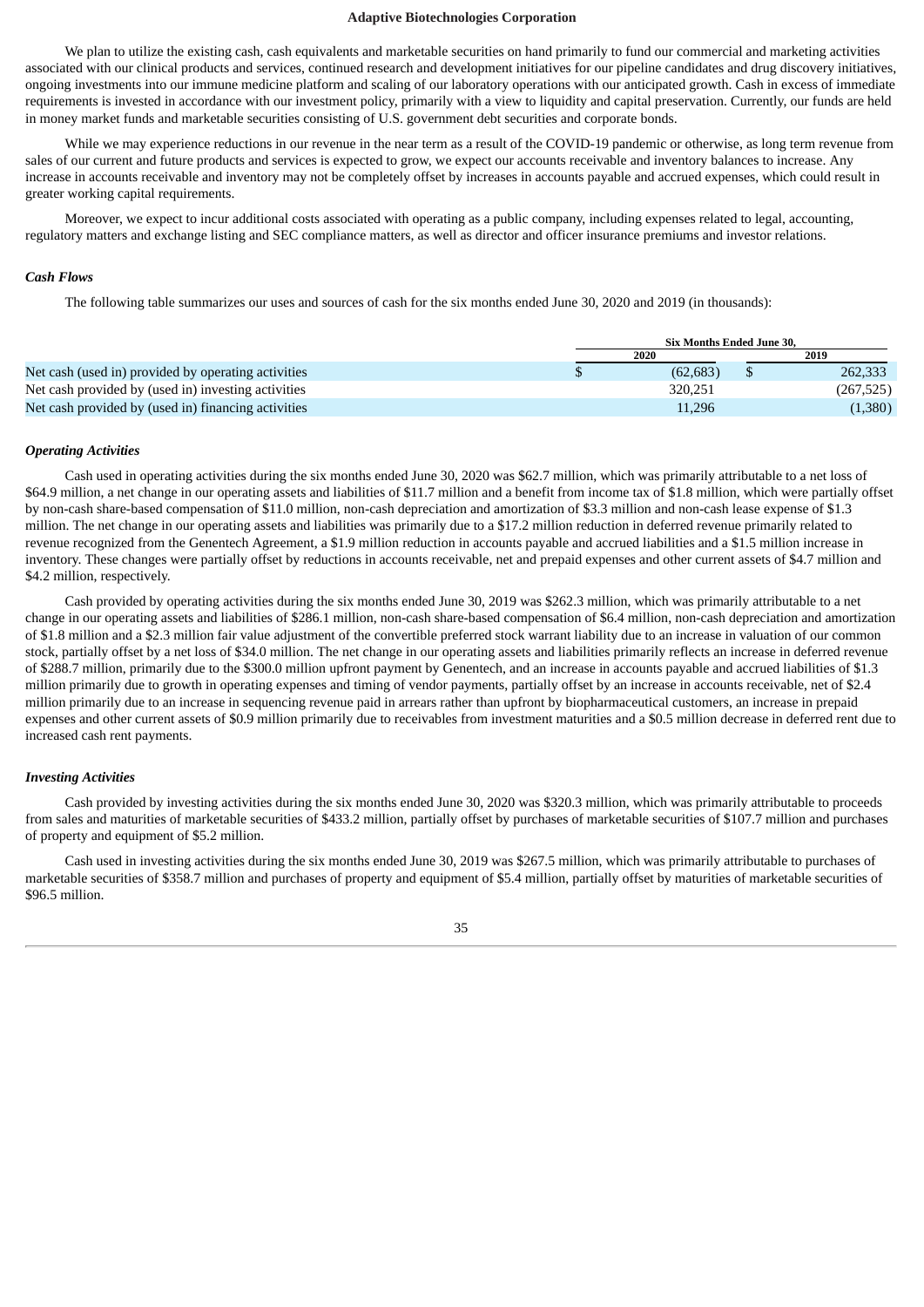#### *Financing Activities*

Cash provided by financing activities during the six months ended June 30, 2020 was \$11.3 million, which was primarily attributable to proceeds from the exercise of stock options.

Cash used in financing activities during the six months ended June 30, 2019 was \$1.4 million, which was primarily attributable to payment of deferred initial public offering costs of \$3.4 million, partially offset by proceeds of \$2.0 million from the exercise of stock options.

### **Contractual Obligations and Commitments**

Except for the addition of the amendment to our lease in South San Francisco, California, as set forth in Note 8 of the accompanying notes to our unaudited condensed financial statements, which resulted in additional lease obligations of \$9.0 million, as of June 30, 2020, there have been no material changes outside the ordinary course of business to our contractual obligations and commitments as previously disclosed in our Annual Report on Form 10- K for the year ended December 31, 2019.

### **Net Operating Loss Carryforwards**

Utilization of our net operating loss ("NOL") carryforwards and credits may be subject to a substantial annual limitation due to the ownership change limitations provided by Section 382 of the Internal Revenue Code of 1986 ("Section 382") and similar state provisions. The annual limitation may result in the expiration of NOL carryforwards and credits before utilization. If there should be an ownership change, our ability to utilize our NOL carryforwards and credits could be limited. We have completed a Section 382 analysis and have determined there are no permanent limitations on the utilization of approximately \$225.4 million of our federal NOLs as of December 31, 2018. We have not updated this analysis for ownership changes subsequent to December 31, 2018. Under the TCJA, federal net operating losses incurred in 2018 and future years may be carried forward indefinitely, but the deductibility of such federal NOL is subject to an annual limitation. Net operating losses generated prior to 2018 are eligible to be carried forward up to 20 years. Based on the available objective evidence, management determined that it was more likely than not that the net deferred tax assets would not be realizable as of December 31, 2019. Accordingly, management applied a full valuation allowance against net deferred tax assets as of December 31, 2019. In March 2020, under the newly enacted CARES Act, NOLs arising in tax years beginning after December 31, 2017 and before January 1, 2021 may be carried back to each of the five tax years preceding the tax year of the loss. Additionally, the CARES Act temporarily removes the 80% limitation, reinstating it for tax years beginning after 2020.

#### **Off-Balance Sheet Arrangements**

As of June 30, 2020 and December 31, 2019, we have not had any off-balance sheet arrangements, as defined in the rules and regulations of the SEC.

#### **Critical Accounting Policies and Estimates**

We have prepared our financial statements in accordance with GAAP. Our preparation of these financial statements requires us to make estimates, assumptions and judgments that affect the reported amounts of assets, liabilities and related disclosures at the date of the financial statements, as well as revenue and expense recorded during the reporting periods. We evaluate our estimates and judgments on an ongoing basis. We base our estimates on historical experience and or other relevant assumptions that we believe to be reasonable under the circumstances. Estimates are used in several areas, including, but not limited to, estimates of progress to date for certain performance obligations and transaction price for certain contracts with customers, share-based compensation, including the fair value of stock, the provision for income taxes, including related reserves, and goodwill, among others. These estimates generally involve complex issues and require judgments, involve the analysis of historical results and prediction of future trends, can require extended periods of time to resolve and are subject to change from period to period. Actual results may differ materially from management's estimates.

While our significant accounting policies are described in more detail in our Annual Report on Form 10-K for the year ended December 31, 2019, as well as in Note 2 of the accompanying notes to our unaudited condensed financial statements included elsewhere in this report, we believe the following accounting policies are critical to the judgments and estimates used in the preparation of our financial statements:

- revenue recognition;
- share-based compensation;
- common stock valuations; and
- goodwill.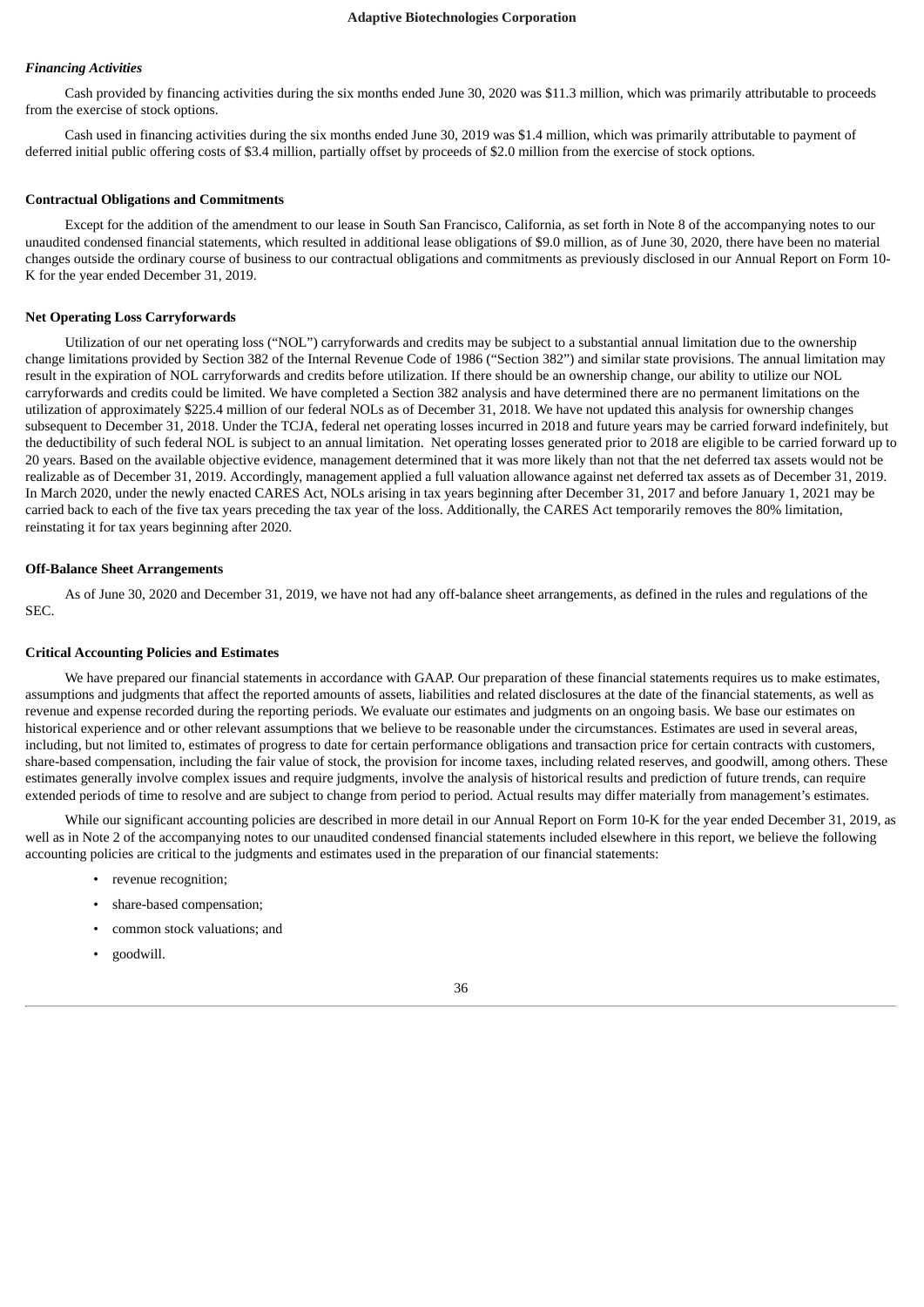There have been no material changes to our critical accounting policies and estimates as previously disclosed in our Annual Report on Form 10-K for the year ended December 31, 2019.

### *JOBS Act Accounting Election*

We are an "emerging growth company" within the meaning of the JOBS Act. The JOBS Act allows an emerging growth company to delay the adoption of new or revised accounting standards that have different effective dates for public and private companies until those standards apply to private companies. We have elected to use this extended transition period and, as a result, our financial statements may not be comparable to companies that comply with public company effective dates. We also intend to rely on other exemptions provided by the JOBS Act, including not being required to comply with the auditor attestation requirements of Section 404(b) of the Sarbanes-Oxley Act.

We will remain an emerging growth company until December 31, 2020, when we will be deemed to be a "large accelerated filer" as defined in Rule 12b-2 under the Securities Exchange Act of 1934, as amended (the "Exchange Act") based on the market value of our common stock held by nonaffiliates exceeding \$700.0 million as of the last business day of the quarter ended June 30, 2020.

#### *Recent Accounting Pronouncements*

See Note 2 of the accompanying notes to our unaudited condensed financial statements included elsewhere in this report for more information.

### <span id="page-36-0"></span>**Item 3. Quantitative and Qualitative Disclosures about Market Risk**

#### *Interest Rate Risk*

We are exposed to market risk for changes in interest rates related primarily to our cash and cash equivalents and marketable securities. As of June 30, 2020, there have been no material changes to our market risks as previously disclosed in our Annual Report on Form 10-K for the year ended December 31, 2019.

#### <span id="page-36-1"></span>**Item 4. Controls and Procedures**

Under the supervision and with the participation of our management, including our Chief Executive Officer and Chief Financial Officer, we evaluated the effectiveness of the design and operation of our disclosure controls and procedures pursuant to Rule 13a-15 under the Exchange Act as of the end of the period covered by this report. Based on that evaluation, our Chief Executive Officer and Chief Financial Officer have concluded that our disclosure controls and procedures were effective as of June 30, 2020. There was not any change in our internal control over financial reporting (as such term is defined in Rules 13a-15(f) under the Exchange Act) during the three months ended June 30, 2020 that has materially affected, or is reasonably likely to materially affect, our internal control over financial reporting.

37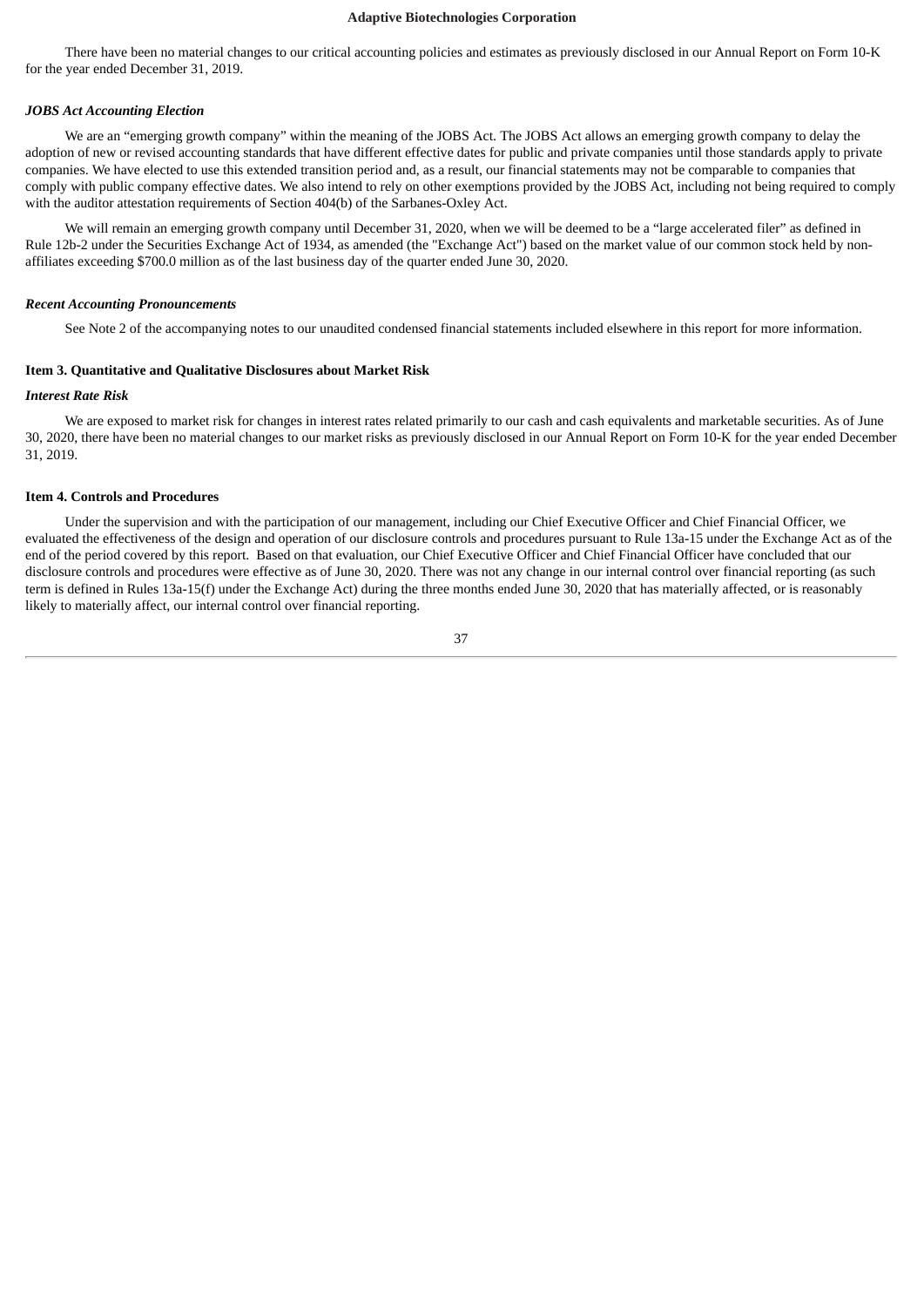# **Adaptive Biotechnologies Corporation PART II—OTHER INFORMATION**

#### <span id="page-37-1"></span><span id="page-37-0"></span>**Item 1. Legal Proceedings**

From time to time, we may be subject to legal proceedings. We are not currently a party to or aware of any proceedings that we believe will have, individually or in the aggregate, a material adverse effect on our business, financial condition or results of operations. Regardless of outcome, litigation can have an adverse impact on us because of defense and settlement costs, diversion of management resources and other factors.

### <span id="page-37-2"></span>**Item 1A. Risk Factors**

We operate in a rapidly changing environment that involves a number of risks that could materially affect our business, financial condition or future results, some of which are beyond our control. In addition to the other information set forth in this report, the risks and uncertainties that we believe are most important for you to consider are discussed in Part I, Item 1A under the caption "Risk Factors" in our Annual Report on Form 10-K for the year ended December 31, 2019, and the risk factors set forth in the Prospectus. Other than the factors set forth below, there have been no material changes to the risk factors described in the Annual Report on Form 10-K for the year ended December 31, 2019, nor the Prospectus. The risk factors may be important to understanding other statements in this report and should be read in conjunction with the unaudited condensed financial statements and related notes in the "Financial Statements (Unaudited)"section of this report and with the "Management's Discussion and Analysis of Financial Condition and Results of Operations" section of this report. Because of such risk factors, as well as other factors affecting our financial condition and operating results, past financial performance should not be considered to be a reliable indicator of future performance, and investors should not use historical trends to anticipate results or trends in future periods. Further, additional risks that we currently do not know about or that we currently believe to be immaterial *may also impair our business, financial condition, operating results and prospects.*

Our business could be adversely affected by the effects of health epidemics, including the recent COVID-19 pandemic, in regions where we or third parties on which we rely have significant laboratory operations, manufacturing facilities, concentrations of clinical trial sites or other business operations. The COVID-19 pandemic could materially affect our operations, includina at our headauarters in Seattle and in our offices in South San Francisco, each subject to COVID-19 related government restrictions, as well as the business or operations of our manufacturers, contract research *organizations or other third parties with whom we conduct business.*

Our business could be adversely affected by global pandemics or health epidemics in regions where we have concentrations of clinical trial sites or other business operations, and such pandemics or epidemics could cause significant disruption in the operations of third-party manufacturers, suppliers, general contractors and sub-contractors related to capital projects and contract research organizations upon whom we rely. For example, in December 2019, a novel strain of coronavirus, SARS-CoV-2, causing a disease referred to as COVID-19, was reported to have surfaced in Wuhan, China. Since then, COVID-19 has spread to multiple countries and the World Health Organization has declared the outbreak a "pandemic." In response to the pandemic, the U.S. government has imposed restrictions on travel between the United States, Europe and certain other countries.

Most of our facilities and employees are based in Seattle, Washington at our corporate headquarters and are subject to a variety of restrictions designed to slow the spread of COVID-19, which have disrupted our normal operations. Similarly, our South San Francisco offices are subject to state and local restrictions that have disrupted our normal operations. With respect to our laboratory operations, we intend to rely on the measures implemented in the first quarter of 2020 to reduce the risk of exposure of COVID-19 to the employees who continue to work on site as part of government-defined essential services, including the implementation of work-from-home policies for certain employees, as well as the implementation of shifts and zones to physically distance employees who remain on site. In addition, our laboratory staff processes samples from patients who have contracted, been exposed to, or recovered from COVID-19. We work with a variety of materials that could be hazardous to human health and intend to continue to adhere to the safety measures implemented to reduce the risk of exposure to our on-site staff. In the event of COVID-19 exposure to our employees, it is possible that all or a portion of our operations could be materially disrupted.

The effects of various government orders and our own operating policies related to COVID-19 may negatively impact productivity, disrupt our business and delay our clinical programs and corporate expansion initiatives, the magnitude of which will depend, in part, on the length and severity of the restrictions and other limitations regarding our ability to conduct our business in the ordinary course. These and similar, and perhaps more severe, disruptions in our operations could negatively impact our business, operating results and financial condition.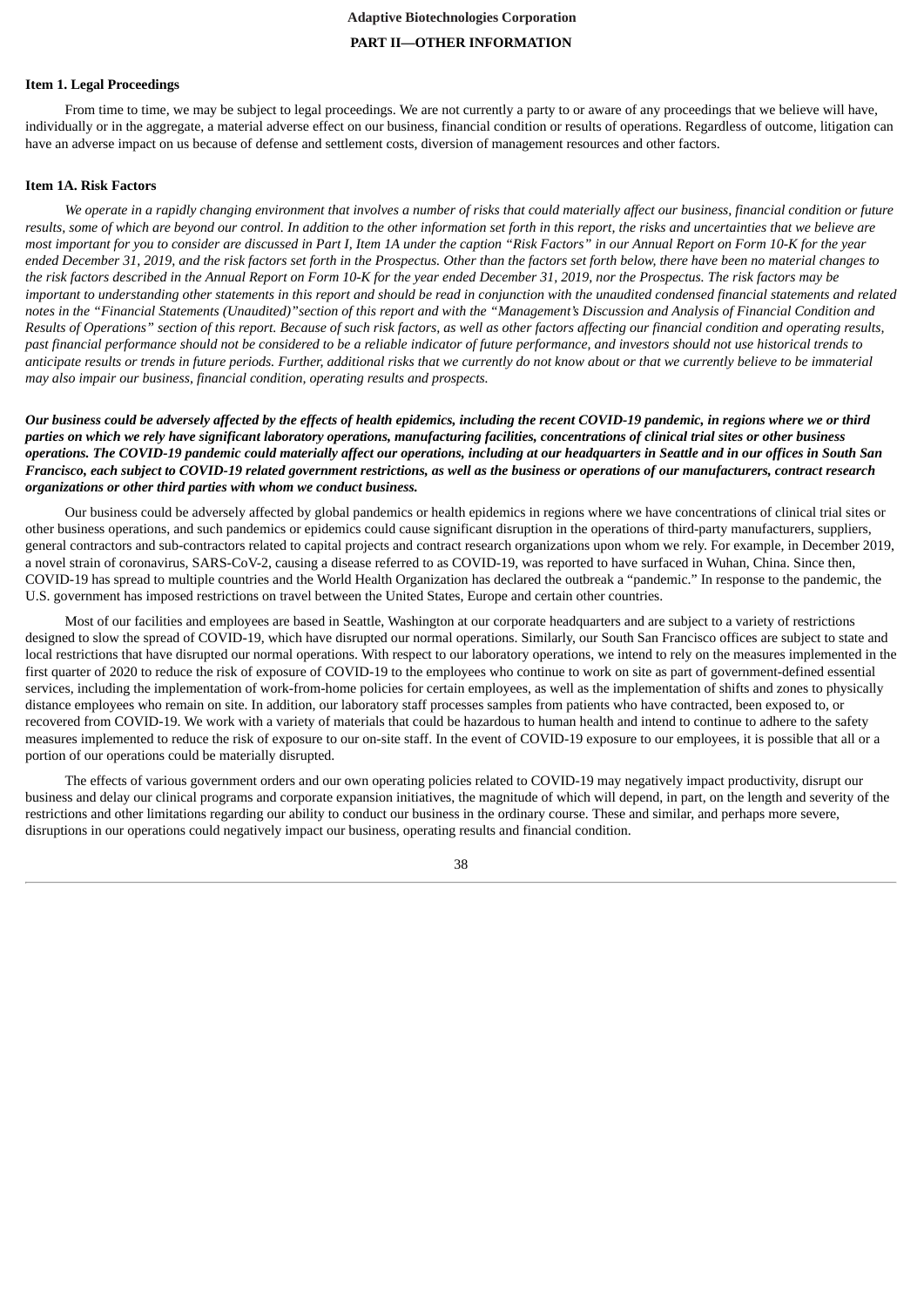Quarantines, stay-at-home orders and similar government orders, or the perception that such orders, shutdowns or other restrictions on business operations could occur, whether related to COVID-19 or other infectious diseases, could impact personnel at third-party manufacturing or supplier facilities in the United States and other countries, or the availability or cost of materials, which would disrupt our supply chain.

The spread of COVID-19, which has caused significant worldwide economic volatility, uncertainty and disruption, may materially affect us economically. While the potential economic impact brought by, and the duration of, COVID-19 may be difficult to assess or predict, a widespread pandemic could result in significant disruption of global financial markets, reducing our ability to access capital, which could in the future negatively affect our liquidity. In addition, a recession or market correction resulting from the spread of COVID-19 could materially affect our business and the value of our common stock.

The global pandemic of COVID-19 continues to rapidly evolve. The ultimate impact of the COVID-19 pandemic or a similar health epidemic is highly uncertain and subject to change. We do not yet know the full extent of potential delays or impacts on our business, clinical trials, corporate expansion plans and other initiatives, or the impacts to healthcare systems or the global economy as a whole. However, these effects could have a material impact on our operations, and we will continue to monitor the COVID-19 situation closely.

# The COVID-19 pandemic could adversely impact portions of our business that rely on research and development activities or clinical trials and delay *or disrupt our pipeline, which may adversely impact revenue.*

The extent to which the COVID-19 pandemic may impact our business with respect to research and development and clinical trials will depend on future developments, which are highly uncertain and cannot be predicted with confidence, such as the ultimate geographic spread of the disease, the duration of the outbreak, travel restrictions and social distancing in the United States and other countries, business closures or business disruptions and the effectiveness of actions taken in the United States and other countries to contain and treat the disease. As the COVID-19 pandemic continues to spread around the globe, we will likely experience disruptions that could severely impact our business with respect to research and development and clinical trials, including:

- delays or difficulties in enrolling patients or maintaining scheduled study visits in our clinical trials;
- delays or difficulties in clinical site initiation, including difficulties in recruiting clinical site investigators and clinical site staff;
- diversion of healthcare resources away from the conduct of clinical trials, including the diversion of hospitals serving as our clinical trial sites and hospital staff supporting the conduct of our clinical trials;
- interruption of key clinical trial activities, such as clinical trial site monitoring, due to limitations on travel or the unavailability of service providers due to business interruptions to or adverse financial impact on those service providers;
- limitations in employee resources that would otherwise be focused on the conduct of our business with respect to research and development or clinical trials, including due to illness of our employees or their families, an increase in childcare responsibilities for certain employees, the desire of our employees to avoid close contact or contact with large groups of people or as a result of the governmental imposition of stay-at-home orders or similar working restrictions;
- delays in receiving approval from local regulatory authorities to initiate our planned clinical trials;
- delays in clinical sites receiving the supplies, materials or services needed to conduct clinical trials;
- interruption in global shipping that may affect the transport of clinical trial materials;
- changes in local regulations as part of a response to the COVID-19 pandemic, which may require us to change the ways in which our clinical trials are conducted, which may result in unexpected costs, or discontinuing clinical trials altogether;
- delays in necessary interactions with local regulators, ethics committees and other important agencies and contractors due to limitations in employee resources or forced furlough of government employees; and
- refusal of the FDA to accept data from clinical trials in affected geographies outside the United States.

In addition, regulatory milestones represent a substantial part of our business strategy and are a key component of development revenue. The disruptions set forth above may materially affect our ability to achieve regulatory milestones, resulting in delays in our clinical pipeline and a material adverse effect on revenues.

Due to the ongoing uncertainties related to the COVID-19 pandemic, we may also experience variability in revenue in the near term as restrictions in our customers' abilities to procure samples for their research initiatives evolve and as clinical testing is impacted. Additionally, if our sample volume throughput is reduced as a result of the COVID-19 pandemic or otherwise, cost of revenue as a percentage of total revenue may be adversely impacted due to fixed overhead costs.

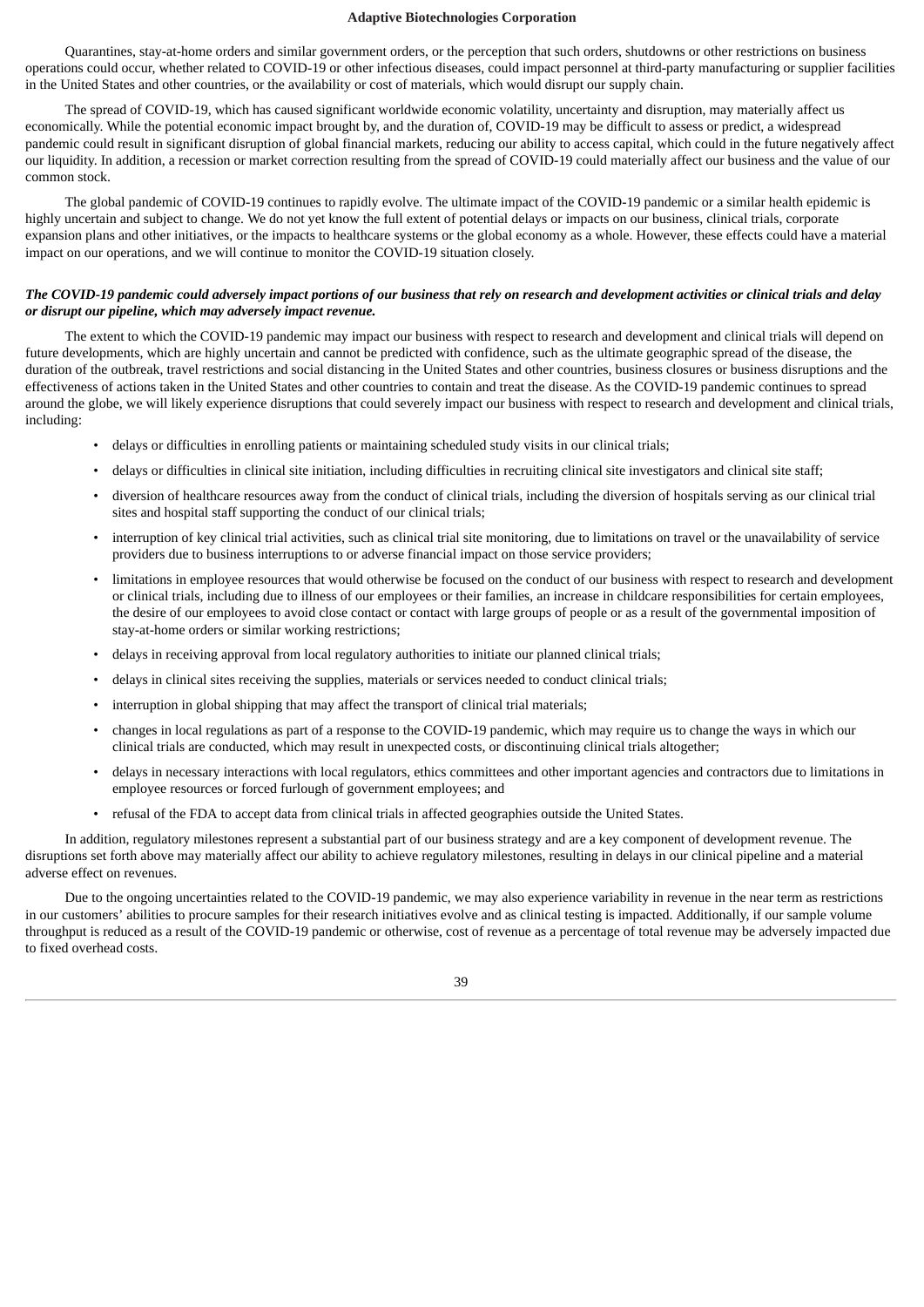# <span id="page-39-0"></span>**Item 2. Unregistered Sales of Equity Securities and Use of Proceeds**

# *Sales of Unregistered Securities*

Not applicable.

# *Use of Proceeds from our IPO*

On July 1, 2019, we closed our initial public offering, in which we issued and sold 17,250,000 shares of our common stock, including the full exercise of the underwriters' over-allotment option, at a public offering price of \$20.00 per share for an aggregate offering price of \$345.0 million. All of the shares of common stock issued and sold in the offering were registered under the Securities Act of 1933, as amended ("Securities Act") pursuant to a registration statement on Form S-1 (File No. 333-231838), which was declared effective by the SEC on June 26, 2019.

Cash used since the initial public offering is described elsewhere in the "Management's Discussion and Analysis of Financial Condition and Results of Operations" section of our periodic reports filed with the SEC. As of June 30, 2020, there has been no material change in the planned use of proceeds from our initial public offering as described in our prospectus dated June 26, 2019 filed with the SEC on June 27, 2019 in connection with our initial public offering.

# <span id="page-39-1"></span>**Item 3. Defaults Upon Senior Securities**

Not applicable.

# <span id="page-39-2"></span>**Item 4. Mine Safety Disclosures**

Not applicable**.**

# <span id="page-39-3"></span>**Item 5. Other Information**

Not applicable**.**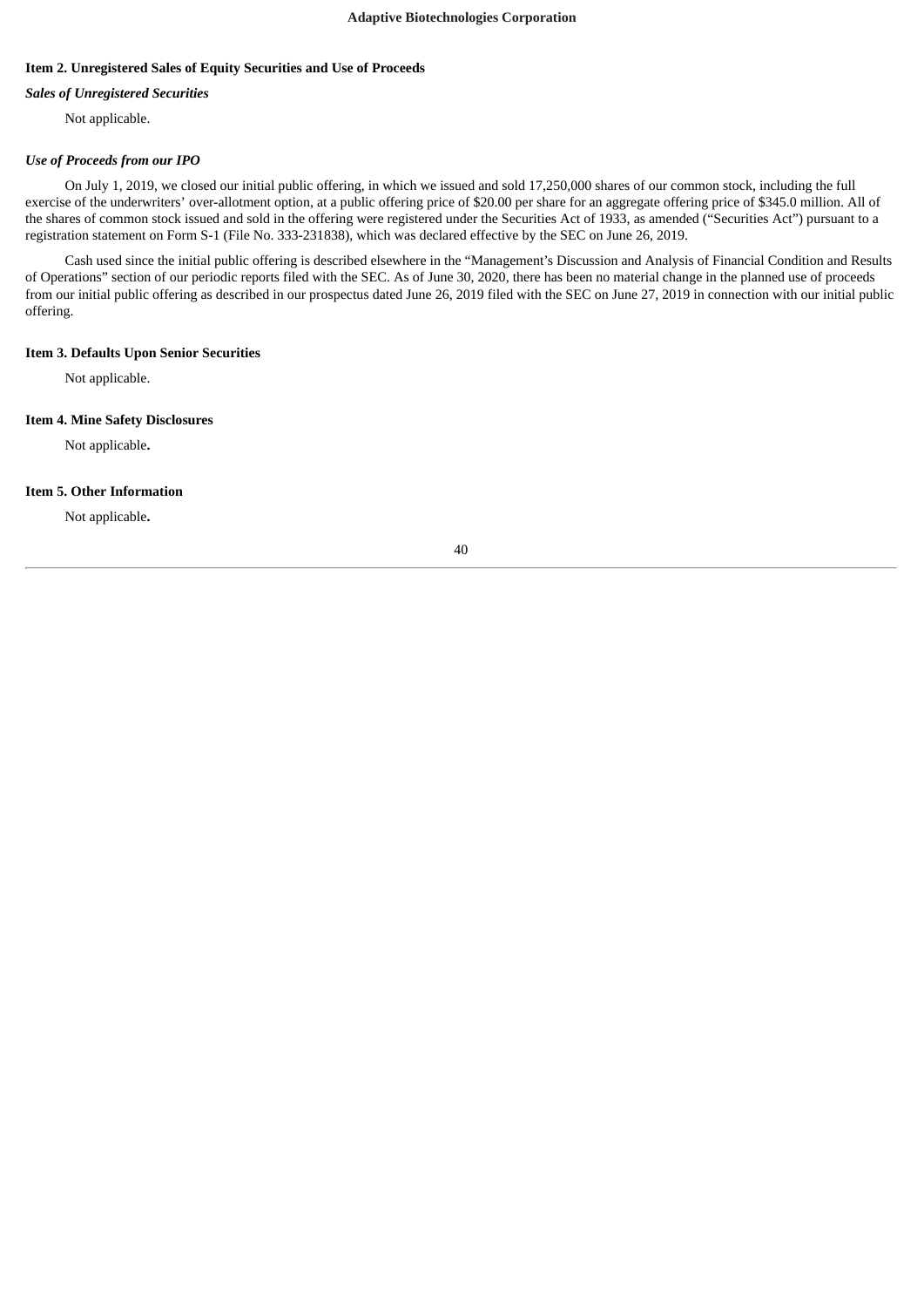<span id="page-40-0"></span>

|                                 |                                                                                                                                                                         | <b>Incorporated by Reference</b> |            |                |                              |                                                          |
|---------------------------------|-------------------------------------------------------------------------------------------------------------------------------------------------------------------------|----------------------------------|------------|----------------|------------------------------|----------------------------------------------------------|
| <b>Exhibit</b><br><b>Number</b> | <b>Exhibit Title</b>                                                                                                                                                    | Form                             | File No.   | <b>Exhibit</b> | <b>Filing</b><br><b>Date</b> | Filed/<br><b>Furnished</b><br>with This<br><b>Report</b> |
| 3.1                             | <b>Amended and Restated Articles of Incorporation</b>                                                                                                                   | $8-K$                            | 001-38957  | 3.1            | 7/1/2019                     |                                                          |
| 3.2                             | <b>Amended and Restated Bylaws</b>                                                                                                                                      | $8-K$                            | 001-38957  | 3.2            | 7/1/2019                     |                                                          |
| 4.1                             | <b>Seventh Amended and Restated Investors' Rights Agreement</b><br>among Adaptive Biotechnologies Corporation and certain of its<br>shareholders, dated May 30, 2019    | $S-1$                            | 333-231838 | 4.1            | 5/30/2019                    |                                                          |
| 10.1                            | Form of Executive Severance Agreement between Adaptive<br><b>Biotechnologies Corporation and certain of its executive officers</b>                                      |                                  |            |                |                              | X                                                        |
| 31.1                            | <b>Certification of Principal Executive Officer Pursuant to Section 302</b><br>of the Sarbanes-Oxley Act of 2002                                                        |                                  |            |                |                              | X                                                        |
| 31.2                            | <b>Certification of Principal Financial and Accounting Officer</b><br>Pursuant to Section 302 of the Sarbanes-Oxley Act of 2002                                         |                                  |            |                |                              | X                                                        |
| $32.1*$                         | Certification of Principal Executive Officer Pursuant to Section 906<br>of the Sarbanes-Oxley Act of 2002                                                               |                                  |            |                |                              | X                                                        |
| $32.2*$                         | <b>Certification of Principal Financial and Accounting Officer</b><br>Pursuant to Section 906 of the Sarbanes-Oxley Act of 2002                                         |                                  |            |                |                              | X                                                        |
| 101.INS                         | $XBRL$ Instance Document – the instance document does not appear<br>in the Interactive Data File because its XBRL tags are embedded<br>within the Inline XBRL document. |                                  |            |                |                              | X                                                        |
| 101.SCH                         | Inline XBRL Taxonomy Extension Schema Document                                                                                                                          |                                  |            |                |                              | X                                                        |
| 101.CAL                         | Inline XBRL Taxonomy Extension Calculation Linkbase Document                                                                                                            |                                  |            |                |                              | $\mathbf X$                                              |
| 101.DEF                         | Inline XBRL Taxonomy Extension Definition Linkbase Document                                                                                                             |                                  |            |                |                              | X                                                        |
| 101.LAB                         | Inline XBRL Taxonomy Extension Label Linkbase Document                                                                                                                  |                                  |            |                |                              | X                                                        |
| 101.PRE                         | Inline XBRL Taxonomy Extension Presentation Linkbase<br>Document                                                                                                        |                                  |            |                |                              | X                                                        |
| 104                             | Cover Page Interactive Data File (formatted in Inline XBRL and<br>included in Exhibit 101)<br>$\sim$                                                                    |                                  |            |                |                              | X                                                        |

\*This certification is deemed not filed for purposes of Section 18 of the Exchange Act, or otherwise subject to the liability of that section, nor shall it be deemed incorporated by reference into any filing under the Securities Act or the Exchange Act.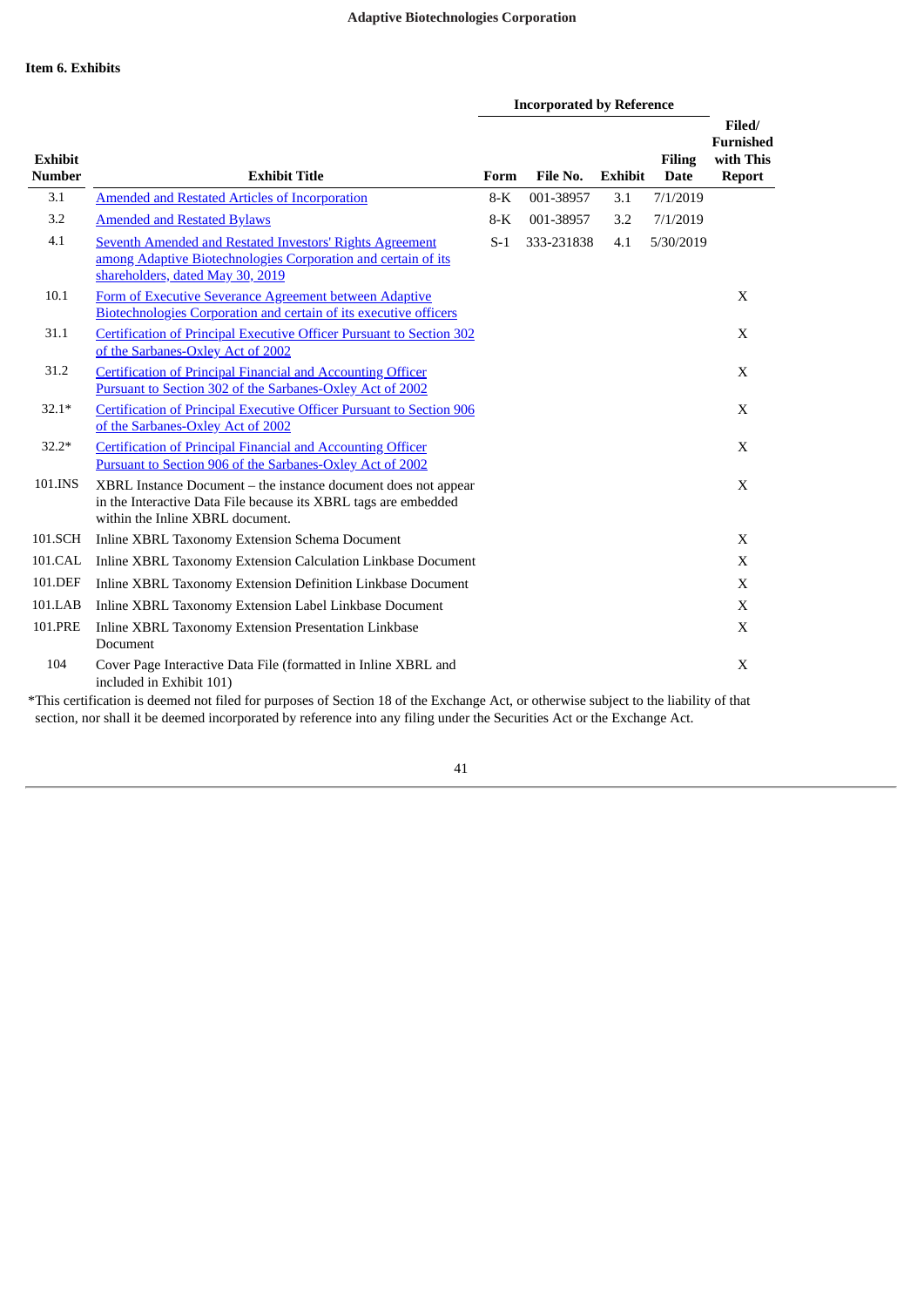# **SIGNATURES**

<span id="page-41-0"></span>Pursuant to the requirements of the Securities Exchange Act of 1934, the registrant has duly caused this report to be signed on its behalf by the undersigned, thereunto duly authorized.

Date: August 10, 2020 By: *Physical By: Physical By: Physical By: Chandre By: Chandre By: Chandre By: Chandre By: Chandre By: Chandre By: Chandre By: Chandre By: Chandre By: Chand* 

Date: August 10, 2020 **By:** *Changle 2020* 

### **ADAPTIVE BIOTECHNOLOGIES CORPORATION**

Accounting Officer)

| /s/ Chad Robins<br>Chad Robins |                                                           |
|--------------------------------|-----------------------------------------------------------|
| Officer)                       | Chief Executive Officer and Director (Principal Executive |
| /s/ Chad Cohen                 |                                                           |
| Chad Cohen                     |                                                           |

Chief Financial Officer (Principal Financial and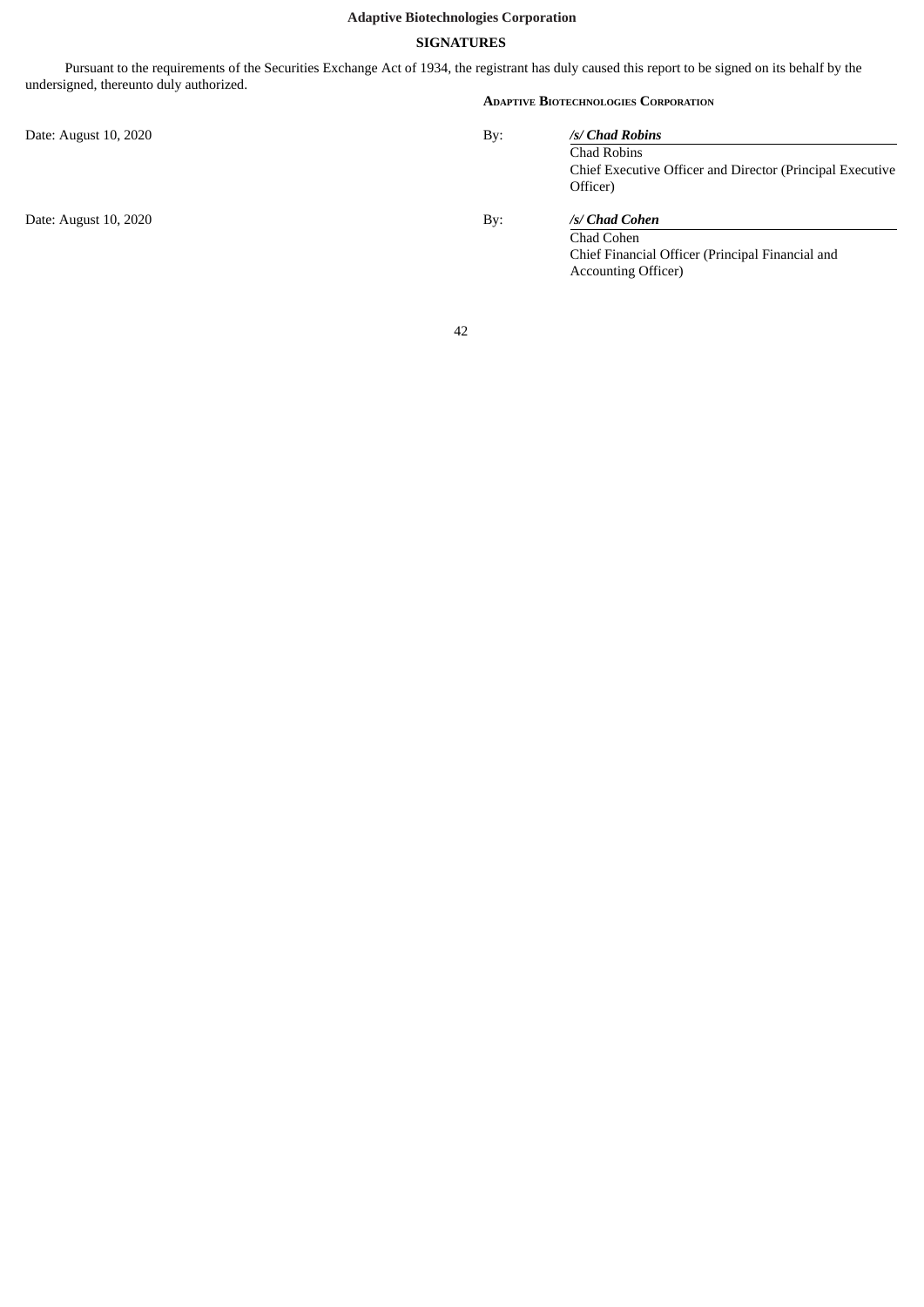# **ADAPTIVE BIOTECHNOLOGIES CORPORATION EXECUTIVE SEVERANCE AGREEMENT**

<span id="page-42-0"></span>This Executive Severance Agreement (the "**Agreement**") is entered into by and between Adaptive Biotechnologies Corporation, a Washington corporation (the "**Company**"), and [Insert Name] ("**Executive**"). The terms of this Agreement will become effective on the Effective Date (as defined below).

1. At-Will Employment. The parties agree that Executive's employment with the Company is "at-will" employment and may be terminated at any time with or without Cause or notice. Executive understands and agrees that neither Executive's job performance nor promotions, commendations, bonuses or the like from the Company give rise to or in any way serve as the basis for modification, amendment, or extension, by implication or otherwise, of Executive's employment with the Company. However, as described in this Agreement, Executive may be entitled to severance benefits depending on the circumstances of Executive's termination of employment with the Company.

# 2. Severance Benefits.

Qualifying Termination Outside of Change in Control Period. Following the Effective Date, if outside of the Change in Control Period the Company (or its successor) terminates Executive's employment with the Company for a reason other than Cause, death or disability, or Executive resigns Executive's employment for Good Reason, Executive will be eligible to receive the following severance pay and benefits subject to Executive's continued compliance with the obligations set forth in Executive's nondisclosure and assignment agreement, dated  $\lceil$  (the "NDAA") and Sections 3 and 4 below:  $\ldots$ , 20 $\ldots$ ] (the "**NDAA**") and Sections 3 and 4 below:

(i) Cash-based Severance. A lump-sum severance payment equal to (x) the Monthly Factor multiplied by (y) Executive's base salary as in effect on the Executive's termination date, which amount will be paid on the first payroll period after the 60-day anniversary of Executive's termination date.

(ii) Continued Employee Benefits. If Executive elects group health insurance continuation coverage pursuant to Title X of the Consolidated Omnibus Budget Reconciliation Act of 1985, as amended ("**COBRA**"), within the time period prescribed pursuant to COBRA for Executive, including Executive's eligible and covered dependents, the Company will reimburse Executive for the premiums necessary to continue group health insurance benefits for Executive and Executive's eligible dependents, as applicable, until the earlier of (A) a period of [12] [6] [3] months from the date of Executive's termination of employment, (B) the date upon which Executive and Executive's eligible dependents, as applicable, become covered under similar plans of another employer, or (C) the date upon which Executive ceases to be eligible for coverage under COBRA (such reimbursements, the "**COBRA Premiums**"). If the Company, however, determines in its sole discretion that it cannot pay the COBRA Premiums without potentially violating applicable law (including, without limitation, Section 2716 of the Public Health Service Act), the Company will in lieu thereof provide to Executive a taxable monthly cash payment for [12] [6] [3] months, which will be payable on the last day of a given month in an amount equal to the monthly COBRA premium that Executive would be required to pay to continue Executive's group health coverage in effect on the date of Executive's termination of employment (which amount will be based on the premium for the first month of COBRA coverage), which payments will be made regardless of whether Executive elects COBRA continuation coverage and will commence on the month following Executive's termination of employment and will end on the date upon which Executive obtains other employment. For the avoidance of doubt, the taxable payments in lieu of COBRA Premiums may be used for any purpose, including, but not limited to, continuation coverage under COBRA, and will be subject to all applicable tax withholdings. Notwithstanding anything to the contrary under this Agreement, if at any time the Company determines in its sole discretion that it cannot provide the payments contemplated by the preceding sentence without violating applicable law (including, without limitation, Section 2716 of the Public Health Service Act), Executive will not receive such payment or any further reimbursements for COBRA premiums.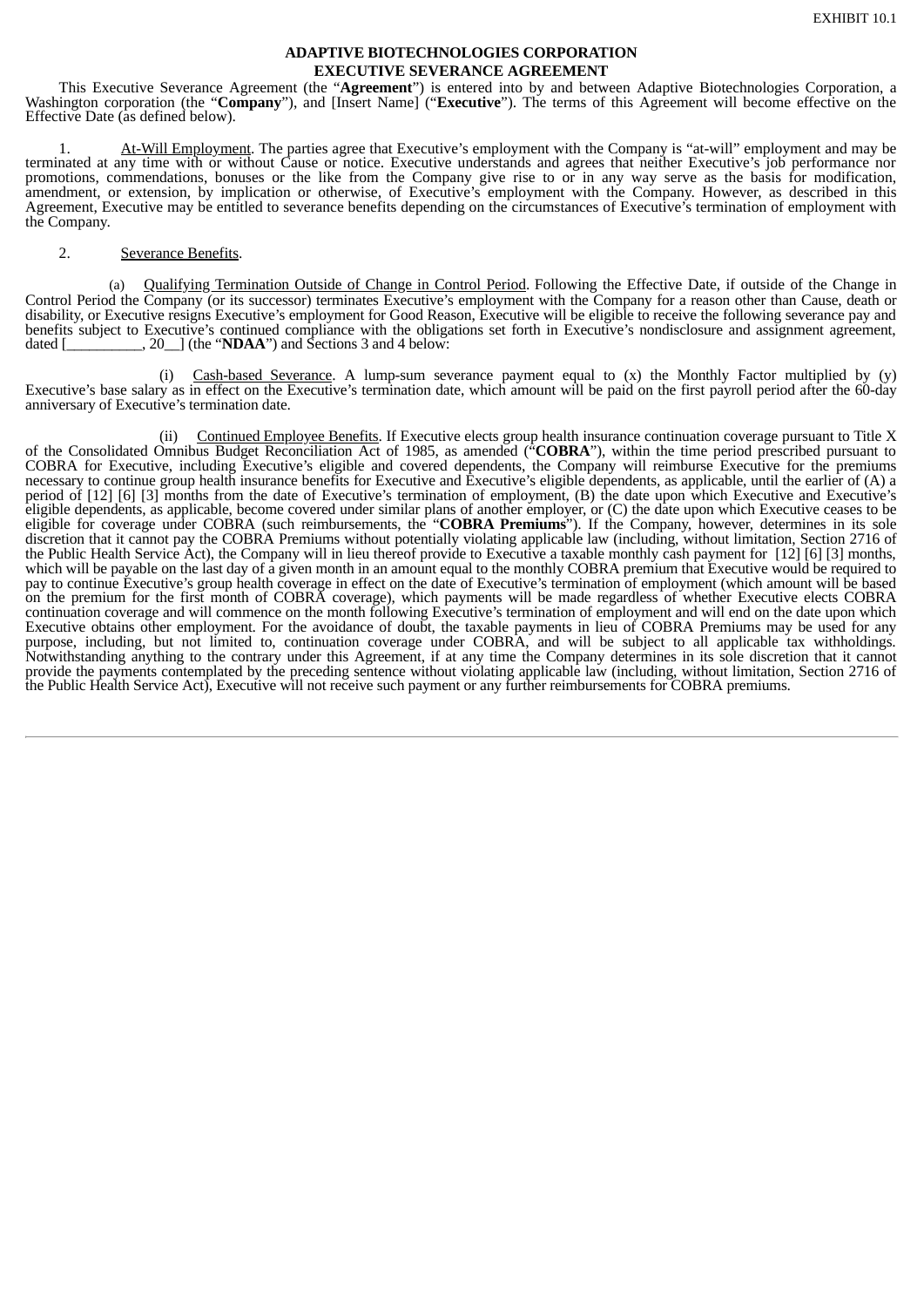(b) Qualifying Termination Within Change in Control Period. If within the Change in Control Period the Company (or its successor) terminates Executive's employment with the Company for a reason other than Cause, death or disability, or Executive resigns Executive's employment for Good Reason, Executive will be eligible to receive the following benefits:

Cash-based Severance. An amount equal to the sum of: (x) the product of (1) the Change In Control Monthly Factor multiplied by (2) Executive's base salary as in effect on the Executive's termination date PLUS (y) the product of (1) the Change in Control Monthly Factor multiplied by (2) Executive's base salary as in effect on the Executive's termination date multiplied by (3) Executive's target annual cash bonus percentage in the year of Executive's termination, which will be paid on the first payroll period after the 60-day anniversary of Executive's termination date.

(ii) Acceleration of Equity Awards. All outstanding and unvested Company equity awards that, in each case, are solely subject to time-based vesting will immediately accelerate as to 100% of the unvested portion of each such award immediately prior to Executive's termination.

(iii) Continued Employee Benefits. If Executive elects group health insurance continuation coverage pursuant to COBRA within the time period prescribed pursuant to COBRA for Executive, including Executive's eligible and covered dependents, the Company will reimburse Executive for the COBRA Premiums until the earlier of  $(A)$  a period of  $[18]$   $[12]$   $[6]$  months from the date of Executive's termination of employment, (B) the date upon which Executive and Executive's eligible dependents, as applicable, become covered under similar plans of another employer, or (C) the date upon which Executive ceases to be eligible for coverage under COBRA. If the Company, however, determines in its sole discretion that it cannot pay the COBRA Premiums without potentially violating applicable law (including, without limitation, Section 2716 of the Public Health Service Act), the Company will in lieu thereof provide to Executive a taxable monthly cash payment for [18] [12] [6] months, which will be payable on the last day of a given month in an amount equal to the monthly COBRA premium that Executive would be required to pay to continue Executive's group health coverage in effect on the date of Executive's termination of employment (which amount will be based on the premium for the first month of COBRA coverage), which payments will be made regardless of whether Executive elects COBRA continuation coverage and will commence on the month following Executive's termination of employment and will end on the date upon which Executive obtains other employment. For the avoidance of doubt, the taxable payments in lieu of COBRA Premiums may be used for any purpose, including, but not limited to, continuation coverage under COBRA, and will be subject to all applicable tax withholdings. Notwithstanding anything to the contrary under this Agreement, if at any time the Company determines in its sole discretion that it cannot provide the payments contemplated by the preceding sentence without violating applicable law (including, without limitation, Section 2716 of the Public Health Service Act), Executive will not receive such payment or any further reimbursements for COBRA premiums.

(c) Voluntary Resignation; Termination for Cause, Death or Disability. If Executive's employment with the Company terminates (i) voluntarily by Executive (other than for Good Reason), (ii) for Cause by the Company, or (iii) due to Executive's death or disability, then Executive will not be entitled to receive any severance pay or benefits.

Accrued Compensation. For the avoidance of any doubt, in the event of a termination of Executive's employment with the Company, Executive will be entitled to receive all expense reimbursements, wages, and other benefits due to Executive under any Companyprovided plans, policies, and arrangements.

Exclusive Remedy. In the event of a termination of Executive's employment with the Company, except as otherwise set forth in a written agreement signed by Executive and by an authorized representative of the Company, the provisions of this Section 2 are intended to be and are exclusive and in lieu of any other rights or remedies to which Executive or the Company may otherwise be entitled, whether at law, tort or contract, in equity. Executive will be entitled to no benefits, compensation or other payments or rights upon termination of employment other than those benefits expressly set forth in this Section 2.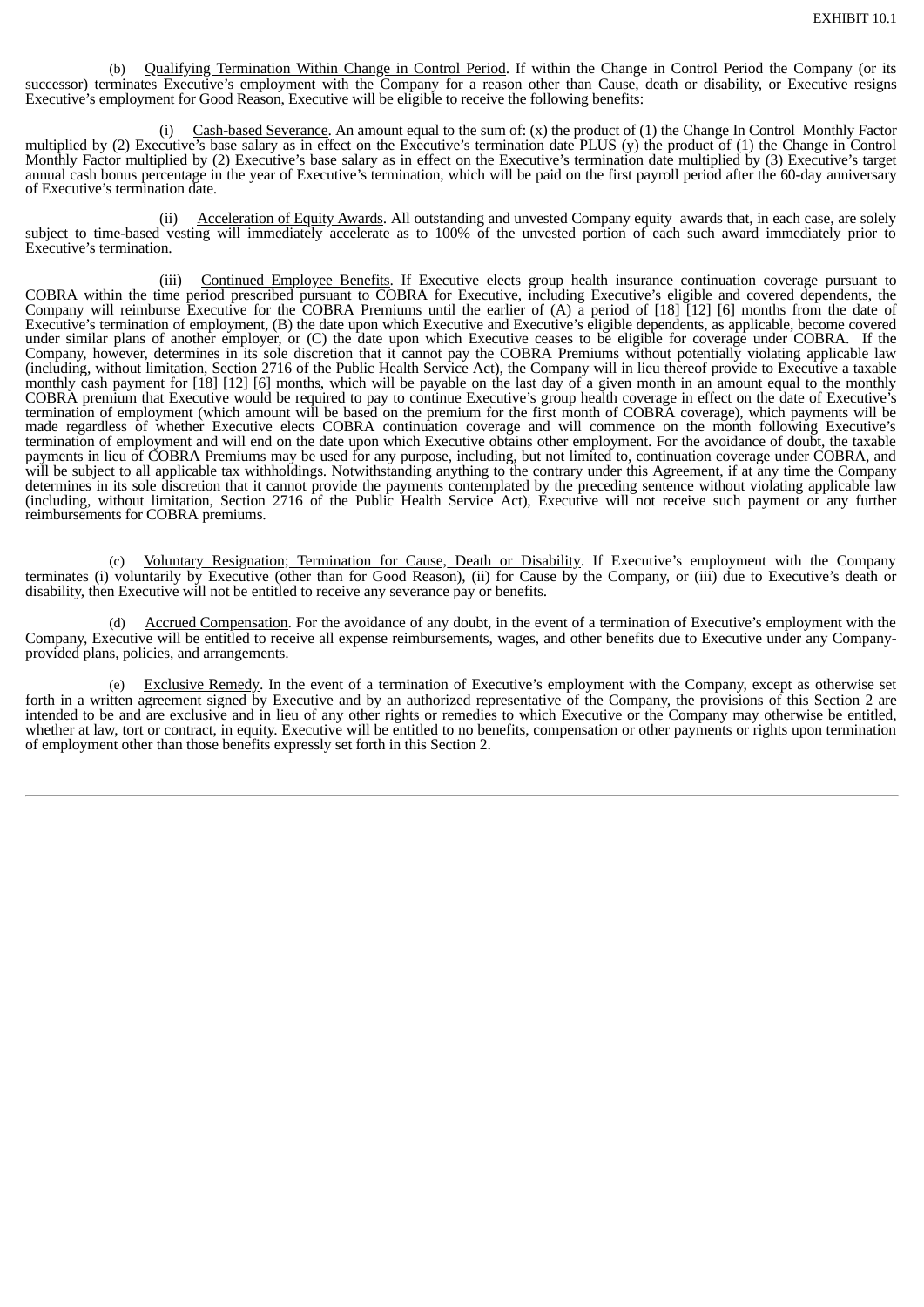# 3. Conditions to Receipt of Severance.

(a) Separation Agreement and Release of Claims. The receipt of any severance pay and benefits pursuant to Section 2 hereof are subject to and conditioned upon:

(i) Executive resigning from all positions Executive may hold as an officer or director of the Company and all of its Affiliates, and executing all documents the Company determines, in its sole discretion, are necessary to effectuate such resignations prior to the Release Deadline (as defined below) (such resignation and execution of applicable documents, the "**Resignations**"), and

(ii) Executive signing and not revoking a separation agreement and release of claims on the Company's standard form of agreement for senior employees and executives (the "**Release**") that becomes effective and irrevocable no later than 60 days following the termination date (such deadline, the "**Release Deadline**"). If the Release does not become effective and irrevocable by the Release Deadline, Executive will forfeit any rights to severance pay and benefits under this Agreement. In no event will severance payments or benefits be paid or provided until the Release becomes effective and irrevocable. Except as required by Section 3(b), any installment payments that would have been made to Executive prior to the Release becoming effective and irrevocable but for the preceding sentence will be paid to Executive on the first regularly scheduled Company payroll date following the date the Release becomes effective and irrevocable, and the remaining payments will be made as provided in this Agreement.

# (b) Section 409A.

(i) Notwithstanding anything to the contrary in this Agreement, no Deferred Payments will be paid or otherwise provided until Executive has a "separation from service" within the meaning of Section 409A. Similarly, no severance payable to Executive, if any, pursuant to this Agreement that otherwise would be exempt from Section 409A pursuant to Treasury Regulation Section 1.409A-1(b) (9) will be payable until Executive has a "separation from service" within the meaning of Section 409A.

(ii) Any severance payments or benefits under this Agreement that would be considered Deferred Payments will be paid on, or, in the case of installments, will not commence until, the 60th day following Executive's separation from service, or, if later, such time as required by Section 3(b)(iii). Except as required by Section 3(b)(iii), any installment payments that would have been made to Executive during the 60-day period immediately following Executive's separation from service but for the preceding sentence will be paid to Executive on the 60th day following Executive's separation from service and the remaining payments will be made as provided in this Agreement. In no event will Executive have discretion to determine the taxable year of payment for any Deferred Payments.

(iii) Notwithstanding anything to the contrary in this Agreement, if Executive is a "specified employee" within the meaning of Section 409A at the time of Executive's separation from service (other than due to death), then the Deferred Payments that are payable within the first 6 months following Executive's separation from service, will, to the extent required to be delayed pursuant to Section 409A(a)(2)(B) of the Code, become payable on the date 7 months and 1 day following the date of Executive's separation from service. All subsequent Deferred Payments, if any, will be payable in accordance with the payment schedule applicable to each payment or benefit. Notwithstanding anything herein to the contrary, if Executive dies following Executive's separation from service, but prior to the 6-month anniversary of the separation from service, then any payments delayed in accordance with this paragraph will be payable in a lump sum as soon as administratively practicable after the date of Executive's death and all other Deferred Payments will be payable in accordance with the payment schedule applicable to each payment or benefit. Each payment and benefit payable under this Agreement is intended to constitute a separate payment for purposes of Section 1.409A-2(b)(2) of the Treasury Regulations.

(iv) Any amount paid under this Agreement that satisfies the requirements of the "short-term deferral" rule set forth in Section 1.409A-1(b)(4) of the Treasury Regulations will not constitute Deferred Payments.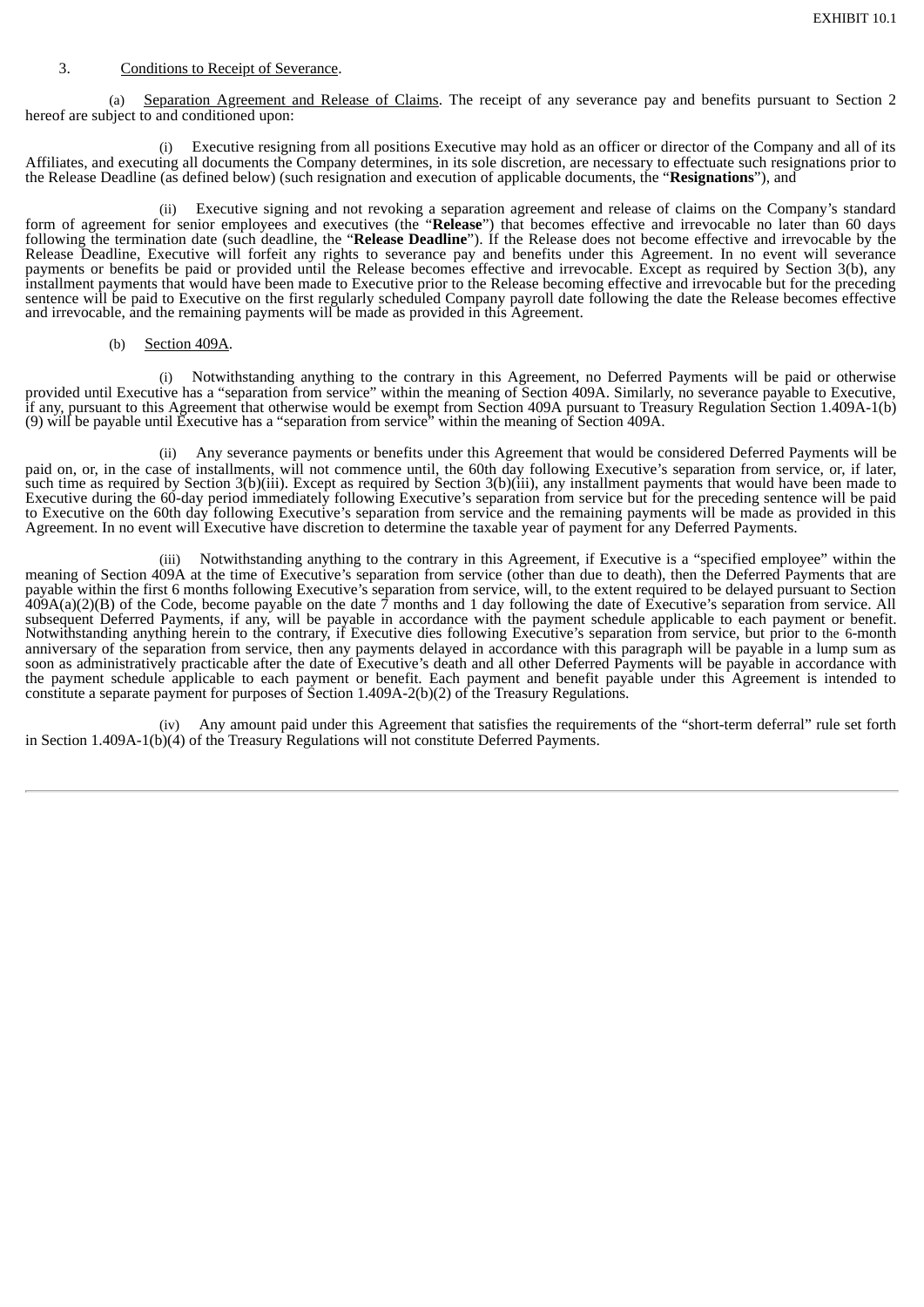(v) Any amount paid under this Agreement that qualifies as a payment made as a result of an involuntary separation from service pursuant to Section 1.409A-1(b)(9)(iii) of the Treasury Regulations that does not exceed the Section 409A Limit (as defined below) will not constitute Deferred Payments.

(vi) The foregoing provisions and all compensation and benefits provided for under this Agreement are intended to comply with or be exempt from the requirements of Section 409A so that none of the severance payments and benefits to be provided hereunder will be subject to the additional tax imposed under Section 409A, and any ambiguities or ambiguous terms herein will be interpreted to be exempt or so comply. Notwithstanding anything herein to the contrary, the parties hereto acknowledge and agree that the severance pay provided under Section 2 of this Agreement may be considered "nonqualified deferred compensation" under Section 409A due to the terms and conditions previously set forth in Executive's Prior Employment Agreement, if applicable. The Company and Executive agree to work together in good faith to consider amendments to this Agreement and to take such reasonable actions which are necessary, appropriate, or desirable to avoid imposition of any additional tax or income recognition prior to actual payment to Executive under Section 409A. The Company makes no guarantee of any particular tax result with respect to the payments and benefits provided hereunder, and in no event will the Company reimburse Executive for any taxes that may be imposed on Executive as a result of Section 409A.

Limitation on Payments. In the event that any payment or benefit pursuant to this Agreement or otherwise that Executive would receive in connection with a change in control or ownership of the Company (a "**Transaction Payment**") would (a) constitute a "parachute payment" within the meaning of Section 280G of the Code, and (b) but for this sentence, be subject to the excise tax imposed by Section 4999 of the Code (the "**Excise Tax**"), then the Company shall cause the following:

(i) payment in full of the entire amount of the Transaction Payments (a "**Full Payment**"), or

(ii) payment of only a part of the Transaction Payments so that Executive receives the largest payment possible without the imposition of the Excise Tax (a "**Reduced Payment**"),

whichever amount results in Executive's receipt, on an after-tax basis, of the greater amount of the Transaction Payment notwithstanding that all or some portion of the Transaction Payment may be subject to the Excise Tax. For purposes of determining whether to make a Full Payment or a Reduced Payment, the Company shall cause to be taken into account all applicable federal, state and local income and employment taxes and the Excise Tax (all computed at the highest applicable marginal rate, net of the maximum reduction in federal income taxes which could be obtained from a deduction of such state and local taxes). If a Reduced Payment is made, (x) the Transaction Payment shall be paid only to the extent permitted under the Reduced Payment alternative, and Executive shall have no rights to any additional payments and/or benefits constituting the Transaction Payment, and (y) reduction in payments and/or benefits shall occur in the following order: (1) reduction of cash payments (if any); (2) cancellation of accelerated vesting of equity awards other than stock options; (3) cancellation of accelerated vesting of stock options; and (4) reduction of other benefits (if any) paid to Executive; provided that in each case, the reduction of payments and benefits shall be implemented in a manner that does not violate Section 409A of the Code. In the event that acceleration from Executive's equity awards is to be reduced, such acceleration of vesting shall be canceled in the reverse order of the date of grant. The Company shall appoint a nationally recognized independent registered public accounting firm, executive compensation consulting firm, or law firm to make the determinations required hereunder. The Company shall bear all expenses with respect to the determinations required to be made hereunder. The firm engaged to make the determinations hereunder shall provide its calculations, together with detailed supporting documentation, to the Company and Executive within fifteen (15) calendar days after the date on which Executive's right to a Transaction Payment is triggered (if requested at that time by the Company or Executive) or such other time as reasonably requested by the Company or Executive. If firm determines that no Excise Tax is payable with respect to the Transaction Payments, either before or after the application of the Reduced Amount, it shall furnish the Company with an opinion reasonably acceptable to the Company that no Excise Tax will be imposed with respect to such Transaction Payments. Any good faith determinations of the firm made hereunder shall be final, binding and conclusive upon Executive.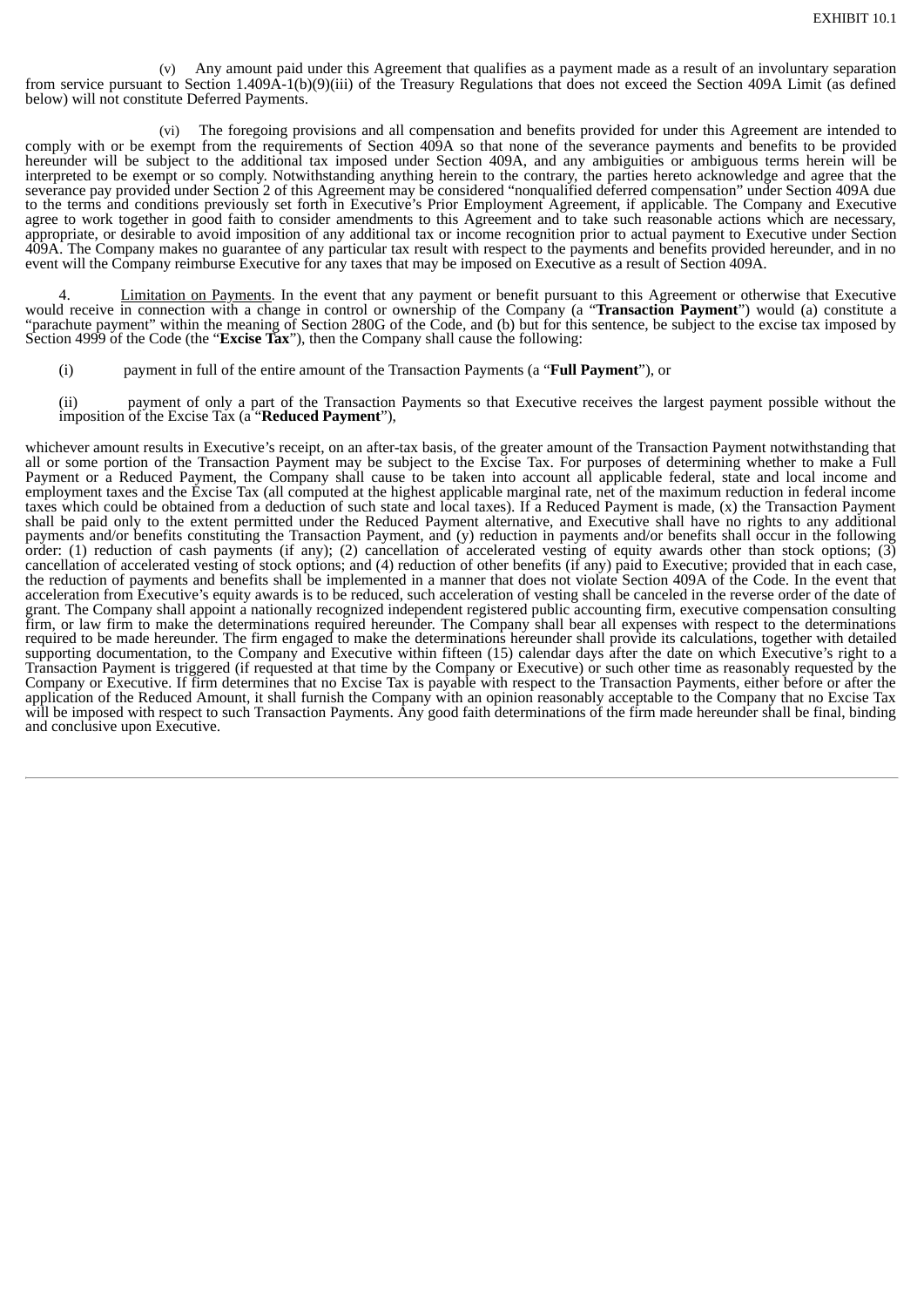- 5. Definition of Terms. The following terms referred to in this Agreement will have the following meanings:
	- (a) Affiliate. "**Affiliate**" means any parent or subsidiary of the Company.
	- (b) Cause. "**Cause**" has the meaning set forth in Section 2.1(g) of the Company's 2019 Equity Incentive Plan, as amended.

(c) Change in Control. "**Change in Control**" has the meaning set forth in Section 2.1(h) of the Company's 2019 Equity Incentive Plan, as amended.

(d) Change in Control Monthly Factor. "**Change in Control Monthly Factor**" means [18][12][6], divided by 12. [As an example, if Executive has a base salary of \$300,000 at the time of termination, a target bonus percentage of 40%, and a Change in Control Monthly Factor of 6/12, the Executive would be entitled to payment under Section 2(b)(i) of \$210,000. ([6/12] \* \$300,000) + ([6/12] \*  $$300.000 * 40\%$ ).

(e) Change in Control Period. "**Change in Control Period**" means the 15-month period beginning 3 months prior to and ending 12 months following a Change in Control.

(f) Code. "**Code**" means the U.S. Internal Revenue Code of 1986, as amended.

(g) Deferred Payment. "**Deferred Payment**" means any severance pay or benefits to be paid or provided to Executive (or Executive's estate or beneficiaries) pursuant to this Agreement and any other severance payments or separation benefits, that in each case, when considered together, are considered nonqualified deferred compensation under Section 409A.

(h) Good Reason. "**Good Reason**" means, without Executive's written consent, (i) a material reduction in Executive's authority, duties or responsibilities with the Company relative to Executive's authority, duties or responsibilities in effect immediately prior to such reduction; provided, however, any change immediately following a Change in Control to a functionally comparable position with the Company's successor or within its group of controlled corporations shall not constitute Good Reason hereunder, (ii) a material reduction in the Executive's base compensation, other than in connection with simultaneous reductions in all other senior executives at the vice president level or above of equal or greater amount in percentage terms, (iii) a material change in the geographic location at which Executive must perform the his or her duties (which, for purposes of this Agreement, means a change of geographic location from which the Executive is principally employed to a location more than fifty (50) miles from the location of his or her principal employment immediately prior to the relocation); or (iv) a material breach by the Company of this Agreement or any other agreement between Executive and the Company; provided, however, that for "Good Reason" to be established under this Agreement, Executive must provide written notice to the Company's Board of Directors within 30 days immediately following such events described in (i) through (iv) hereof, the Company must fail to cure such event within 30 days after receipt of such notice, and Executive's resignation must be effective not later than 90 days after the expiration of such period to cure.

(i) Monthly Factor. "**Monthly Factor**" means [12][6][3], divided by 12. [As an example, if Executive has a base salary of \$300,000 at the time of termination, and a Monthly Factor of 3/12, the Executive would be entitled to payment under Section 2(a)(i) of \$75,000 ([3/12] \* \$300,000).]

Section 409A. "Section 409A" means Section 409A of the Code and any final regulations and guidance thereunder and any applicable state law equivalent, as each may be amended or promulgated from time to time.

(k) Section 409A Limit. "**Section 409A Limit**" will mean two (2) times the lesser of: (i) Executive's annualized compensation based upon the annual rate of pay paid to Executive during the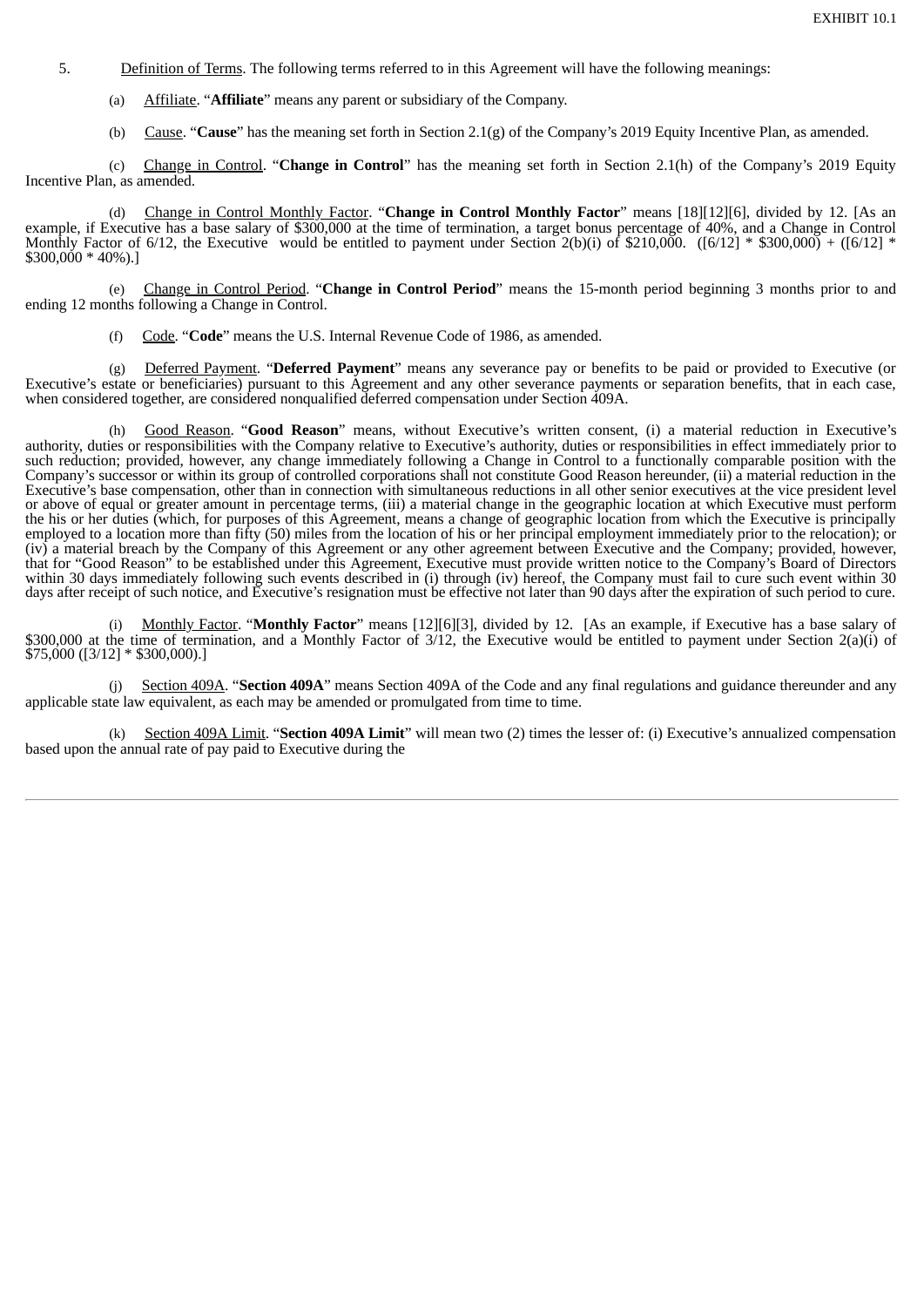Executive's taxable year preceding the Executive's taxable year of Executive's separation from service as determined under Treasury Regulation Section 1.409A-1(b)(9)(iii)(A)(1) and any Internal Revenue Service guidance issued with respect thereto; or (ii) the maximum amount that may be taken into account under a qualified plan pursuant to Section 401(a)(17) of the Code for the year in which Executive's separation from service occurred.

Severability. In the event that any provision hereof becomes or is declared by a court of competent jurisdiction to be illegal, unenforceable or void, this Agreement will continue in full force and effect without said provision.

7. Integration. This Agreement (and the plans and agreements incorporated by reference) represents the entire agreement and understanding between the parties as to the subject matter herein and supersedes all prior or contemporaneous agreements whether written or oral regarding Executive's severance pay, severance benefits, equity award vesting acceleration rights, including without limitation as set forth in that certain [employment letter agreement, dated \_\_\_\_\_\_\_, 20\_\_ and the Change in Control Agreement set forth in Exhibit \_\_ thereof [and the severance letter agreement, dated \_\_\_\_\_\_\_, 20\_\_] (the "**Prior Employment Agreement**")]. For the avoidance of any doubt, this Agreement does not modify Executive's NDAA in any respect. This Agreement may be modified only by agreement of the parties by a written instrument executed by the parties that is designated as an amendment to this Agreement.

8. Waiver of Breach. The waiver of a breach of any term or provision of this Agreement, which must be in writing, will not operate as or be construed to be a waiver of any other previous or subsequent breach of this Agreement.

9. Headings. All captions and section headings used in this Agreement are for convenient reference only and do not form a part of this Agreement.

10. Tax Withholding. All payments made pursuant to this Agreement will be subject to withholding of applicable taxes. Executive acknowledges and agrees that Executive is solely responsible for all individual taxes imposed on the payments and benefits made and provided under this Agreement, including taxes imposed under Section 409A.

11. Governing Law. This Agreement will be governed by the laws of the State of [Washington] (with the exception of its conflicts of law provisions).

12. Acknowledgment. Executive acknowledges that he has had the opportunity to discuss this matter with and obtain advice from Executive's private attorney, has had sufficient time to, and has carefully read and fully understands all the provisions of this Agreement, and is knowingly and voluntarily entering into this Agreement.

13. Counterparts. This Agreement may be executed in counterparts and be delivered electronically, and each counterpart will have the same force and effect as an original and will constitute an effective, binding agreement on the part of each of the undersigned.

# [*Signature Page Follows*]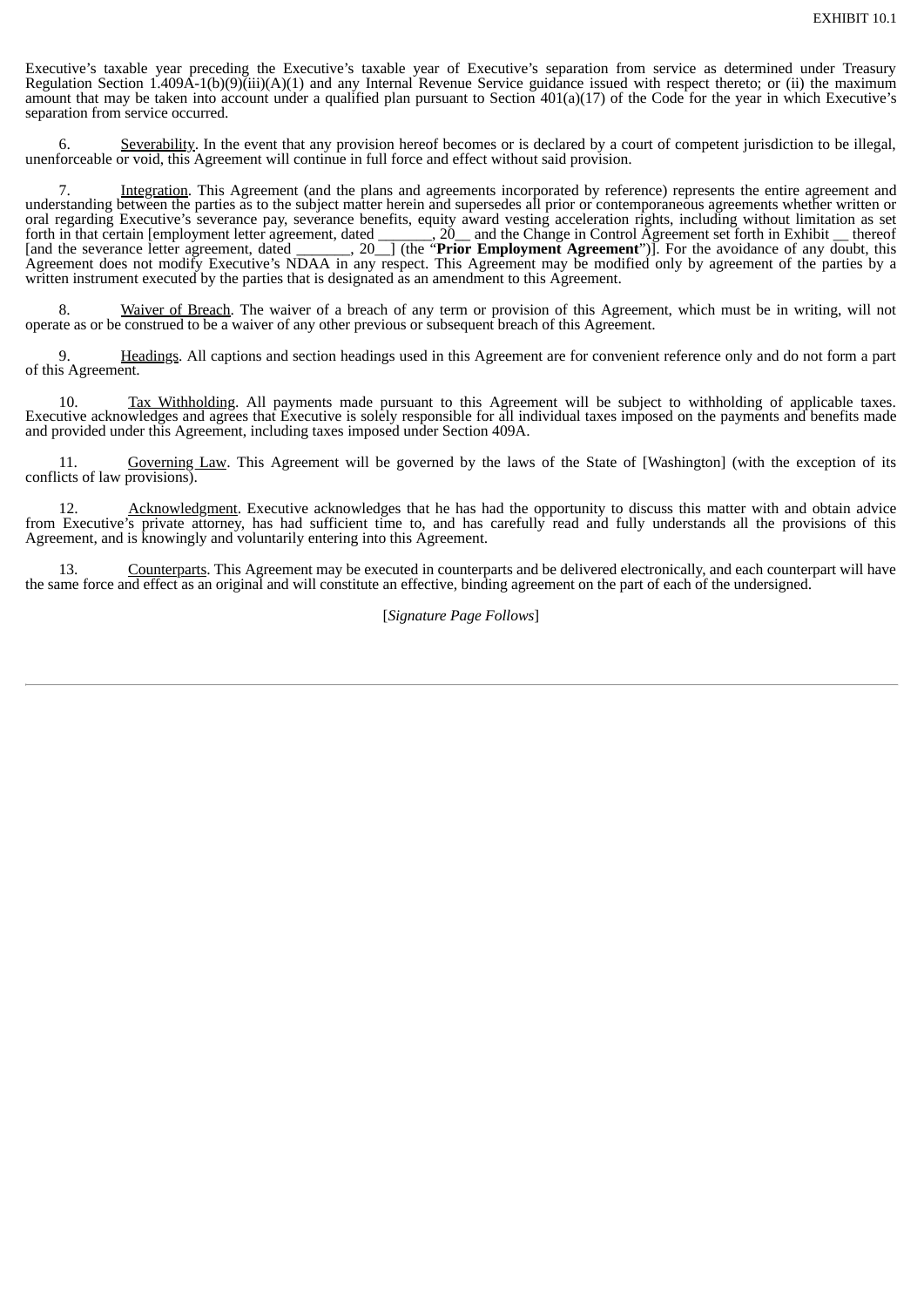IN WITNESS WHEREOF, each of the parties has executed this Agreement, in the case of the Company by their duly authorized officers, as of the day and year set forth below (the "**Effective Date**").

COMPANY:

ADAPTIVE BIOTECHNOLOGIES CORPORATION

By:

Name:

Title:

EXECUTIVE:

(Signature)

(Date)

**[SIGNATURE PAGE TO EXECUTIVE SEVERANCE AGREEMENT]**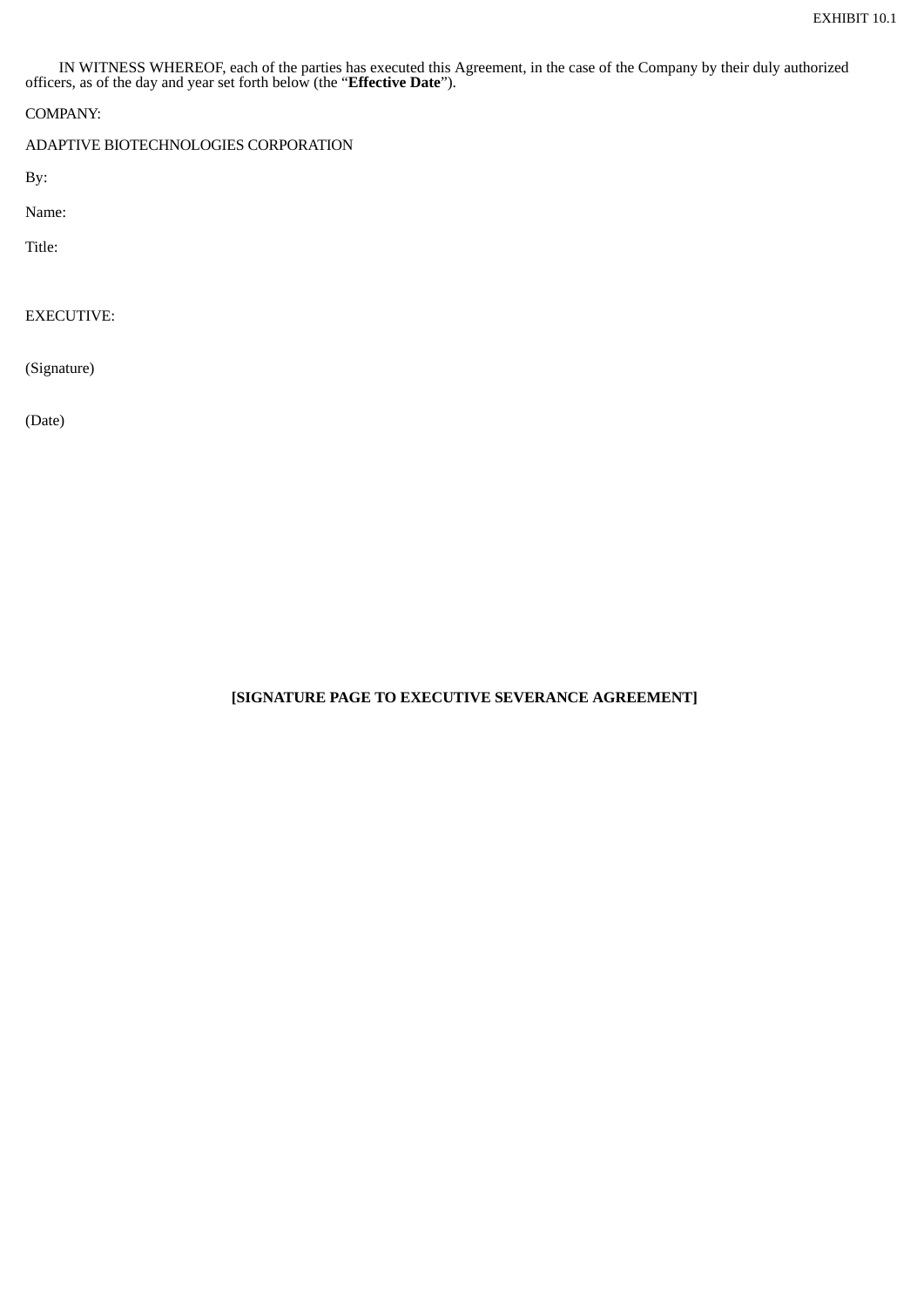# **CERTIFICATION OF THE CHIEF EXECUTIVE OFFICER PURSUANT TO SECTION 302 OF THE SARBANES-OXLEY ACT OF 2002**

<span id="page-49-0"></span>I, Chad Robins, certify that:

- 1. I have reviewed this Quarterly Report on Form 10-Q of Adaptive Biotechnologies Corporation;
- 2. Based on my knowledge, this report does not contain any untrue statement of a material fact or omit to state a material fact necessary to make the statements made, in light of the circumstances under which such statements were made, not misleading with respect to the period covered by this report;
- 3. Based on my knowledge, the financial statements, and other financial information included in this report, fairly present in all material respects the financial condition, results of operations and cash flows of the registrant as of, and for, the periods presented in this report;
- 4. The registrant's other certifying officer(s) and I are responsible for establishing and maintaining disclosure controls and procedures (as defined in Exchange Act Rules 13a-15(e) and 15d-15(e)) for the registrant and have:
	- a) Designed such disclosure controls and procedures, or caused such disclosure controls and procedures to be designed under our supervision, to ensure that material information relating to the registrant, including its consolidated subsidiaries, is made known to us by others within those entities, particularly during the period in which this report is being prepared;
	- b) Evaluated the effectiveness of the registrant's disclosure controls and procedures and presented in this report our conclusions about the effectiveness of the disclosure controls and procedures, as of the end of the period covered by this report based on such evaluation; and
	- c) Disclosed in this report any change in the registrant's internal control over financial reporting that occurred during the registrant's most recent fiscal quarter (the registrant's fourth fiscal quarter in the case of an annual report) that has materially affected, or is reasonably likely to materially affect, the registrant's internal control over financial reporting; and
- 5. The registrant's other certifying officer(s) and I have disclosed, based on our most recent evaluation of internal control over financial reporting, to the registrant's auditors and the audit committee of the registrant's board of directors (or persons performing the equivalent functions):
	- a) All significant deficiencies and material weaknesses in the design or operation of internal control over financial reporting which are reasonably likely to adversely affect the registrant's ability to record, process, summarize and report financial information; and
	- b) Any fraud, whether or not material, that involves management or other employees who have a significant role in the registrant's internal control over financial reporting.

Date: August 10, 2020 By: <u>By:</u> /s/ Chad Robins

Chad Robins Chief Executive Officer (Principal Executive Officer)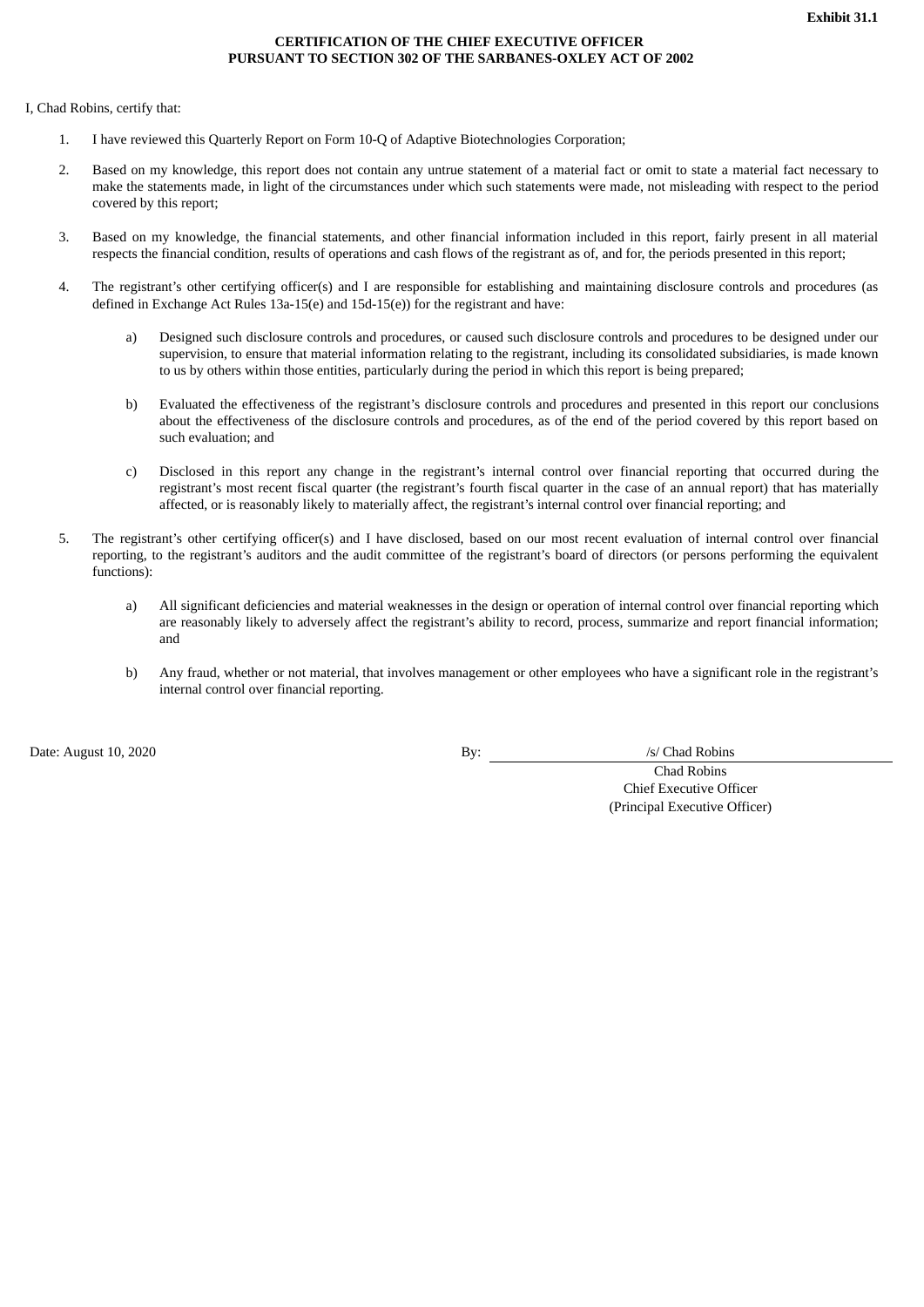# **CERTIFICATION OF THE CHIEF FINANCIAL OFFICER PURSUANT TO SECTION 302 OF THE SARBANES-OXLEY ACT OF 2002**

<span id="page-50-0"></span>I, Chad Cohen, certify that:

- 1. I have reviewed this Quarterly Report on Form 10-Q of Adaptive Biotechnologies Corporation;
- 2. Based on my knowledge, this report does not contain any untrue statement of a material fact or omit to state a material fact necessary to make the statements made, in light of the circumstances under which such statements were made, not misleading with respect to the period covered by this report;
- 3. Based on my knowledge, the financial statements, and other financial information included in this report, fairly present in all material respects the financial condition, results of operations and cash flows of the registrant as of, and for, the periods presented in this report;
- 4. The registrant's other certifying officer(s) and I are responsible for establishing and maintaining disclosure controls and procedures (as defined in Exchange Act Rules 13a-15(e) and 15d-15(e)) for the registrant and have:
	- a) Designed such disclosure controls and procedures, or caused such disclosure controls and procedures to be designed under our supervision, to ensure that material information relating to the registrant, including its consolidated subsidiaries, is made known to us by others within those entities, particularly during the period in which this report is being prepared;
	- b) Evaluated the effectiveness of the registrant's disclosure controls and procedures and presented in this report our conclusions about the effectiveness of the disclosure controls and procedures, as of the end of the period covered by this report based on such evaluation; and
	- c) Disclosed in this report any change in the registrant's internal control over financial reporting that occurred during the registrant's most recent fiscal quarter (the registrant's fourth fiscal quarter in the case of an annual report) that has materially affected, or is reasonably likely to materially affect, the registrant's internal control over financial reporting; and
- 5. The registrant's other certifying officer(s) and I have disclosed, based on our most recent evaluation of internal control over financial reporting, to the registrant's auditors and the audit committee of the registrant's board of directors (or persons performing the equivalent functions):
	- a) All significant deficiencies and material weaknesses in the design or operation of internal control over financial reporting which are reasonably likely to adversely affect the registrant's ability to record, process, summarize and report financial information; and
	- b) Any fraud, whether or not material, that involves management or other employees who have a significant role in the registrant's internal control over financial reporting.

Date: August 10, 2020 By: /s/ Chad Cohen

Chad Cohen Chief Financial Officer (Principal Financial Officer and Principal Accounting Officer)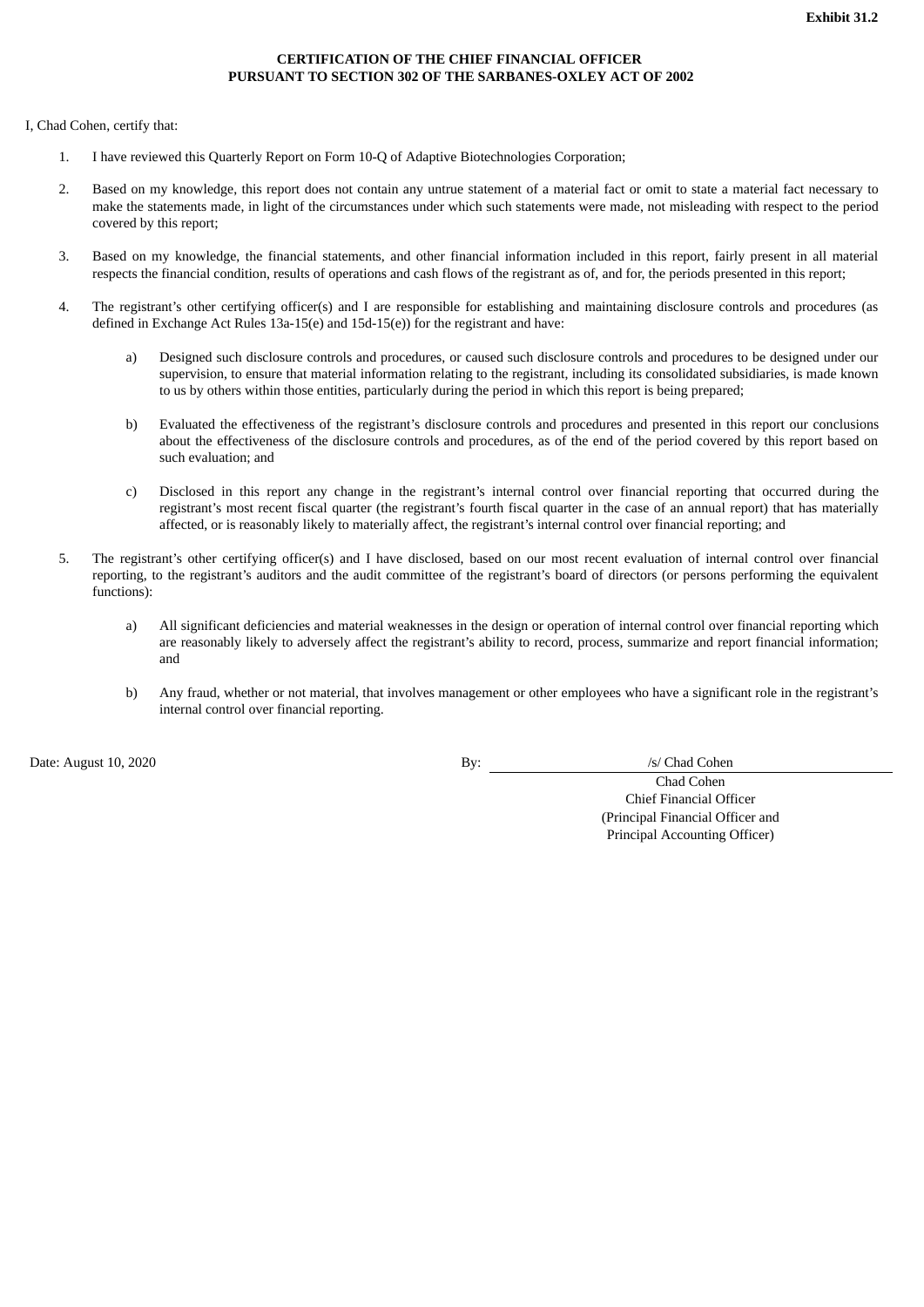#### **CERTIFICATION PURSUANT TO 18 U.S.C. SECTION 1350, AS ADOPTED PURSUANT TO SECTION 906 OF THE SARBANES-OXLEY ACT OF 2002**

<span id="page-51-0"></span>In connection with the Quarterly Report of Adaptive Biotechnologies Corporation (the "Company") on Form 10-Q for the quarterly period ended June 30, 2020 as filed with the Securities and Exchange Commission on the date hereof (the "Report"), I certify, pursuant to 18 U.S.C. § 1350, as adopted pursuant to § 906 of the Sarbanes-Oxley Act of 2002, that to my knowledge:

- 1. The Report fully complies with the requirements of Section 13(a) or 15(d) of the Securities Exchange Act of 1934, as amended; and
- 2. The information contained in the Report fairly presents, in all material respects, the financial condition and result of operations of the Company.

Date: August 10, 2020 By: */s/ Chad Robins* 

Chad Robins Chief Executive Officer (Principal Executive Officer)

The foregoing certification is being furnished solely to accompany the Report pursuant to 18 U.S.C. § 1350, and is not being filed for purposes of Section 18 of the Securities Exchange Act of 1934, as amended, and is not to be incorporated by reference into any filing of the Company, whether made before or after the date hereof, regardless of any general incorporation language in such filing.